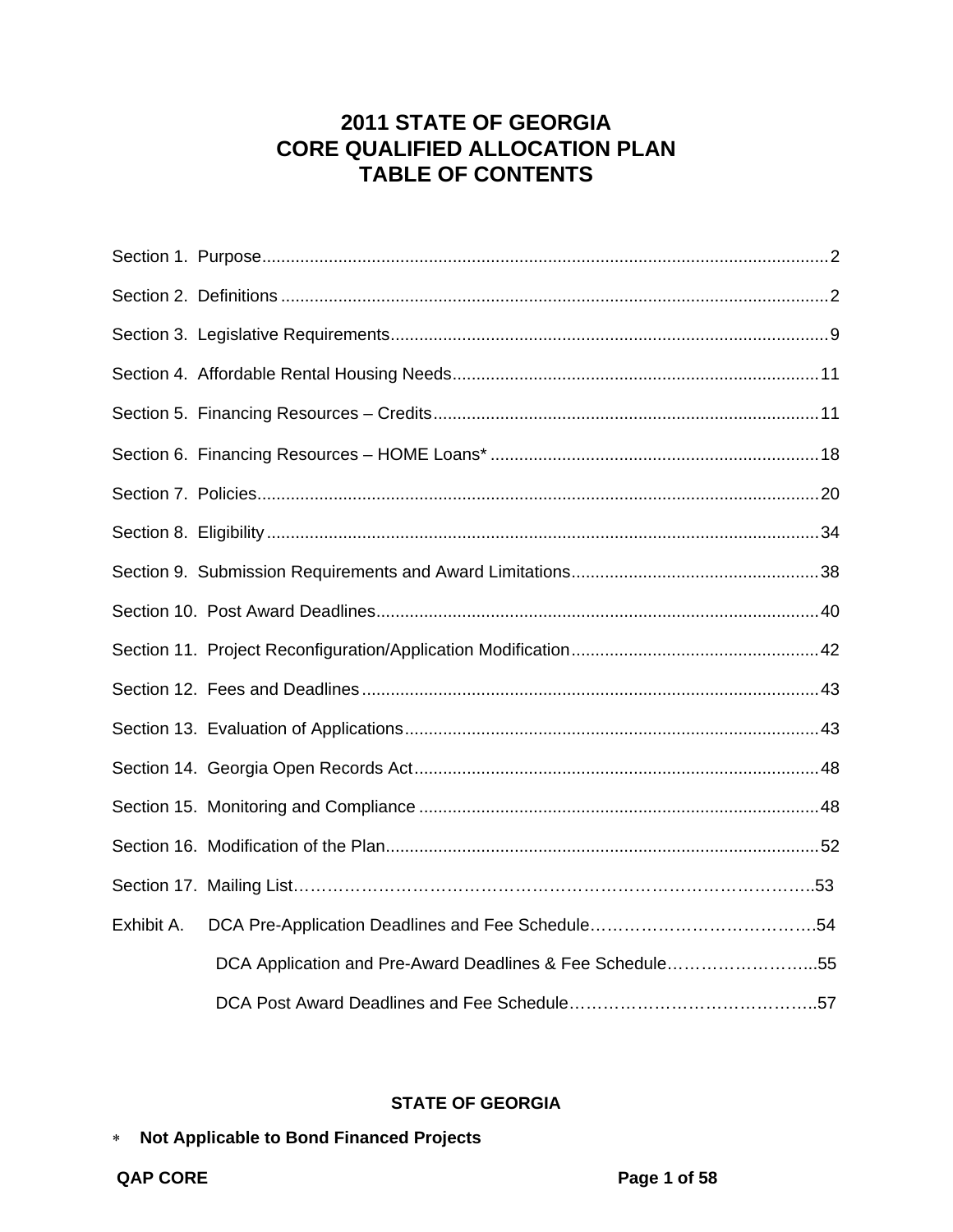#### <span id="page-1-0"></span> **2011 QUALIFIED ALLOCATION PLAN FOR FEDERAL LOW INCOME HOUSING TAX CREDITS STATE HOUSING TAX CREDITS HOME INVESTMENT PARTNERSHIP PROGRAM FUNDS CORE PLAN**

#### **Section 1. Purpose**

The purpose of the 2011 Qualified Allocation Plan (Plan) is to set forth:

- The legislative requirements for distributing affordable housing financing resources,
- A description of federal and state resources available from DCA for financing affordable rental housing,
- The priorities established by DCA for the types of affordable rental housing,
- The process for evaluating funding requests and awarding of these resources, and
- Program requirements and processes

#### **Section 2. Definitions**

The following definitions shall apply for the purposes of this Plan:

**"4% Credits"** means Federal Credit available to Tax Exempt Bond Financed Projects which meet the requirements of this Plan.

**"9% Credits"** means Federal Credit allocated on a competitive basis under the provisions of this Plan.

**"ADA"** means Atlanta Development Authority.

**"Adjacent"** means either immediately contiguous to, across the street from, or diagonally opposite across an intersection.

 **"AMI"** means Area Median Income as defined by HUD.

**"Applicant"** means any Person that submits an Application to DCA requesting an allocation pursuant to the Plan and any affiliate of such Person. The Applicant shall always include the Owner.

**"Application"** means the complete and entire set of required and requested documents, in paper and electronic form, submitted by an Applicant to DCA under this Plan.

<sup>∗</sup> **Not Applicable to Bond Financed Projects**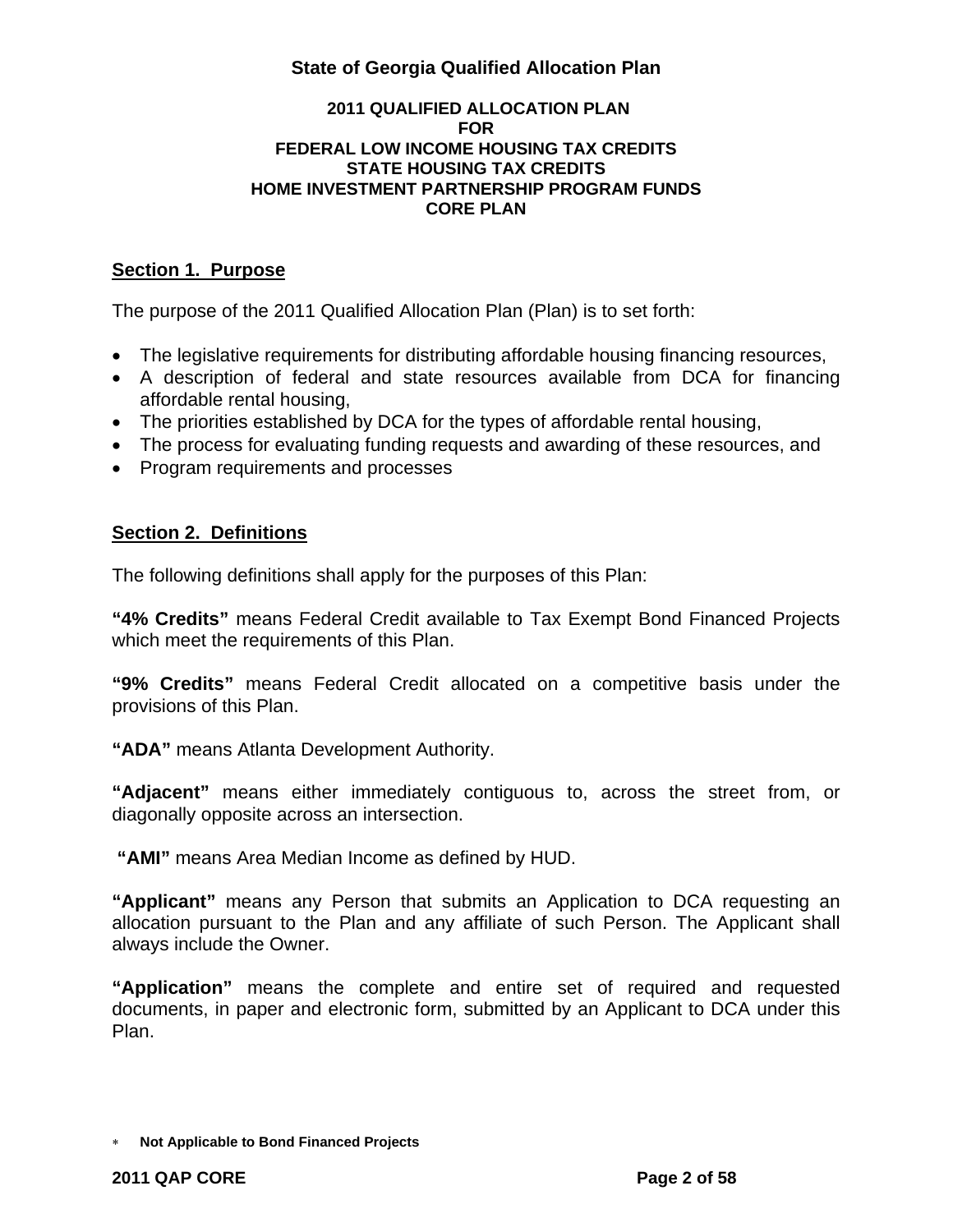**"Application Submission"** means the date and time, as stipulated in the Core Plan, by which the Application must be submitted to DCA in order to be eligible for funding under this Plan.

**"ARRA"** means the American Recovery and Reinvestment Act of 2009.

**"Bond Financed Projects"** means affordable housing developments financed with taxexempt bonds and therefore eligible for 4% Federal Credit.

**"Capital Improvements"** mean substantial improvements to the real estate, for items such as re-roofing, structural repairs, or major projects to replace or upgrade existing furnishings, but not including replacement of individual appliances or minor repairs.

**"CHDO"** means a Community Housing Development Organization, as defined in the HOME regulations at 24 CFR Part 92.

**"CHDO Predevelopment Loan Program"** means the DCA program designed to make loans exclusively to CHDOs for predevelopment activities involving the preparation of Applications for loans through the HOME Rental Housing Loan Program.

**"Code"** means Internal Revenue Code, primarily Section 42.

**"Competitive Scoring"** means the process described in this Plan by which DCA ranks the Applications received. The ranked outcome of the Competitive Scoring process will be a significant factor in DCA's determination of Applications selected for funding. DCA may choose not to score Applications that fail to meet any applicable Threshold requirement(s) or Applications that are deemed substantially incomplete by DCA.

**"Compliance Period"** means the fifteen (15) year period during which a project must operate in accordance with the Credit requirements to avoid Federal Credit recapture. The Compliance Period commences with the first taxable year of the Federal Credit period.

**"Consultant"** means a third party entity that provides consulting services to project participants. An entity acting in the capacity of Owner, Developer or General Contractor or which provides technical assistance to the Owner, Developer or General Contractor is considered a Consultant. Consultants include, but are not limited to, construction management consultants, interior design consultants, relocation specialists, tax credit application consultants, tenant certification consultants, HOPE VI Consultants etc. All consulting fees are considered part of the calculation of the maximum allowable Developer fee for each project. DCA will allow a limited exception and not include Consultants retained for the purpose of obtaining green building certifications provided the fee is no more than \$20,000.

**"Conversion"** means the conversion of a Loan from a construction loan to a permanent loan.

<sup>∗</sup> **Not Applicable to Bond Financed Projects**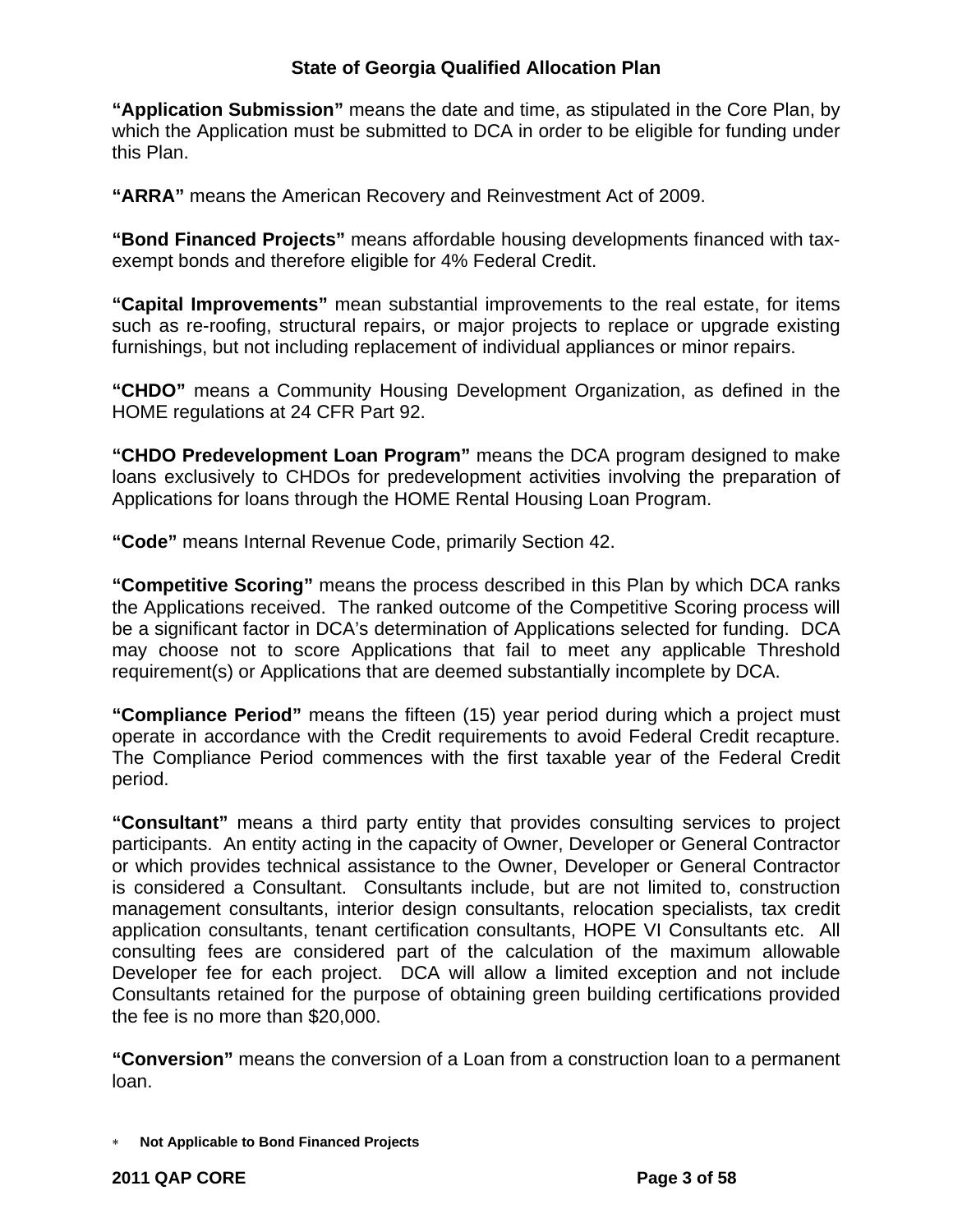**"Credits"** means the State Credit and the Federal Credit together.

**"DCA"** means the Georgia Department of Community Affairs, an executive government agency in the State of Georgia. By state law, DCA administers the programs of the Georgia Housing Finance Authority.

**"Developer"** means the legal entity designated as the Developer in the Application as well as all persons, affiliates of such persons, corporations, partnerships, joint ventures, associations, or other entities that have a direct or indirect ownership interest in the Developer entity. Any entity or individual that receives all or part of the developer fee must be designated as a developer. Material Participation is required for all developers and for all entities that receive any portion of the developer fee.

**"Elderly"** means a person at least 62 years of age.

**"Elderly Housing"** means housing intended for and only occupied by Elderly persons including a family in which all members are Elderly. All household members must be Elderly (no children, and no disabled persons under the age of 62).

**"Exchange"** means the Tax Credit Exchange Provisions of American Recovery and Reinvestment Act.

**"Extended Use Period"** means the period commencing with the first day in the Compliance Period and ending on the date which is fifteen years after the close of the Compliance Period.

**"Federal Credit"** means the Low Income Housing Tax Credit established by the federal government for the purpose of encouraging the development of affordable housing and governed by the Code.

**"Federal Deposit Insurance Corporation (FDIC) / Affordable Housing Disposition Program (AHDP)"** means the program that the Financial Institutions Reform, Recovery and Enforcement Act of 1989 (FIRREA) required the Resolution Trust Corporation (FDIC) to develop for selling residential properties to provide affordable housing opportunities. In response to this provision, FDIC established the AHDP, or herein referred to as the Affordable Housing Program (AHP).

**"Federal Financial Institutions Examination Council (FFIEC)"** means the interagency body established pursuant to Title X of the Financial Institutions Regulatory and Interest Rate Control Act of 1978 (FIRA) empowered to prescribe uniform principles, standards, and report forms for the federal examination of financial institutions by the Board of Governors of the Federal Reserve System (FRB), the Federal Deposit Insurance Corporation (FDIC), the National Credit Union Administration (NCUA), the Office of the Comptroller of the Currency (OCC), and the Office of Thrift Supervision (OTS) and to make recommendations to promote uniformity in the supervision of financial institutions. The FFIEC website can be found at [www.ffiec.gov](http://www.ffiec.gov/).

<sup>∗</sup> **Not Applicable to Bond Financed Projects**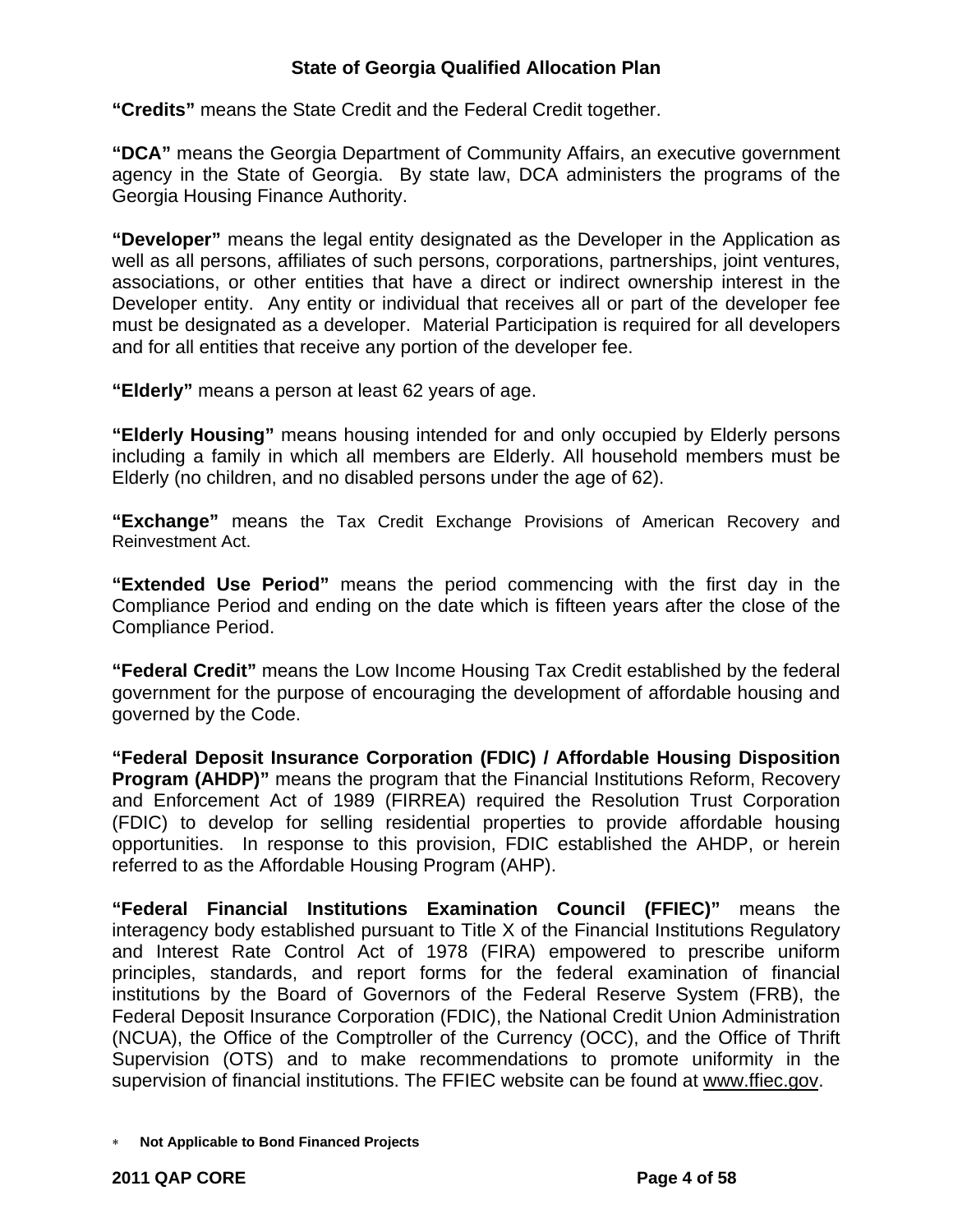**"FMR"** means the Fair Market Rents issued by HUD.

**"General Partner"** means the Partner or collective of partners, which has general liability for the partnership during construction, lease up, and operation of the project. In addition, unless the context shall clearly indicate to the contrary, if the entity in question is a limited liability company, the term "General Partner" shall also mean the managing member or other party with management responsibility for the limited liability company.

**"GHFA"** means the Georgia Housing and Finance Authority, a public corporation created by the Georgia General Assembly and designated by the Governor as the State Allocating Agency for Federal and State Low Income Housing Tax Credits and the state-level grantee for federal HOME funds.

**"Guarantor Fee"** means a fee paid by an Owner/Developer to an entity or individual that will provide construction completion guarantees to the project equity investor for an agreed upon price.

**"HOME"** means the HOME Investment Partnership Program.

**"HOME Loans"** means the HOME Rental Housing Loan Program loans.

**"HOME Regulations"** means the regulations at 24 CFR Part 92 governing the HOME Rental Housing Loan Program, promulgated by HUD, including any subsequent amendments to such regulations.

**"HOME Rental Housing Loan Program"** means the program that is designed to provide below market, favorable term financing for affordable rental housing. In Georgia, this program is intended to serve those individuals who have incomes up to 60% AMI.

**"Housing and Economic Recovery Act of 2008 (HERA)"** means the Act signed into law by President Bush on July 30, 2008 that covers a range of housing issues.

**"Housing for Older Persons"** means housing intended and operated for occupancy by persons 55 years of age or older ("Older Persons"). According to Georgia law, such housing must also have significant facilities and service serving the Older Persons population even though the requirement has been eliminated from the federal definition of an elderly project. At least 80% of the total occupied units in such a housing project must be occupied by at least one Older Person.

Up to 20% of the units may be occupied by others, including the landlord's employees, the surviving spouses or children of residents who were Older Persons when they died, and caregivers. Owner must adhere to policies and procedures which demonstrate an intent by an owner to provide housing for individuals who are 55 years of age or older. DCA will monitor the required facilities and services during the applicable Compliance Period or the Period of Affordability whichever is longer.

<sup>∗</sup> **Not Applicable to Bond Financed Projects**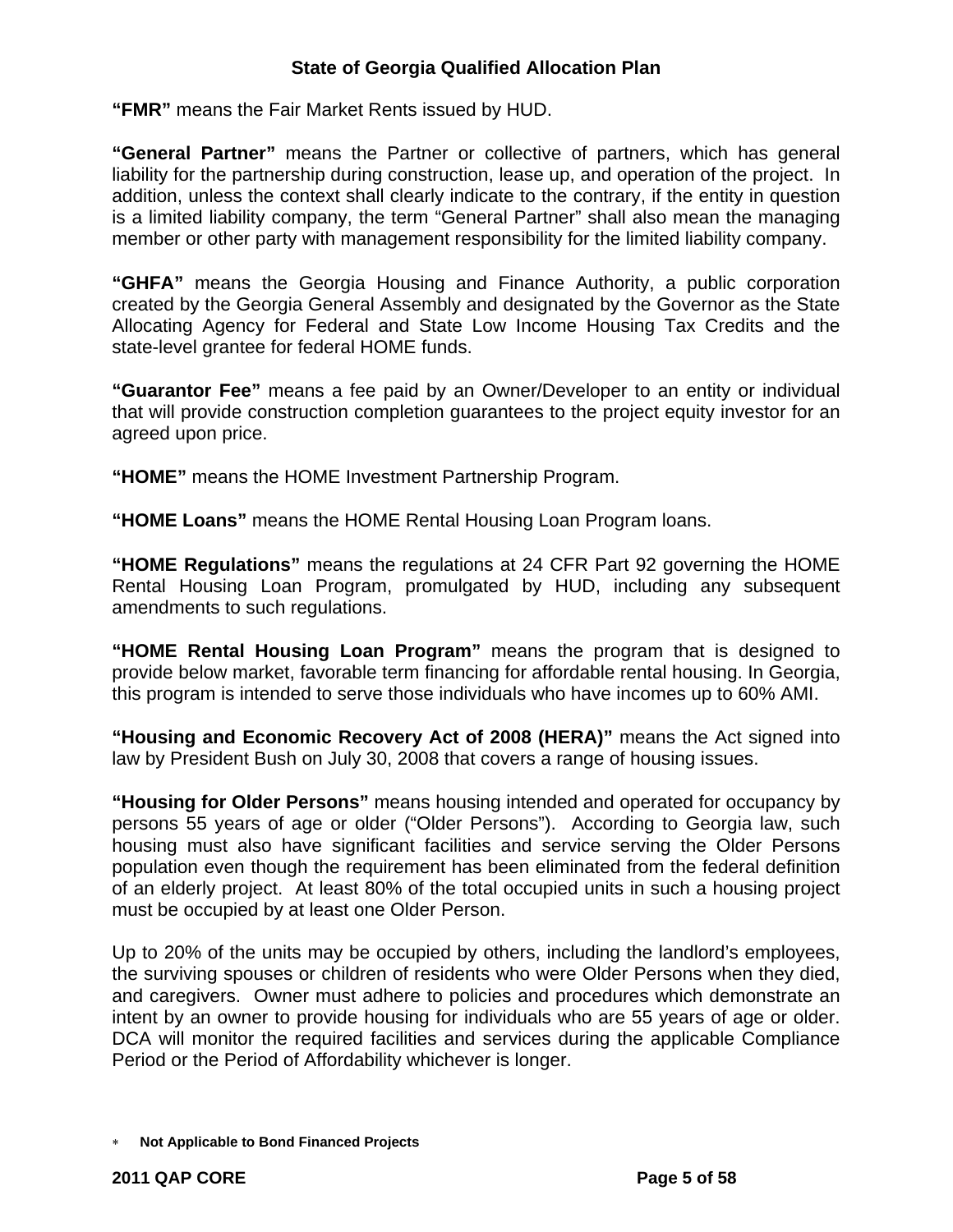**"HTF"** means the Housing Trust Fund for the Homeless established by O.C.G.A. § 8-3- 300.

**"HUD"** means the U.S. Department of Housing and Urban Development.

**"Identity of Interest"** means a situation in which a Project Participant has a direct or indirect interest in the ownership of an entity which contracts with a Project Participant to provide land, goods or services for the project.

**"IRS"** means the Internal Revenue Service, a division of the U.S. Department of Treasury.

**"Letter of Determination"** means a notice issued by GHFA to the issuer of tax exempt bonds for a specific project, which states that the project is eligible for 4% low income housing tax credits without receiving an allocation of credits from the State Housing Credit Ceiling because the project satisfies the requirements of this Plan; and sets forth conditions which must be met by the development before GHFA will issue the IRS Form(s) 8609 to the Owner.

**"Local Government"** means the controlling elected governing body of the local jurisdiction (as defined in its Charter) in which the property is located at the time of Application (e.g., city council if within the city limits, or county commission if in an unincorporated area).

**"LURA"** means the Land Use Restriction Agreement that is a recorded agreement between GHFA and the Owner for a HOME funded project. The LURA is binding upon the Owner and its successors in interest, and that encumbers the project with respect to this Plan and the requirements of the HOME program.

**"LURC"** means the Declaration of Land Use Restrictive Covenant for Low-Income Housing Tax Credits that is a recorded agreement between GHFA and the Owner. The LURC is binding upon the Owner and its successors in interest, and that encumbers the project with respect to this Plan and the requirements of Section 42 of the Code.

**"Manual"** means the Application Manual published by DCA for Applications submitted under the 2011 Qualified Allocation Plan.

**"Material Participation**" means involvement in the development and operation of the project on a basis which is regular, continuous and substantial as defined in Code Section 42 and 469(h) of the regulations promulgated hereunder.

**"Municipality"** means any incorporated city or town in the state.

**"Neighborhood Stabilization Program" or "(NSP)"** means HUD's Neighborhood Stabilization Program enacted to provide emergency assistance to state and local governments to acquire and redevelop foreclosed properties that might otherwise become sources of abandonment and blight within their communities. NSP provides

<sup>∗</sup> **Not Applicable to Bond Financed Projects**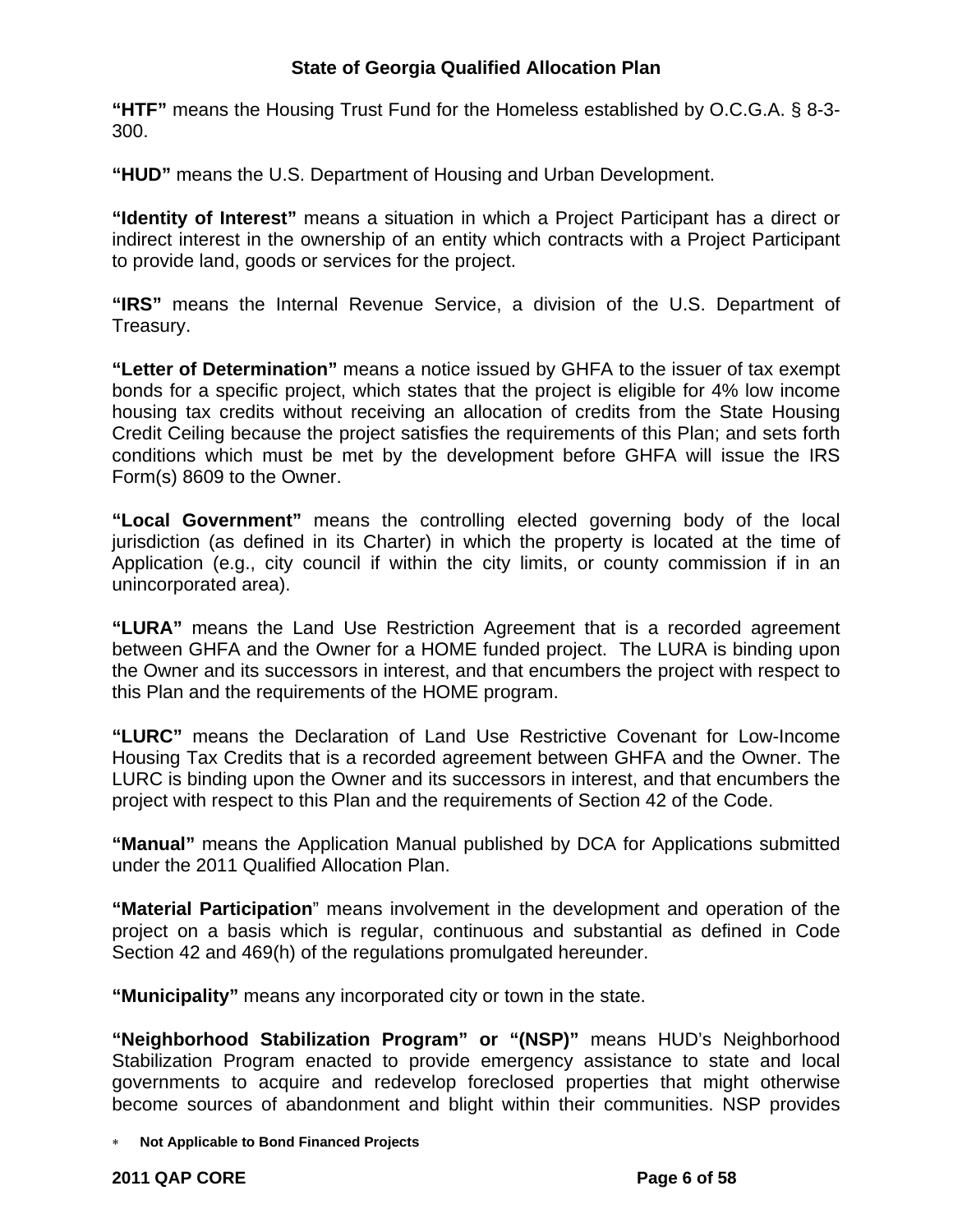grants to every state and certain local communities to purchase foreclosed or abandoned residential properties and to rehabilitate, resell, or redevelop these properties in order to stabilize neighborhoods and stem the decline of neighborhood values.

**"Non-Metro Median Income Limits"** means the applicant can use the higher of the non-metro median income of \$51,600 (as defined in section 530 of the Housing Act of 1949) or the area median income to calculate incomes and rents of projects located in rural areas, as defined by Department of Agriculture and as outlined in HERA. At this time, HUD has not authorized the use of these non-metro income limits for HOME properties. These limits will also apply to HOME properties if HUD issues guidance allowing that change.

**"O.C.G.A."** means the Official Code of Georgia Annotated.

**"Operating Cost"** means the costs associated with operating a multifamily development once the project is placed in service.

**"Owner"** means the single purpose legal entity holding title to the project as well as all persons, affiliates of such persons, corporations, partnerships, joint ventures, associations, or other entities that have a direct or indirect Ownership interest in the Ownership entity. The Owner is also the Applicant.

**"Period of Affordability"** means the time during which HOME Loan financed units must remain affordable to eligible households, as defined by HOME program regulations and this Plan. The Period of Affordability shall commence upon completion of the project and shall run for the period required under HOME regulations or the term of the HOME Loan, whichever is greater. Completion shall be defined as set forth in the HUD regulations for the HOME program.

**"Person"** means an individual, corporation, partnership, joint venture, Limited Liability Company, association, trust or any other business entity.

**"Phased Development"** means one Tax Credit project that will be developed in several adjacent phases with different allocations of Credits under common planning documents. The common planning document(s) may include parks, green space and shared amenities between the different phases. Each phase of the property should have common ownership entities. In order to be considered a "Phased Development". there must be some form of site control in place at the time the initial phase was commenced.

**"PJ"** means a Participating Jurisdiction, which is an agency of State or Local Government that administers the HOME Program in its jurisdiction. GHFA is the PJ for the non-entitlement areas of the State of Georgia**.** The local PJs include the cities of Albany, Atlanta, Macon, and Savannah; Clayton, DeKalb, and Gwinnett Counties; the consolidated governmental units of Athens-Clarke County, Augusta-Richmond County, and Columbus-Muscogee County; the counties and cities comprising the Georgia Urban

<sup>∗</sup> **Not Applicable to Bond Financed Projects**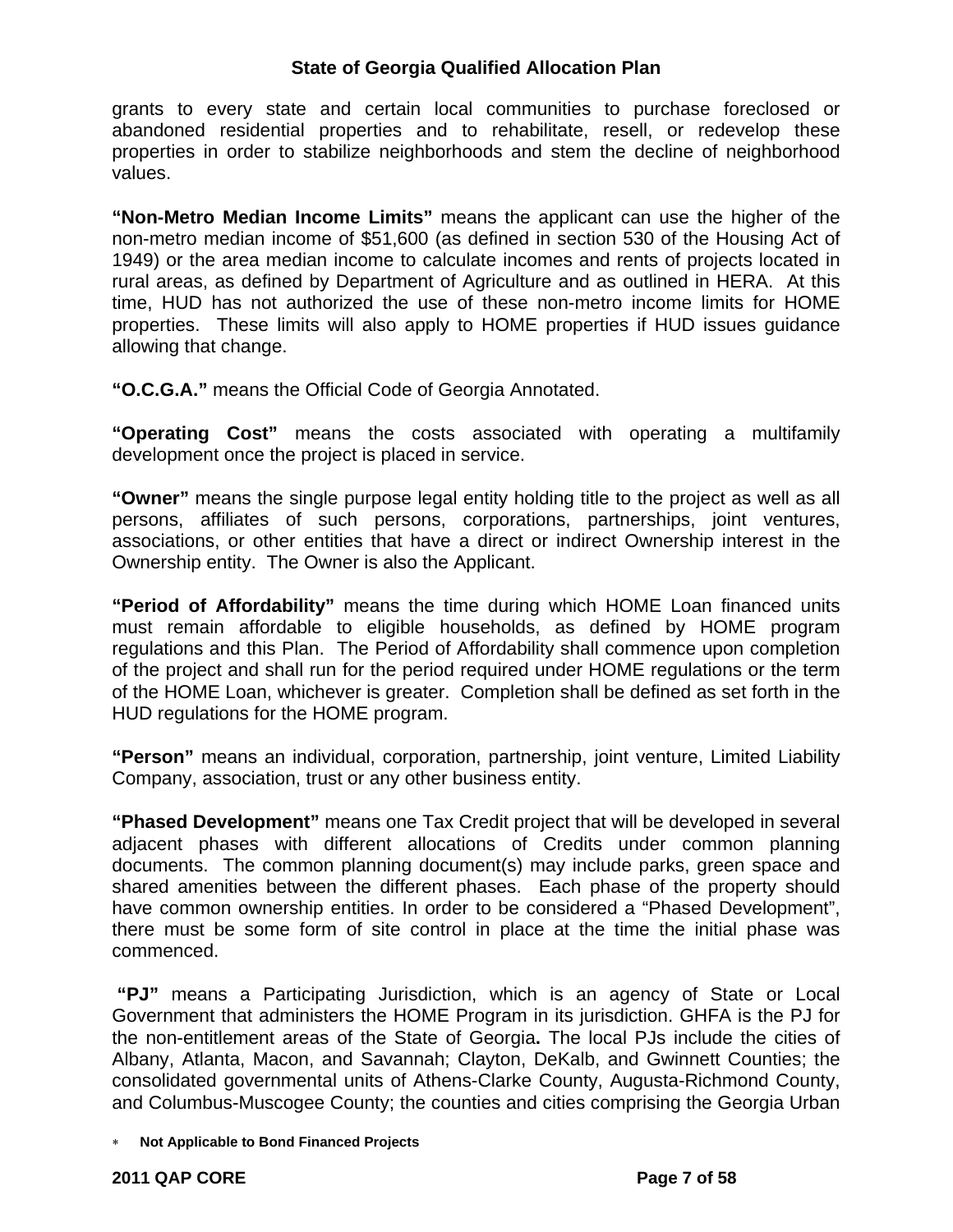County Consortium (Cobb, Marietta, Cherokee, Canton) and the Fulton County Consortium (Fulton, Roswell).

**"Plan"** means this 2011 Qualified Allocation Plan.

**"Project Participants"** mean the Owner, Developer, Management Company, Consultants and Syndicator for a project for which an Application is submitted.

"**Project Team**" means the Owner and Developer for a proposed tax credit project.

**"PHA"** means a local public housing authority.

**"Related Parties"** means a relative (including but not limited to grandfather, grandmother, father, mother, son, daughter, brother, sister, uncle, aunt, first cousin, nephew, niece, husband, wife, father-in-law, mother-in-law, brother-in-law, sister-in-law, stepfather, stepmother, stepson, stepdaughter, stepbrother, stepsister, half brother, or half sister) of any principal or any entity that shares common principals, executive directors, board members or officers.

**"Rent Standards"** means the most recent AMI FMR as issued by HUD and UA as described in the Plan.

**"Reservation of Funds"** means the securing of funding for a particular project proposal based on the understanding that the project will fully satisfy program and Plan requirements.

**"Rural"** For scoring purposes and determination of the minimum operating cost per the QAP, **means** those areas designated by USDA as being Rural or those counties that appear on Exhibit B of Appendix II. A list of USDA Rural areas can be accessed on the USDA website at **http://eligibility.sc.egov.usda.gov/eligibility/welcomeAction.do.**

**"Rural Income and Rent Limits"** means the U. S. Dept of Housing and Urban Development FY 2011 Income Limits Area Definitions and Fair Market Rent tables. These lists can be accessed on the HUD website at http://www.huduser.org/datasets/pdrdatas.html.

**"Scoring Criteria"** means the criteria detailed in Appendix II by which points are assigned for the purpose of Competitive Scoring.

**"State"** means the State of Georgia.

**"State Credit"** means the Housing Tax Credit established by the Georgia General Assembly, as set forth in O.C.G.A. §48-7-29 and §33-1-18.

**"Subsidy Layering Review"** means the DCA evaluation of projects using DCA program funds in combination with other governmental assistance to ensure that no more than the necessary amount of DCA program funds is invested in any one project

∗ **Not Applicable to Bond Financed Projects**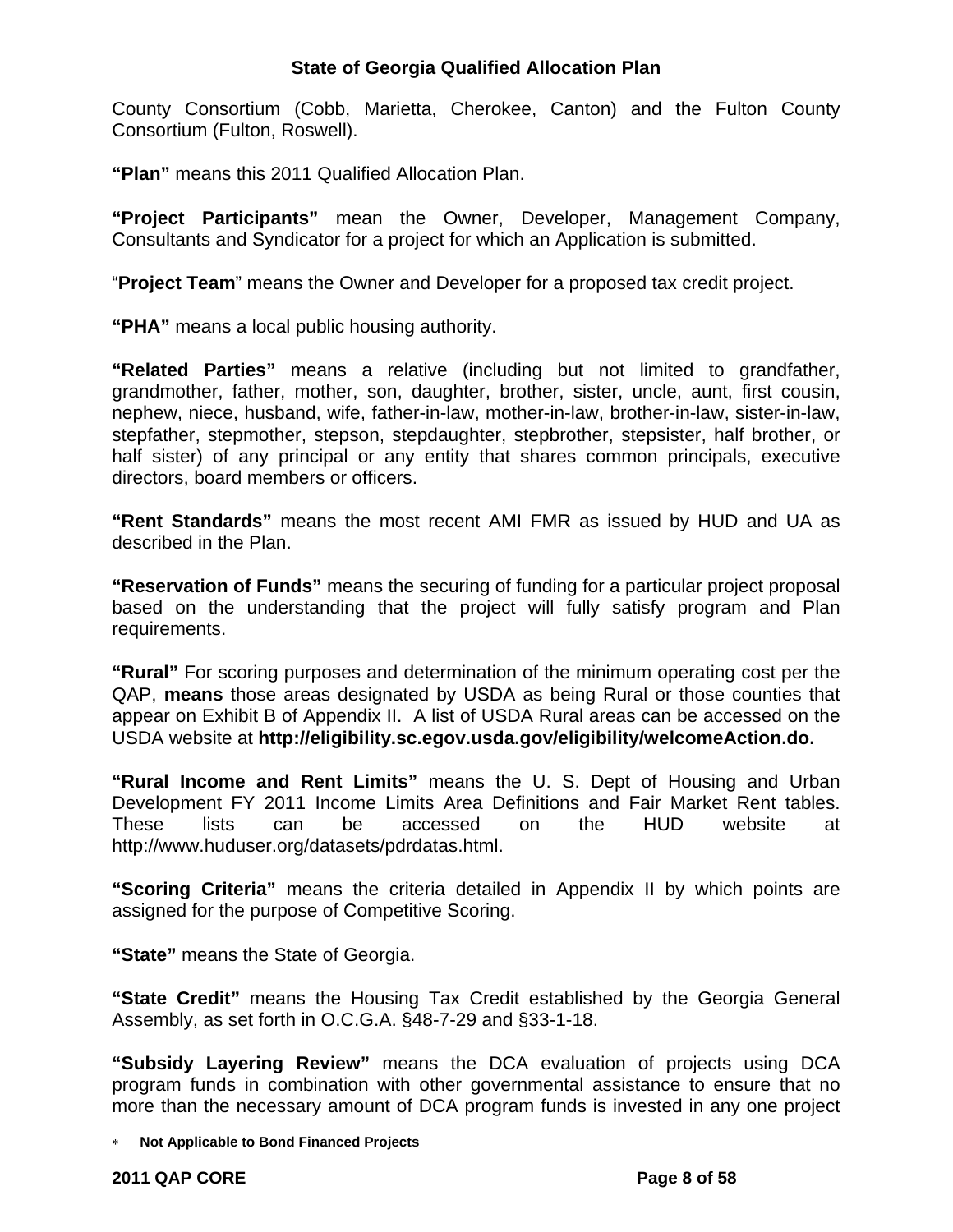<span id="page-8-0"></span>to provide affordable housing. For HOME funds, the subsidy layering review will be conducted in accordance with the requirements set forth in the US Department of Housing and Urban Development CPD Notice 98-01 guidelines required by 24 CFR §92.250(b).

**"TCAP"** means the Tax Credit Assistance Program under The American Recovery and Reinvestment Act of 2009.

**"Total Development Cost"** means the sum of all anticipated or actual allowable development costs that are necessary to complete the proposed project.

**"UA"** means the utility allowances used during the compliance period and during the period of affordability as described in the Plan.

**"URFA"** means the Urban Residential Finance Authority.

**"USDA"** means the United States Department of Agriculture.

## **Section 3. Legislative Requirements**

**Federal Credit.** O.C.G.A. Sec. 50-26-8(a) gives GHFA certain powers and authority. As the agency administering the programs of GHFA, DCA is authorized to:

"… allocate and issue low income housing credit under Section 42 of the Internal Revenue Code of 1986, as amended, and to take all other actions and impose all other conditions which are required by federal law or which in the opinion of the agency are necessary or convenient to ensure the complete, effective, efficient and lawful allocation of and utilization of the low income housing credit program. Such conditions may include barring Applicants from participation in the tax credit program due to abuses of the tax credit program and imposing more stringent conditions for receipt of the credit than are required by Section 42 of the Internal Revenue Code…"

## **A. Section 42 of the Code mandates that**:

- 1. Each state adopt an annual plan for Federal Credit allocation;
- 2. The Plan applies to projects awarded Federal Credit from the state's annual allocation, and projects financed by tax-exempt bonds and eligible for Federal Credit outside of the annual Federal Credit allocations;
- 3. Draft versions of the Plan are made available for public comment;
- 4. After consideration of those comments, amendments are made to the Plan; and
- 5. The final Plan be approved by the GHFA Board and transmitted to the Governor for final review and approval.

## **B. Allocation Plan Requirements**

∗ **Not Applicable to Bond Financed Projects**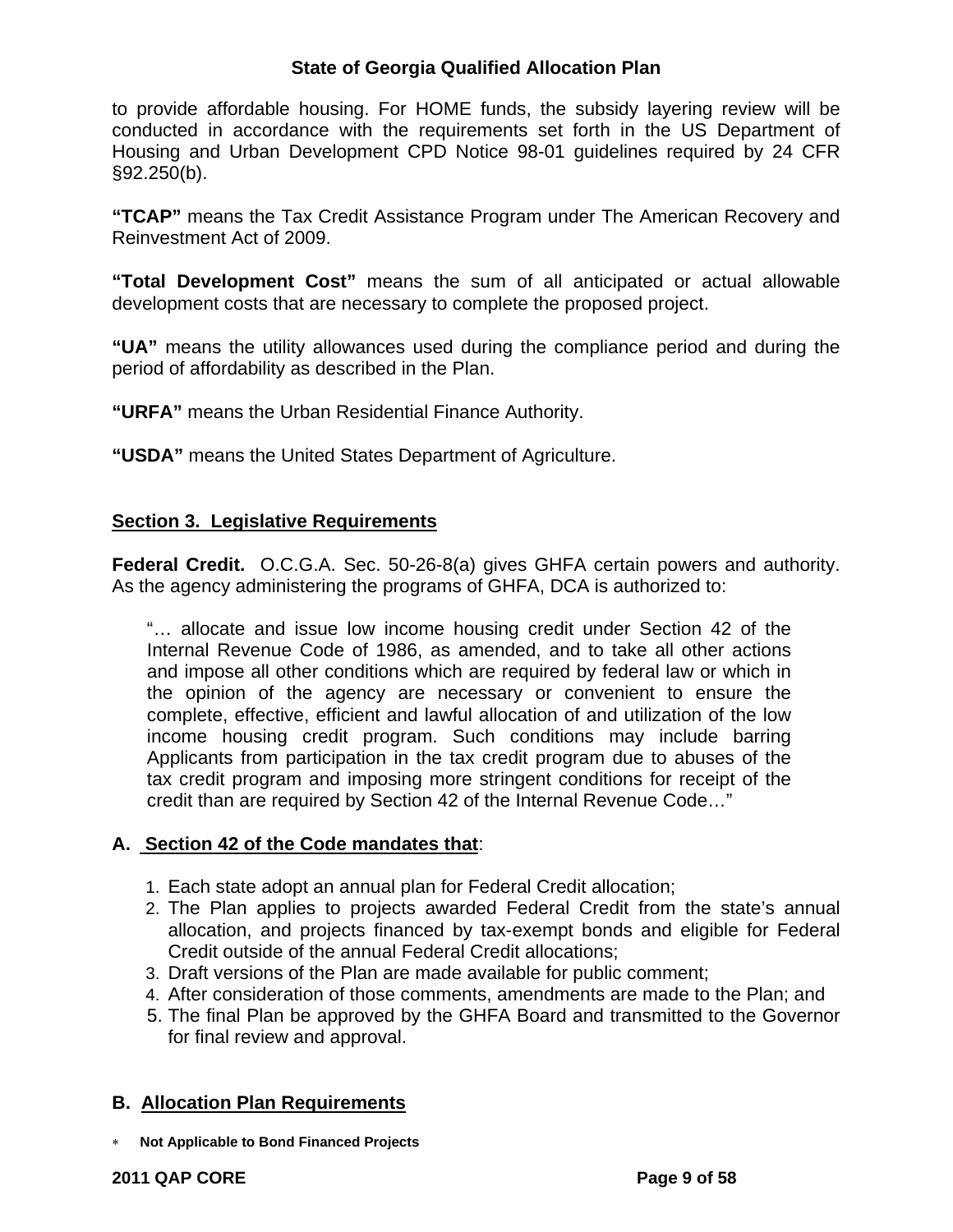Each state Allocation Plan must meet certain minimal requirements. The selection criteria must include:

- project location
- housing needs characteristics
- project characteristics, including whether the project involves the use of existing housing as part of a community revitalization plan
- projects intended for eventual tenant ownership
- tenant populations with special housing needs
- sponsor characteristics
- tenant populations of individuals with children
- public housing waiting lists
- energy efficiency
- historic character

States must give preference among selected projects to:

- those serving the lowest income tenants,
- those serving qualified tenants for the longest period
- projects located in Qualified Census Tracts, the development of which contributes to a concerted community revitalization plan

States may include such other criteria as they deem appropriate, and except for the specified preference items, there are no requirements as to the relative weight of the various factors. Additional LIHTC responsibilities of the Authority include:

- Assurance that the amount of tax credits allocated does not exceed the amount "necessary for the financial feasibility of the project and its viability as a qualified low income housing project throughout the credit period."
- Evaluation of all projects for consistency with the Allocation Plan and for credit need, including projects using tax exempt bond financing.
- Execution of an agreement for "an extended low income housing commitment" for every project. This agreement must be recorded as a restrictive covenant binding on all successor owners, and must allow low income individuals the right to enforce the commitment in state court.
- Monitoring of compliance with the provisions of Section 42 and notifying the Internal Revenue Service of any noncompliance.

**C. State Credit.** DCA also administers Georgia's housing tax credit. The State Credit is applied in conjunction with the Federal Credit on a dollar-for-dollar matching basis. For each dollar of Federal Credit allocated, an equal amount of State Credit will be automatically allocated by DCA. This State Credit will be administered under the same rules and regulations prescribed for the Federal Credit supplemented by any rules, policies, or regulations established by the Georgia Department of Revenue and/or the Office of Insurance and Safety Fire Commissioner. DCA will underwrite the combined Credit allocations to ensure that no development proposal is over-subsidized.

<sup>∗</sup> **Not Applicable to Bond Financed Projects**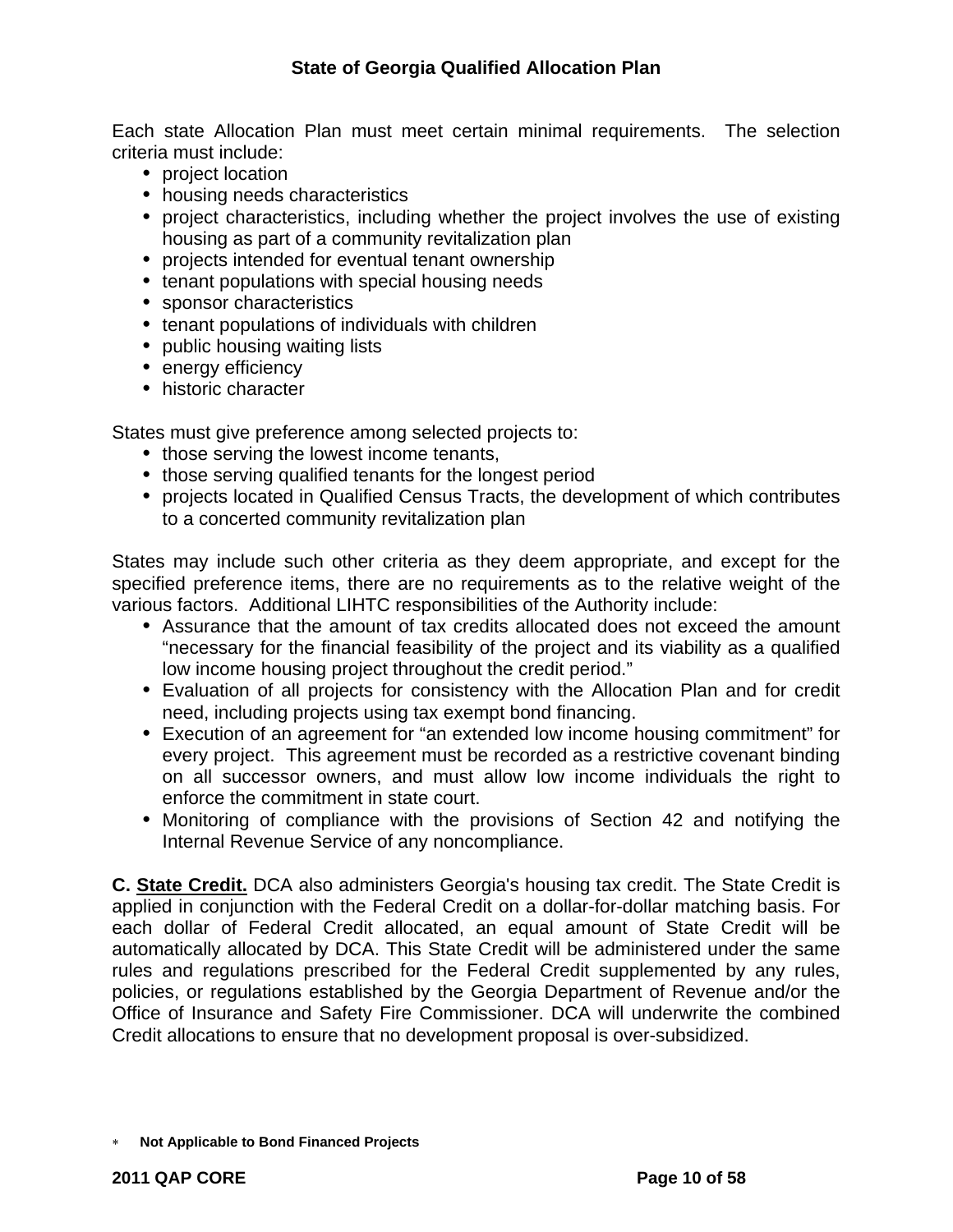### <span id="page-10-0"></span>**Section 4. Affordable Rental Housing Needs**

The State's Annual Action Plan for FFY2011 Consolidated Funds identifies the proposed distribution method, geographic allocation, and guidelines for meeting federal requirements for all HOME funded programs of the State. The HOME Program regulations require that each PJ distribute its HOME resources in accordance with the priorities and objectives outlined in its most current approved Annual Action Plan for Consolidated Funds prepared in accordance with established HUD regulations (24 CFR Part 91). The Annual Action Plan incorporates the Plan as the established policy and procedures for the State's review and evaluation of Applications for the HOME Rental Housing Loan Program.

#### **Section 5. Financing Resources – Credits**

**A. 9% Federal Credit.** The annual Federal Credit dollar amount allocated to the State of Georgia is determined by the Internal Revenue Service and based on Georgia's population and indexed for cost-of living adjustments. The amount of Federal Credit available for the 2011 funding cycle will be comprised of the State's 2011 Federal Credit ceiling (per capita credit, unused credit, returned credit, and any national pool credit) available to the State less any Federal Credits forward committed. DCA reserves the right to forward commit 2012 credits to 2011 Applications if it deems it necessary and appropriate to meet policy objectives.

Allocation of Credits will be made through the Process as defined in the Qualified Allocation Plan Core, Appendix I and Appendix II. All Applications for Credits must be submitted to DCA in accordance with the policies and timelines set forth in the Plan.

**B. Set-Asides**.\* The estimated amount of Federal Credit available includes the following set asides (Selected projects may count for more than one set aside):

*1. Nonprofit Set-aside* - 10% of the available 9% Credits are set-aside for nonprofitsponsored Applications pursuant to the Code. Qualified nonprofit organizations must materially participate in the project within the meaning of Section 469(h) of the Code and meet all requirements set forth in Code Section 42(h)(5).

*2. Rural Set-aside* - 30% of the available 9% Credits are set-aside for Applications proposing affordable housing developments in Rural areas.

*3. Preservation Set Aside -* \$1.8 million of the 9% credits will be set-aside for the preservation of affordable housing projects. The following existing affordable housing projects are eligible for inclusion in this set aside:

• An existing tax credit property which is has met or will meet the 15 year compliance period by December 31 of the year of allocation.

**Not Applicable to Bond Financed Projects**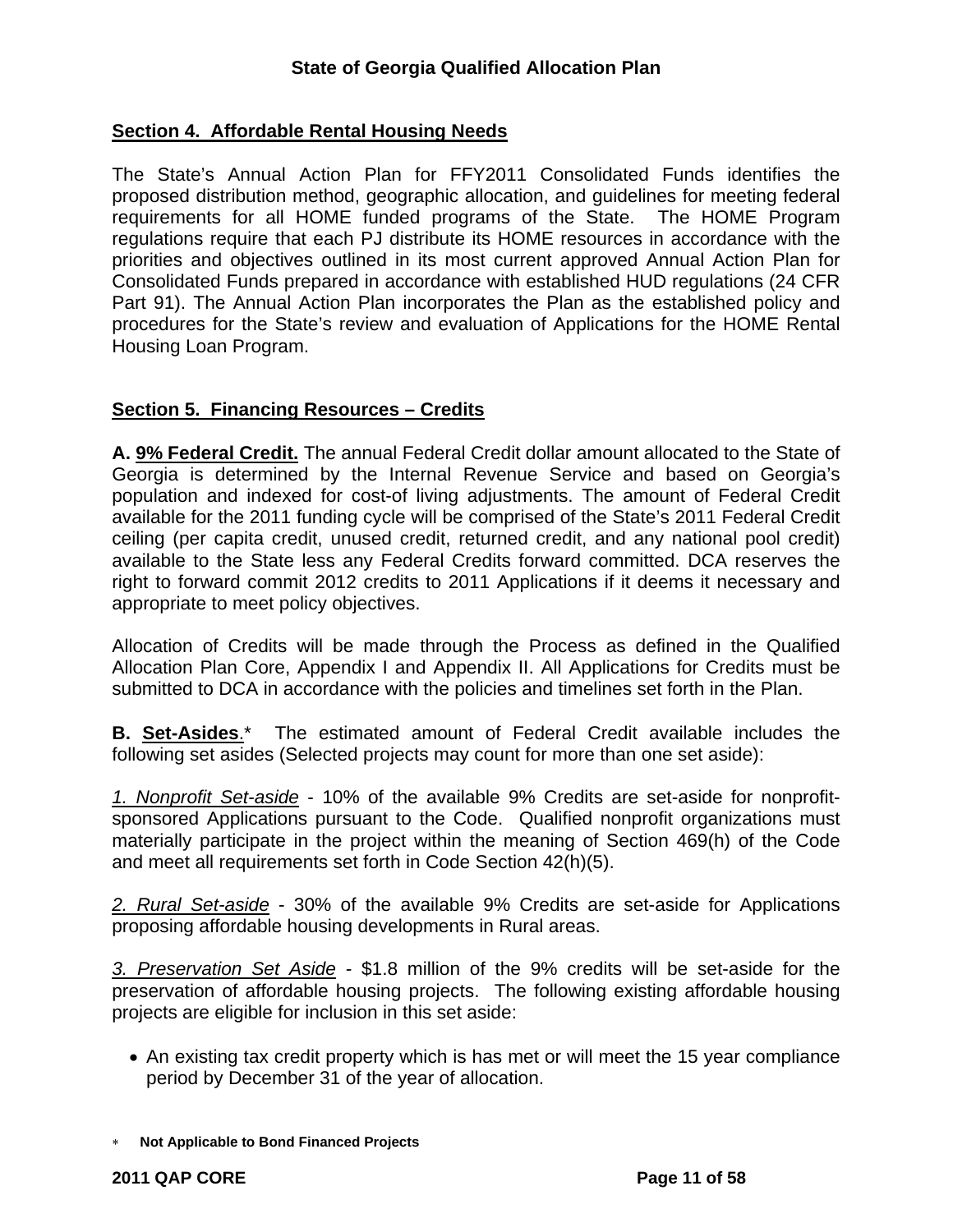- Projects under development by a local public housing authority using replacement housing factor (RHF) funds or a loan secured by the assets and or capital funds of the PHA as the primary source of financing.
- Existing U.S. Department of Agriculture, Rural Development (RD) projects with Section 515 financing and project based rental assistance for at least fifty percent (50%) of the units.
- Projects that have a Project Based Section 8 contract but are eligible to opt out of that contract with a one year notice to tenants. To be eligible to opt out, the Contract must be out of its original term and in a renewal period of five years or less.
- Existing HUD Section 236 projects. The Interest Reduction Payment (IRP) must be decoupled from the Section 236 agreement if housing credits are awarded (exceptions may be permitted on a case-by-case basis). The affordability requirements indicated in the Section 236 agreement must also be maintained for the property.
- Any other affordable non public housing project that has existing funding from HUD is severely deteriorated and has been designated by HUD as a preservation project that is in danger of losing its affordability.

If this set aside is not met through the selection of the highest scoring projects, DCA may select a lower scoring project to satisfy the set aside. The following factors will be used to select projects that will be considered for the set aside.

- Projects that do not have significant outstanding or uncured major noncompliance issues.
- Projects not functionally obsolete.
- Projects that have an average physical occupancy of at least 80% for the six month period prior to Application submission.
- Projects that have a letter from the local government identifying the preservation of the project as a priority.
- Projects where rehabilitation will not cause a significant increase in rents (10% or more increase).
- Projects that serve the lowest income tenants will be given priority.

DCA may determine, in its sole discretion, that a project meeting one or more of the following conditions are not eligible for the set aside:

- Projects that are in substantially good condition and do not need immediate recapitalization.
- Projects where the physical condition of the property is the result of the willful deferral of maintenance by the Owner

<sup>∗</sup> **Not Applicable to Bond Financed Projects**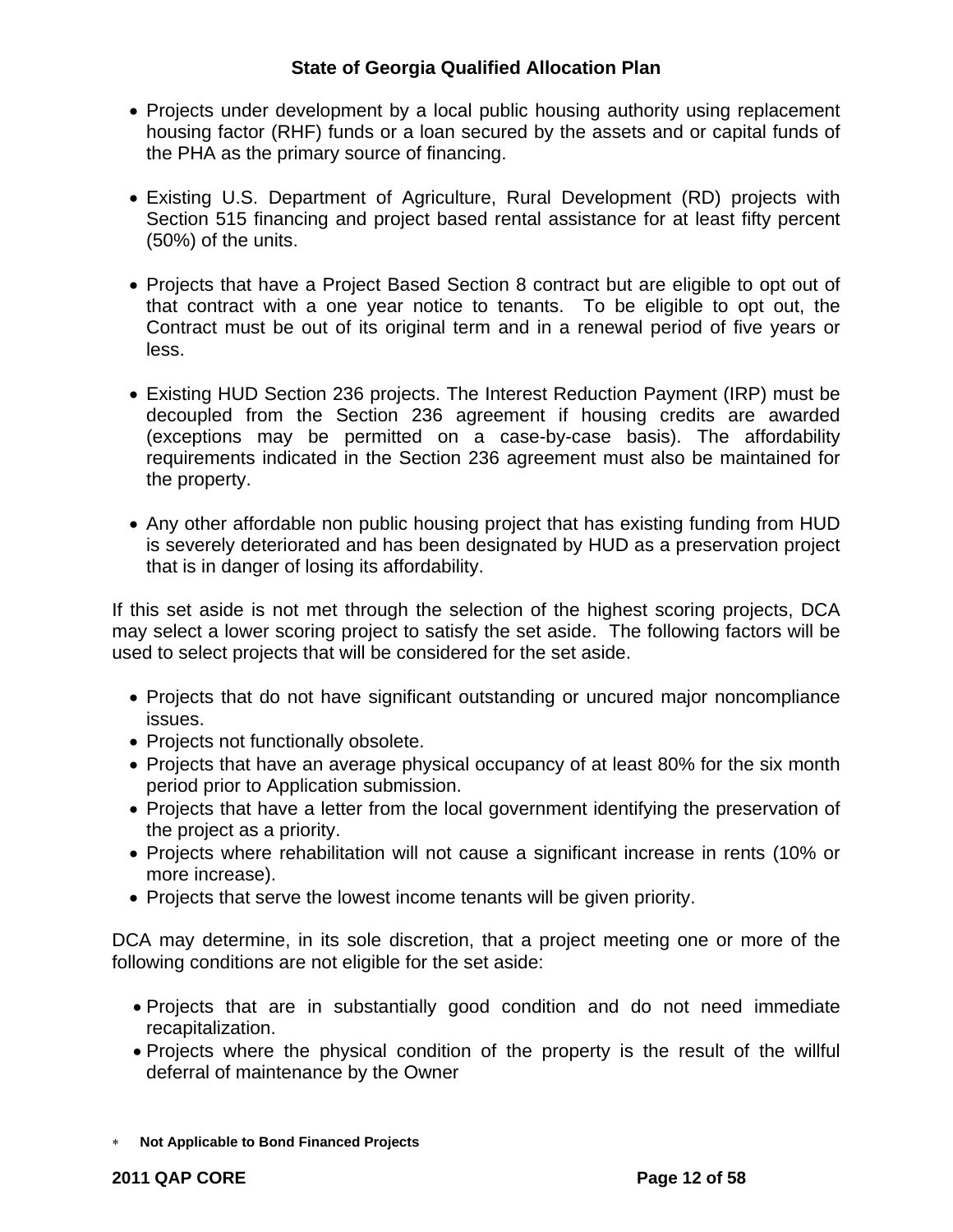Further, while it is DCA's intention to fully fund this set aside, DCA may at its discretion, determine that low scoring projects do not sufficiently meet DCA's overall goals to be selected for an allocation.

*4. Special Needs* **-** Up to \$950,000 will be set-aside for DCA Permanent Supportive Housing Program ("Supportive Housing") projects. In order to be considered for this set aside, the applicant will need to provide a commitment from the Permanent Supportive Housing Program which includes a determination that the project meets the QAP Appendix I requirements. This commitment and a full tax credit application must be submitted on or before September 1, 2011 in order to be considered for the set aside. DCA's Permanent Supportive Housing Program will provide its own deadlines for submission of applications for a commitment.

*5. Supplemental Set-Aside* **-** \$1 million of available credits will be set aside to assist DCA projects funded prior to 2001 which have a DCA HOME Loan, State Housing Trust Fund loan or other DCA resource that have physical issues which cannot be remedied through normal workout processes and which pose a threat to the continued affordability of the project.

In order to be eligible for the Set-Aside, DCA must designate the property as a "troubled" property which has significant physical issues which cannot be remedied through normal workout processes and which has priority to apply for this set aside.

DCA will use the following factors to determine whether a property should receive priority for this set aside:

- There is a strong public policy reason for intervening in the closure of a property. The State will rely heavily on local government's recommendations in making this determination.
- Whether the current tenants can be relocated into safe, decent affordable housing in that area.
- Whether the property represents affordable housing that is difficult to replace and is in a neighborhood with a strong need for the property.
- Whether the closure of the property will destabilize the local neighborhood.
- Whether there is a risk of loss of funds or program reputation if the property closes.
- Whether there are other resources available to leverage an allocation of credits.
- Whether the risk to the portfolio or investment of either the State or local government is significant
- Whether an initial review determines that the property is not functionally obsolete.
- Whether the property can be operated as safe and decent affordable housing.
- Housing that is deteriorated or poses a threat to the safety of the neighborhood may not be appropriate to be preserved.

In order to be considered for an allocation of credits under this Set-Aside, the applicant must submit a complete Core Application including all documentation sufficient to meet core requirements and Appendix I criteria of the 2011 QAP.

#### **2011 QAP CORE Page 13 of 58**

<sup>∗</sup> **Not Applicable to Bond Financed Projects**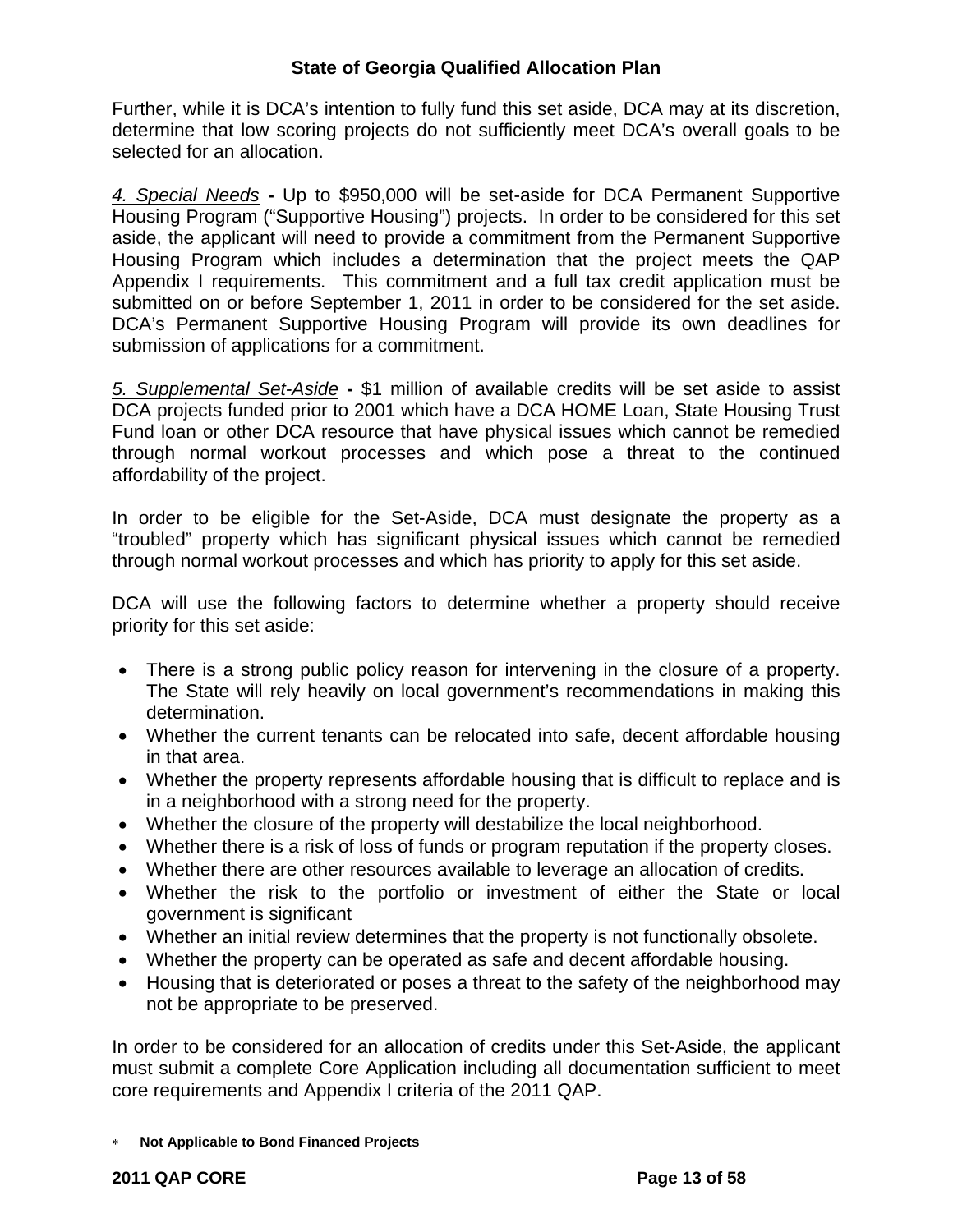Additional requirements for the set aside:

- No developer fee may be earned by the Owner of a troubled property that is seeking relief under this set aside. DCA may allow developer overhead to be included in the budget. The project will be subject to typical developer fee caps if the previous owner is not part of the new ownership or developer entity.
- The existing DCA HOME loan cannot be forgiven, but DCA may modify its repayment or forbear on payments during the rehabilitation.
- If the property is to be renovated, the sales price of the property cannot be greater than the current "as is" market value of the property as supported by an appraisal report dated not more than 90 days from the date of Application submission.
- If the property is to be demolished and rebuilt, the sales price of the property cannot be greater than the current "as vacant" market value of the land as supported by an appraisal report dated not more than 90 days from the date of Application submission.
- Please note that all DCA Relocation policies are applicable to this Application. Therefore, while federal relocation may not be applicable, the relocation of the tenants must be part of the Application submission.
- Any recapture costs associated with property must be paid outside the development budget.
- Unused reserve accounts may be transferred to the development budget.
- If the rehabilitation requires demolition prior to the expiration of the extended use period, the applicant will also need to provide a legal opinion regarding the effect that demolition has on the existing LURC. Please note that the new development must have at least the same number of low income units built on the same project site as what is included in the existing LURC.

DCA reserves the right to deny any request for allocations under this set aside as not meeting DCA policy objectives.

The allocation of credits under this set aside will not be made in the competitive round. Projects that will receive funding will be selected by DCA as part of its asset management of DCA resources or as part of its post selection underwriting review. Only projects identified by DCA as "troubled" and a DCA priority will be requested to submit an application for credits. DCA will determine Application requirements as part of its asset management review.

Any amounts remaining in this set aside at the announcement of 2011 awards will be utilized in the general pool for 2011 projects.

*6. CHOICE Neighborhoods/HOPE VI set aside* - Up to \$1.7 million of federal credits will be set-aside for HOPE VI initiatives that meet one or more of the following criteria:

The proposed project is a phase or component of a PHA-sponsored Community Building Initiative which is part of a PHA-sponsored HOPE VI revitalization initiative. The Initiative must:

**Not Applicable to Bond Financed Projects**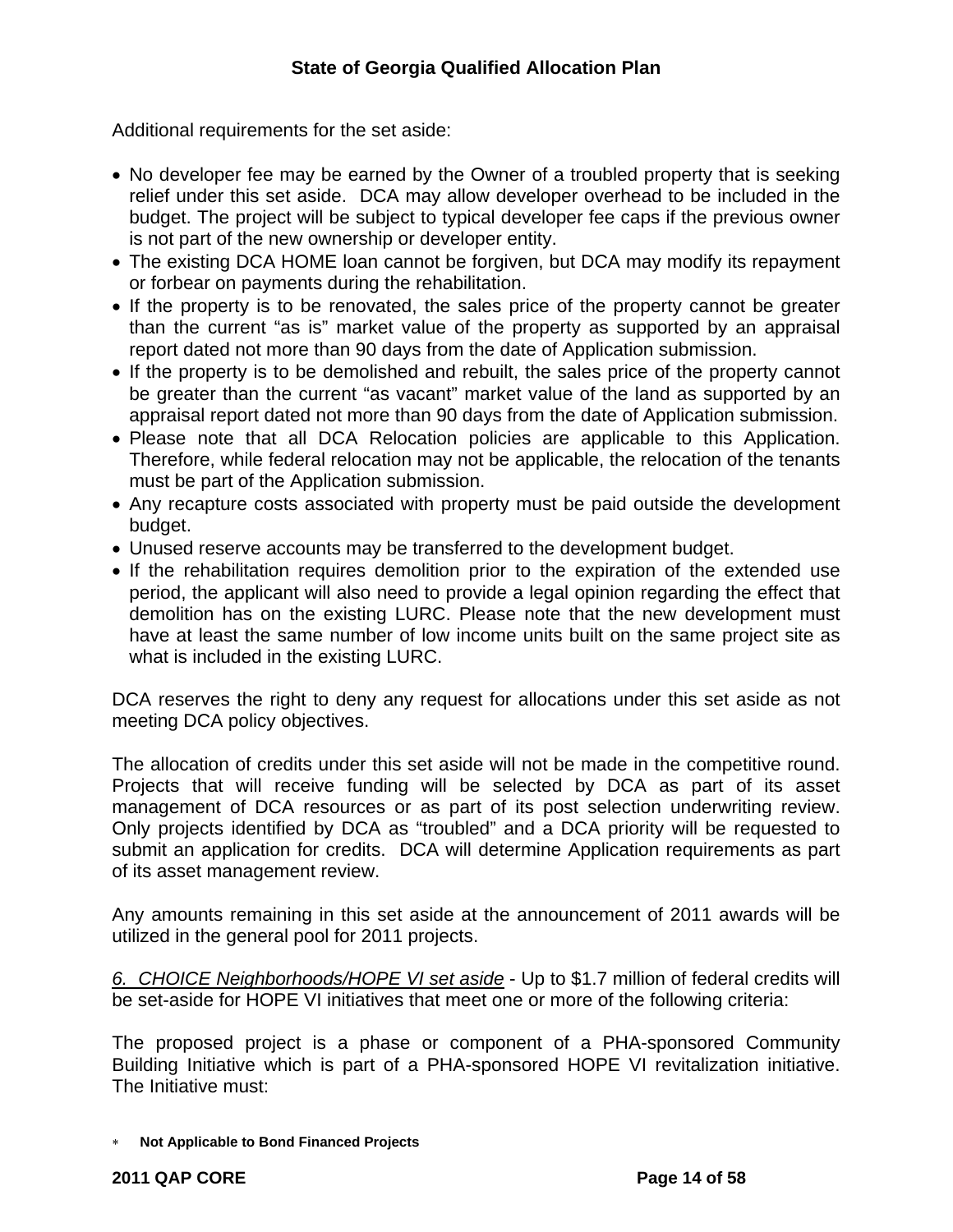- Provide affordable units for an extended period of 30 years or more;
- Be part of a mixed income phased community with a significant market component;
- Facilitate the deconcentration of poverty; and
- Provide for community improvements or amenities, which may include but are not limited to new or improved public infrastructure, sustainability, green-space, improved transportation, quality of life enhancements, or other improvements benefiting the community

#### **Documentation:**

(A) A copy of the Grant Assistance Award (form HUD-1044) which identifies the PHA receiving the grant and the amount of the grant, and additional documentation reflecting the time limits for use of the HOPE VI funds.;

(B) A letter from the Executive Director of the identified PHA certifying that:

- the development proposed in the Initial Application is identified in the PHA's HUD approved HOPE VI application or Revitalization Plan;
- the housing units are an essential element of that Plan; and
- the Tax Credits for the development proposed in the Initial Application are an essential component of the financing plan for the PHA's HOPE VI Program

(C) A copy of the HUD approved Revitalization Plan.

Projects that have not previously had a phase funded are advised to meet with DCA prior to Application Submission and obtain the requisite letter of support for the HOPE VI Application at the time the project submits its HOPE VI application for funding.

DCA reserves the right to initiate additional selection criteria if it receives more than one request for an initial letter of support.

**C. Carryover Allocations.** To qualify for 9% Credits, a building generally must be placed in service during the year in which it receives an allocation. An exception is provided in the case where the Owner has expended more than ten percent (10%) of the reasonably expected basis in the building (the "Ten Percent Test") no later than twelve (12) months after the Carryover Allocation. No project can receive more than one Carryover Allocation of 2011 Credits.

**D. State Designated Basis Boost\*.** HERA authorizes state allocating agencies to designate certain areas not located in a QCT or DDA for up to a 30% basis boost. Projects may receive an allocation of credit based upon 130% of the eligible basis for new construction or substantial rehabilitation.

Projects in the following categories are eligible for the state designated basis boost:

- Rural projects without DCA HOME as a source (Projects located in HUD MSAs will be closely scrutinized to determine if the boost is needed);
- **Not Applicable to Bond Financed Projects**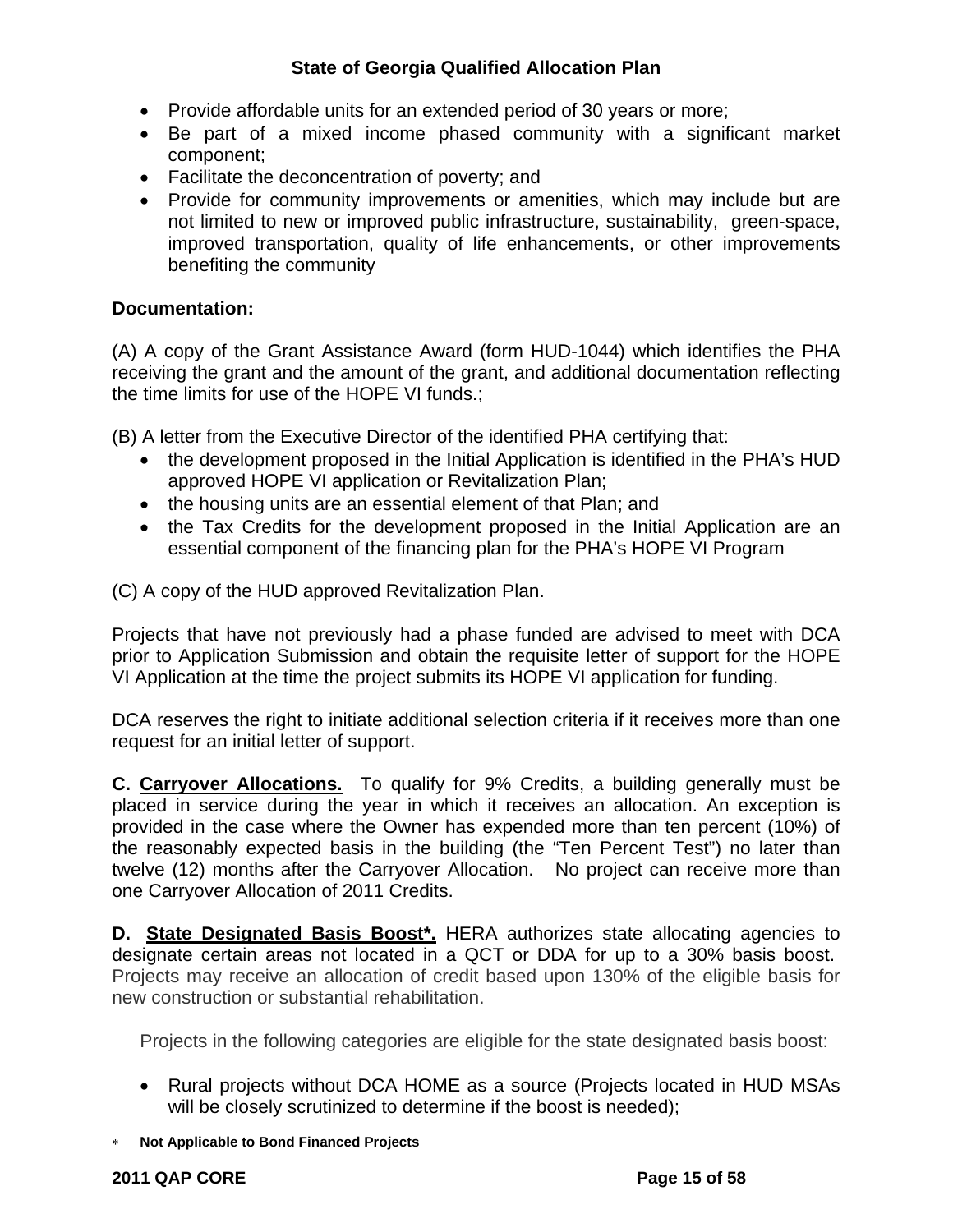- Historic Rehab projects qualifying for historic rehab credits;
- Projects eligible for the Special Needs set-aside;
- Project qualifies for the maximum points (4 points) under Stable Communities;
- Extraordinary financial circumstances which require the boost to ensure the continued feasibility of a project previously approved by DCA and not yet placed in service.
- Other extraordinary circumstances which further the policies of this QAP as determined by DCA

All projects will need to show that the boost is needed and that the project meets all of DCA's underwriting and other criteria. DCA will generally require that any project receiving a state designated basis boost defer .5% of the total developer fee for every 1% in state designated basis boost granted to the project. This deferred developer fee requirement does not apply if the project receives a debt or grant from an independent non-related party in the amount of at least 15% of the total developer fee. Any requests for state designated basis boost must indicate which category (or categories) of eligibility that the application falls under and any support documentation must be included in the Application.

Please note that a project located in a QCT or DDA is not subject to the State Designated Basis Boost provision.

**E. Economic Uncertainty.** The current economic volatility has resulted in significant legislative and policy changes in the administration of the Tax Credit Program. DCA expects this volatility to continue through the 2011 competitive round. It is impossible to foresee or estimate the impact that economic and legislative changes may have in meeting the challenges of developing, owning and managing affordable tax credit housing program projects. DCA reserves the right to make changes necessitated by economic volatility, HUD Program policy modifications and legislative changes that have a negative impact on our program and projects. These changes include but are not limited to forward commitment of funds, increasing projects caps to ensure continued viability, release of DCA restrictions, awarding of additional credits and modifications to underwriting criteria.

**F. Land Use Restrictive Covenant.** The Owner must execute and record GHFA's prescribed form of the LURC prior to final allocation as required under Section 42(h)(6) of the Code. The LURC shall reflect all representations made in the original Application and any changes made to the original Application that have been approved in writing by GHFA. The LURC will be drafted after GHFA's receipt of the certification of the 10% test, and must be recorded upon its execution. All construction and/or permanent financing for the project must be subordinated to that portion of the recorded LURC that sets forth the requirements of Section 42 (h)(6)(E)(ii) of the Code**.** The LURC will be for the term of the compliance period and, as applicable the extended use period**.** 

IRS Revenue Ruling 2004-83 provides that Section 42(h)(6)(B)(i) requires that an extended low income housing commitment must include a prohibition during the extended use period against (1) the eviction or the termination of tenancy (other than for

<sup>∗</sup> **Not Applicable to Bond Financed Projects**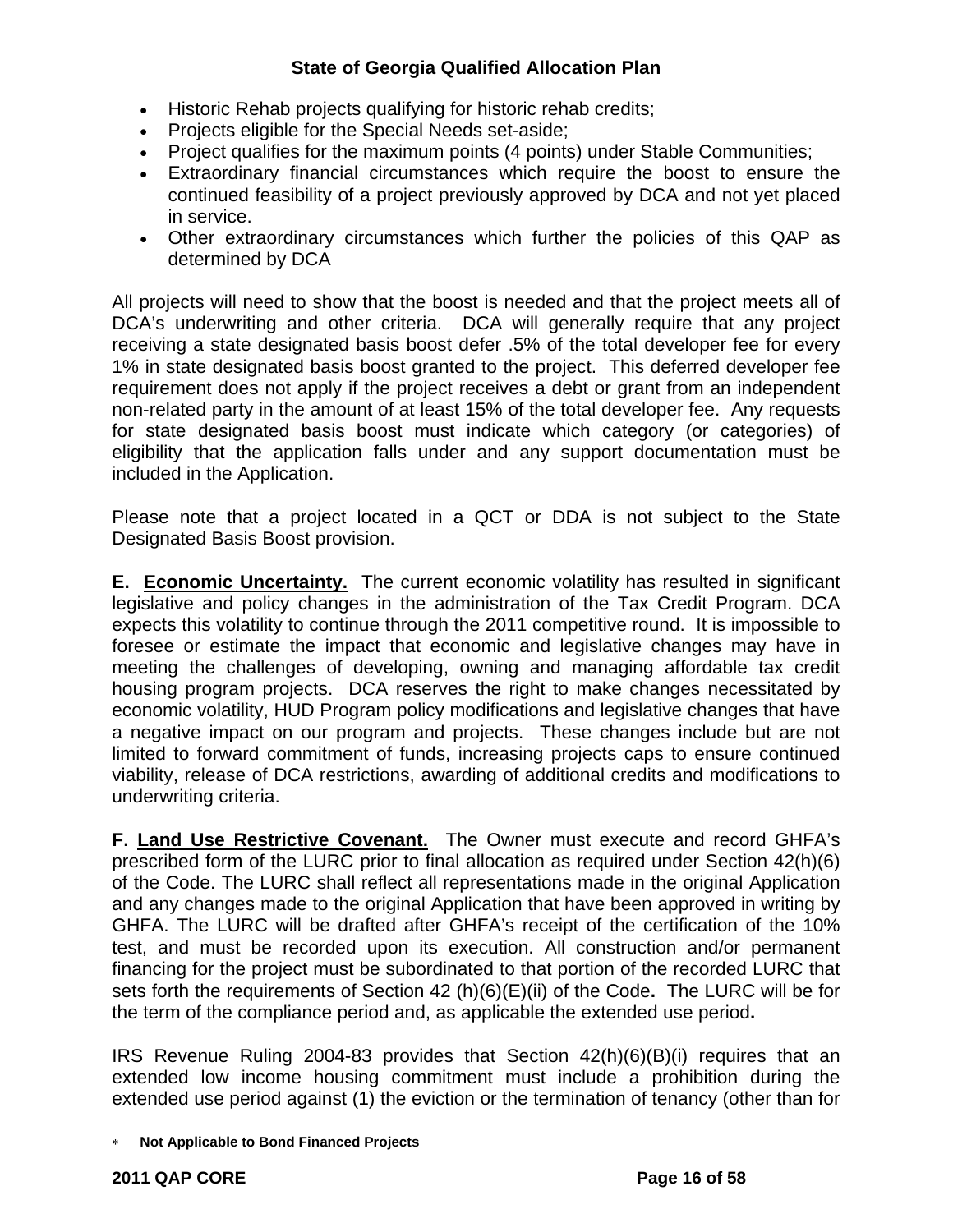good cause) of an existing tenant of any low income unit (no cause-eviction protection) and (2) any increase in the gross rent with respect to the unit not otherwise permitted under Section 42.

**G. 4% Federal Credit – Bond Financed Projects.** Tax Exempt bond financed projects may also be eligible for 4% tax credits that are not subject to the state volume cap as described in Section 42 of the Code.

An Application for Credits for Bond Financed Projects must satisfy all applicable requirements set forth in Appendix I, Threshold Criteria, of the Plan and all applicable requirements set forth in the Plan. Incomplete applications (as determined solely by DCA) will not be accepted and will be returned in their entirety to the applicant.

An Application for Credits for Bond Financed Projects must contain an appraisal commissioned by the Lender or by a DCA approved appraiser, regardless of whether there is an identify of interest between the buyer and the seller.

DCA shall be the sole entity responsible for making such a determination and must issue its opinion as to the project's 4% Credit eligibility prior to Bond closing**.** The project must comply with the Plan in effect at the time of Application submission.

In making Application to DCA for a Letter of Determination, an Owner must complete the standard Application, as well as provide all supporting documentation necessary to meet all applicable requirements and pay the appropriate Application and other applicable fees.

After issuance of the Letter of Determination, significant changes in the financing structure, syndicator or scope of work must be approved in writing by DCA.

DCA reserves the right to determine whether an Applicant or development entity has sufficient capacity to successfully complete the proposed project.

DCA requires that all bond applicants to submit those documents set out in the capacity determination in determining whether capacity exists. DCA will terminate its review of the proposed application if it determines that insufficient capacity exists.

Incomplete Bond applications will be returned to the proposed applicants. DCA will not hold bond applications that are being restructured or modified. A new application fee will be required to resubmit such a project.

The Application must be submitted at least 75 days before bond closing. DCA will provide its opinion within 75 days of the receipt of a *complete* Application.

All waiver requests must be submitted 30 days prior to Application submission.

Owners of projects receiving a Letter of Determination for Bond Financed Projects in 2011 must:

∗ **Not Applicable to Bond Financed Projects** 

**2011 QAP CORE Page 17 of 58**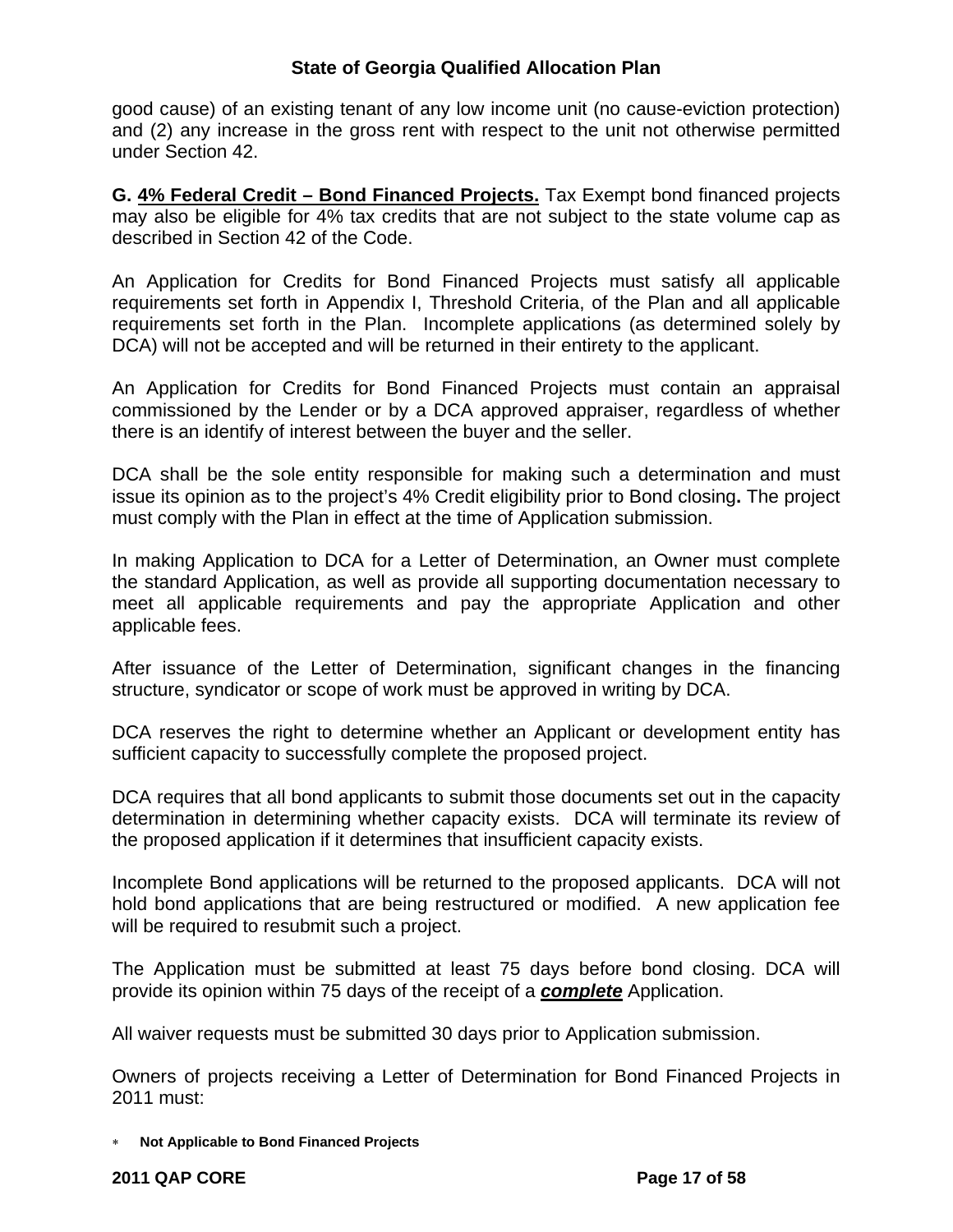- <span id="page-17-0"></span>• Close the bond financing within 180 days of the issuance of the letter of determination;
- Any significant change in the financing structure or scope of work set out in the application must be approved by DCA before the start of construction.
- Complete all construction activity by December 31, 2013,
- Complete and submit the "DCA Placed in Service" form at the time the first building is placed in service, and
- Apply for Final Allocation and request for issuance of IRS form(s) 8609 by September 15, 2014.

IRS form(s) 8609 for a project will be issued only once for the entire project as proposed in the Application. Form(s) 8609 will not be issued as buildings are placed in service. DCA will provide its opinion within 75 days of the receipt of a *complete* Application.

DCA will not issue a favorable opinion or Form(s) IRS-8609 when an Applicant exhibits a continual pattern of noncompliance, or when the Applicant demonstrates an inability or an unwillingness to resolve noncompliance matters in a timely manner as determined by DCA.

The Owner must execute and record GHFA's prescribed form of the LURC at or prior to Bond closing. The LURC shall reflect all representations made in the original Application and any changes made to the original Application that has been approved in writing by GHFA. The LURC must be recorded upon its execution. All construction and/or permanent financing for the project must be subordinated to that portion of the recorded LURC that sets forth the requirements of Section 42(h)(6)(E)(ii) of the Code.

Owners of projects receiving a Letter of Determination from DCA must notify DCA Compliance in writing within 30 days after the first building placed-in-service date by completing the "DCA Placed In Service Form." Failure to do so will be considered noncompliance and also may delay the issuance of IRS Form 8609.

**H. State Credit.** The annual State Credit dollar amount will equal that of the Federal Credit. The State Credit will be automatically allocated on a dollar-for-dollar basis with the Federal Credit (for both 9% and 4% Federal Credit) and will be available for the same time period discussed above. The Federal and State Credit may be bifurcated and sold to separate investors.

## **Section 6. Financing Resources – HOME Loans\***

Applicants that will utilize DCA HOME funds as a funding source in a competitive tax credit Application must obtain DCA's consent during the pre-application process. Any application that is submitted in the 2011 competitive funding round with DCA HOME funds as a funding source that did not obtain the required consent will be deemed to have failed Threshold under the project feasibility criteria.

<sup>∗</sup> **Not Applicable to Bond Financed Projects**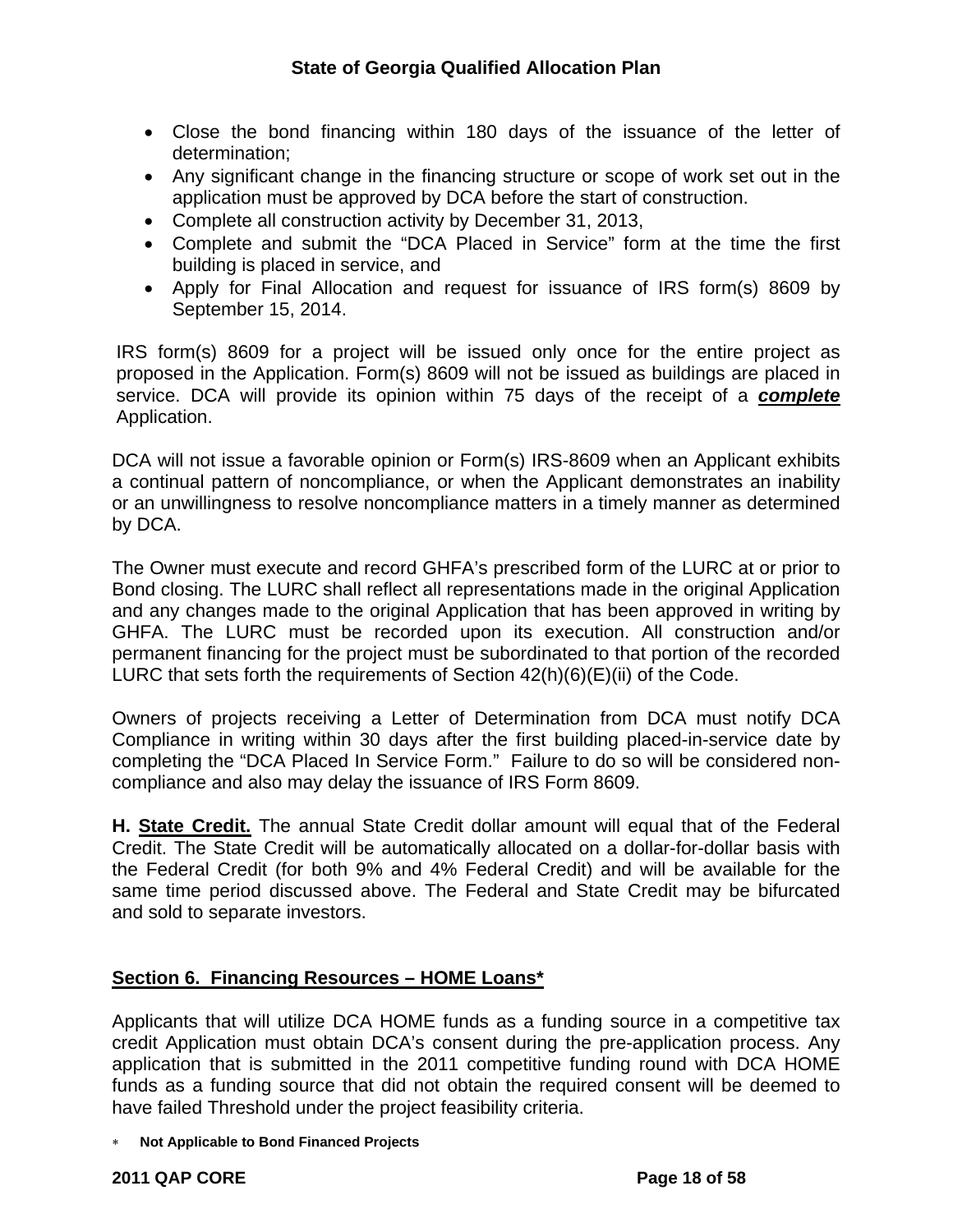**Resources Available.** HUD annually allocates HOME funds to state and larger local governments. The Federal Fiscal Year (FFY2011) HOME allocation is expected to be available to the State on **July 1, 2011**, following approval of the Annual Action Plan for FFY2011 Consolidated Funds (Annual Action Plan). In the event FFY 2011 HOME funding is not made available to the State, DCA will not be obligated to provide any HOME Loans to Applicants.

**Eligibility**: Except for Projects submitted by a CHDO or projects designated primarily for use by special needs tenants, projects located in a "PJ" are not eligible for DCA HOME funds.

**HOME Loan Limits**. The maximum HOME loan amount is \$2.5 million and the minimum HOME loan amount is \$800,000. DCA reserves the right to increase or decrease the maximum HOME loan amount if it determines that additional or less HOME funds are available for distribution.

**Failure to Use 2011 DCA HOME Funds**. Applications/Projects that receive consent to utilize HOME funds as a funding source are required to utilize the requested funds if the project is selected for an award of tax credits. Failure to utilize HOME funds may result in the withdrawal of the tax credit award or a finding which may impact future compliance scoring.

**CHDO Set-aside**. Fifteen percent (15%) of the State's HOME allocation will be set aside for projects owned by nonprofits that have been pre-qualified by DCA as CHDOs.

CHDOs funded under this Plan must act as sole or joint Owners of newly constructed or rehabilitated rental housing for occupancy by low and very low-income households as set forth in the Plan, Manual, and the HOME regulations. The CHDO must be either the sole general partner of the ownership entity or the managing general partner of the ownership entity. The CHDO must also exercise effective control of the project. In the event the CHDO is a general partner with a for-profit or nonprofit general partner, the CHDO must own at least 51% of the general partnership interest. The CHDO (or a wholly owned or controlled affiliate) must receive a percentage of the Developer Fee greater than or equal to the percentage of ownership interest. All DCA communication with the ownership entity will be with the CHDO managing general partner. A copy of the general partnership/joint venture agreement indicating the CHDO's general partnership interest and its' share (or the share of the wholly owned and controlled affiliate) of the Developer Fee must be included in the Application.

Organizations seeking funds under the CHDO Set-aside may apply for funding to cover pre-development expenses through DCA's CHDO Pre-Development Loan program. Information on the Pre-Development Loan Program is available on DCA's website.

**HOME Underwriting Policies.** DCA's policies for underwriting HOME loans are set out in Section 7 of the Core.

**Not Applicable to Bond Financed Projects**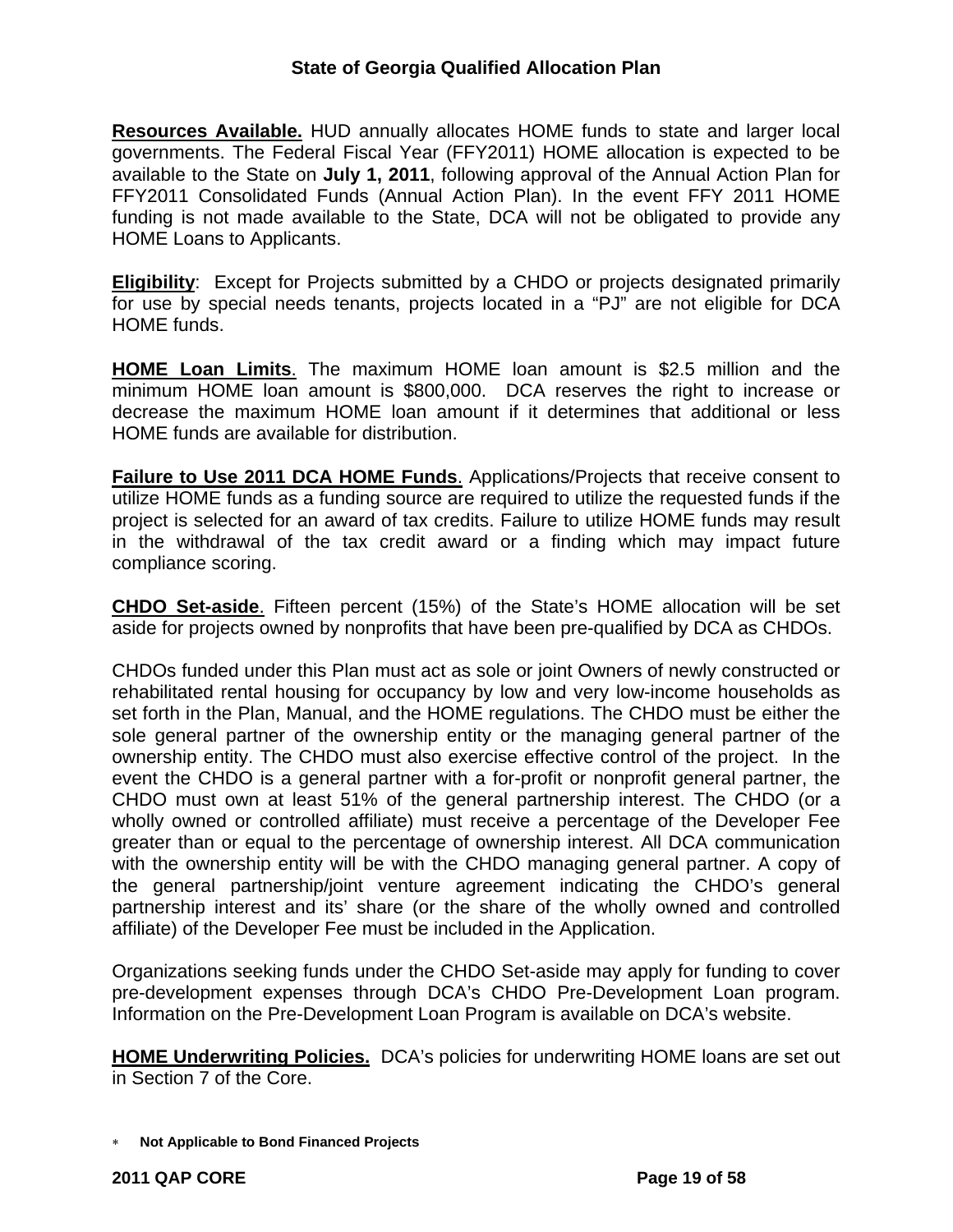<span id="page-19-0"></span>**Selection Criteria for Consent**. In the event DCA receives requests for HOME Consents that exceed available HOME funds, Consents shall be issued based on the following selection criteria:

- CHDO Projects
- Rural Projects
- Special Needs Projects
- Projects that are proposed to have no debt other than DCA HOME
- Successful HOME Loan Experience of Applicants in Georgia
- Number of successful currently operating tax credit projects in Georgia
- Recent three year history closing syndicator financing
- Compliance History
- Generally, each Applicant will receive only one HOME consent

Applicants that appear to be requesting HOME funds for point purposes and do not show a clear need will not receive a consent.

**Final HOME Award**. DCA will issue a HOME preliminary commitment at the conclusion of the 2011 multifamily competitive funding round. A sample of the commitment letter may be found on the DCA web site. Final commitments will be issued when the project completes DCA underwriting and is approved by its project loan committee.

#### **Section 7. Policies**

Policies governing the administration of the Credits and HOME Loans are found throughout the Plan, the Manual, the Compliance Manual, and other documents published by IRS, HUD, and DCA. Included in this section of the Plan are policies to which DCA wishes to draw specific attention.

Additional policies related to the funding and underwriting of special needs projects may be posted by DCA at a later date.

DCA reserves the right to formulate new policies to address operational issues that may arise during the course of the funding cycle.

## **A. DCA Underwriting Policies**

- **Annual Operating Expenses.** Annual budgeted Operating Costs, excluding reserve contributions, must be no less than the following:
	- (a) Four thousand five hundred (\$4,500) for units to be located within the City of Atlanta,
	- (b) Four thousand dollars (\$4,000) per unit for urban projects other than Atlanta,
	- (c) Three thousand dollars (\$3,000) for non-MSA rural projects, and
- ∗ **Not Applicable to Bond Financed Projects**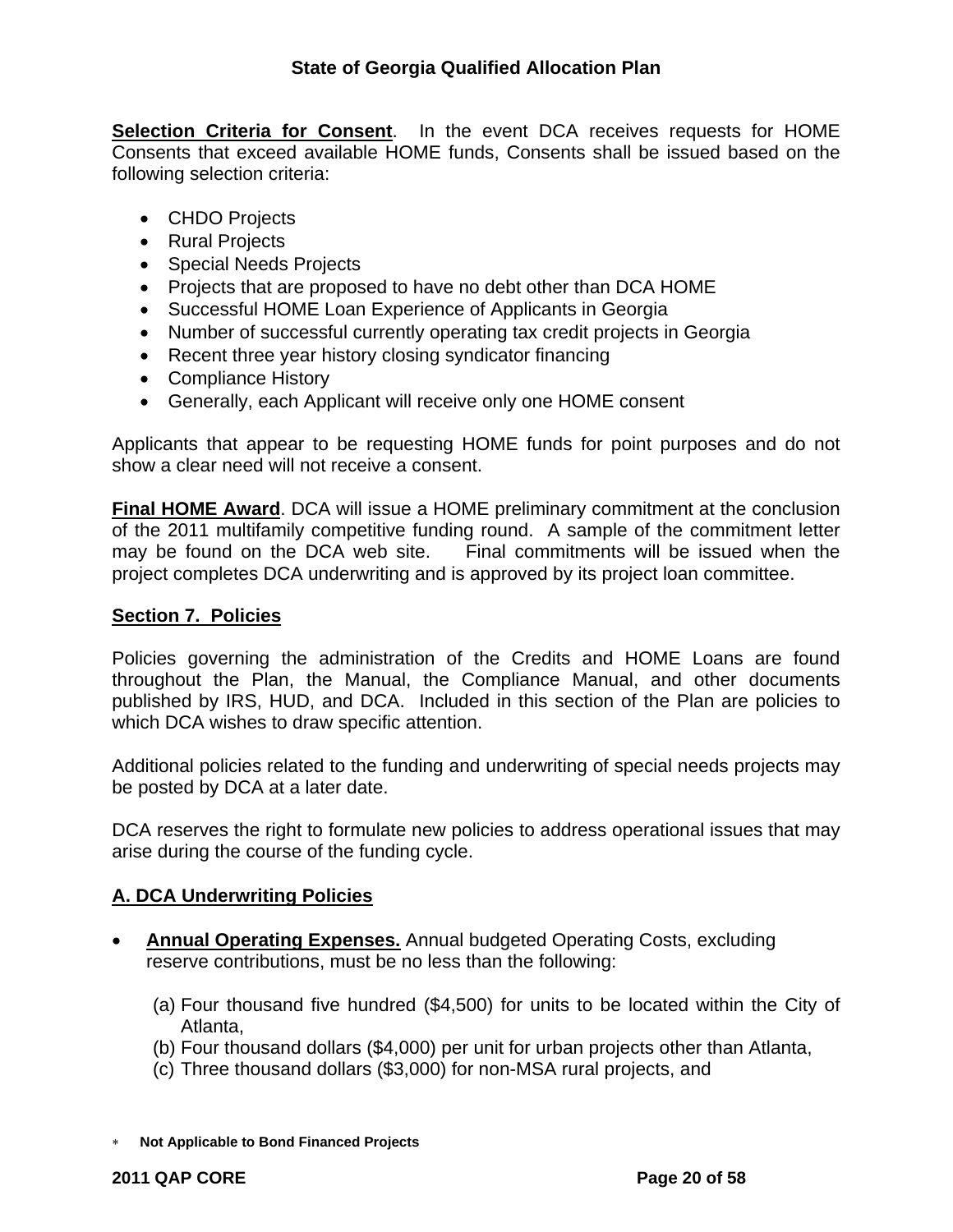(d) Three thousand dollars (\$3,000) for projects that include 515 USDA loans as a funding source.

DCA reserves the right to determine the reasonableness of budgeted operating expenses for all projects.

- *Assumptions for Building Basis***.** For purposes of underwriting acquisition Credits, the building basis must be limited to the lesser of the sales price or the appraised value of the building(s). However, DCA reserves the right to determine the reasonableness of building basis for all projects. Previous sales price as well as valuations may be considered.
- *Builder Cost Limitations.* Builder Profit is limited to a maximum of 6% of the Contract Sum. Builder's Overhead is limited to a maximum of 2% of the Contract Sum and General Requirements is limited to a maximum of 6% of the Contract Sum (exclusive of Contractor Services). These limits apply to both development costs and eligible basis.

#### **General Requirements are defined as job overhead and covers projectspecific overhead expenses. This typically includes:**

- (a) Supervision and job-site engineering;
- (b) On-site job office expenses directly related to the project;
- (c) Temporary buildings, tool sheds, shops, and toilets;
- (d) Temporary heat, water, light and power for construction;
- (e) Temporary walkways, fences, roads, siding and docking facilities, sidewalk and street rental;
- (f)Construction equipment rental not included in trade item costs;
- (g) Cleanup and disposal of construction debris;
- (h) Medical and first aid supplies and temporary facilities;
- (i) Security guard wages and related costs, and theft and vandalism insurance.

#### **General Requirements do not include the following.**

- (a) Payment and performance bonds, letter of credit fees, and fees associated with obtaining a construction loan in lieu of payment and performance bond or letter of credit;
- (b) Site and topographic surveys;
- (c) Subsurface exploration (test borings);
- (d) Soil tests, concrete tests, and other construction testing;
- (e) Fees for utility taps and connections;
- (f) Building permits and licenses;
- (g) General Contractor's cost certification audit fee (if required).

#### **These will be costs outside of the construction contract.**

**Not Applicable to Bond Financed Projects**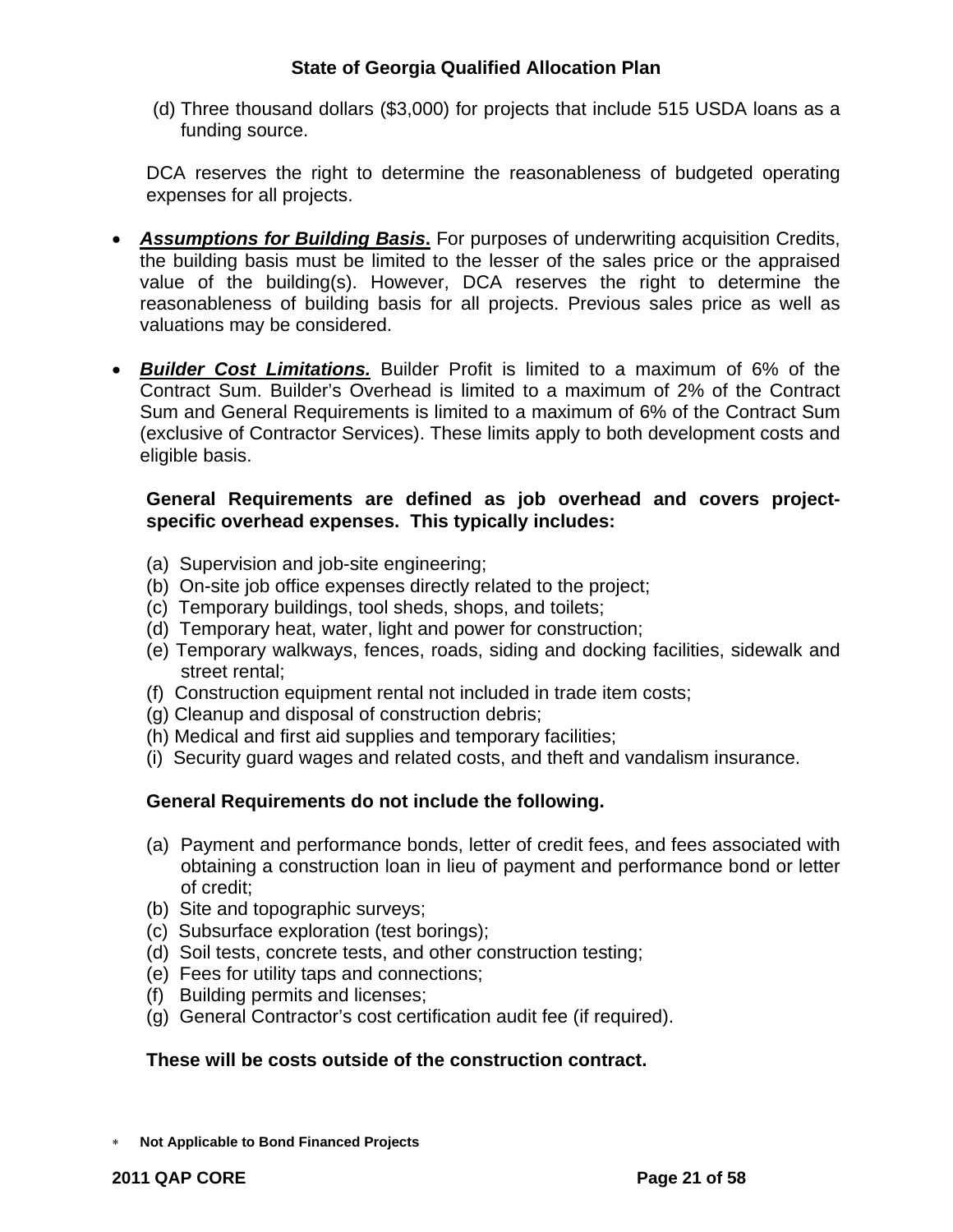• **Construction Contingency.** For new construction, the construction contingency is limited to the lesser of a maximum of 5% of the total construction hard costs or \$500,000. For rehabilitation, the construction contingency is limited to the lesser of 7% or \$500,000*.* 

The construction contingency is meant to cover unforeseen circumstances encountered during construction. In the absence of unforeseen circumstances, a change order may be submitted for approval of the following:

- a. Amenities designed to enhance the quality of life of the residents
- b. Amenities that provide security such as lighting, fencing, and life safety monitoring systems
- c. Product upgrades that increase durability and decrease maintenance costs
- d. Product upgrades or scope additions that increase energy efficiency and decrease operational costs

DCA will not approve change orders requesting that contingency funds be used for luxury items including but not limited to crown moldings, granite countertops or decorative interior items.

• *Debt Coverage Ratio.* As part of its financial feasibility analysis, DCA will require that projects with tangible debt meet at a minimum a 1.20 debt coverage ratio for each year of the compliance period for new construction and 1.25 for projects involving rehabilitation. For purposes of determining the debt coverage ratio, deferred Developer Fee will not be considered tangible debt. Amounts set aside in a reserve funded in one year may not be withdrawn and treated as a gross receipt in a subsequent year to satisfy the debt service coverage ratio in the subsequent year. Amounts received in one year that exceed the debt service coverage target for that year will not be credited to another year. For purposes of this test, each year will stand alone. The debt coverage ratio cannot drop below 1.20 (for new construction, 1.25 for rehabilitation) during the 15-year Compliance Period or DCA HOME Loan term (if applicable) whichever is longer. DCA will review each project carefully to determine whether a project is over subsidized and to determine whether the amount of HOME funds/and or credits is the best use of DCA resources. While DCA does not have a cap on the DCR, projects that have DCRs that exceed 1.50 for rural projects or 1.40 for urban projects may be subject to additional scrutiny to ensure they are not over subsidized. DCA does recognize that rural deals will typically have higher debt coverage at the beginning of the compliance period in order to remain feasible over the fifteen years. Documentation to support these higher debt coverage ratios should be provided.

No-debt deals are allowed but will be subject to additional scrutiny from DCA. Projects submitted with no debt will not have a DCR but will be required to cash flow without having an undue profit. This will be determined by a ratio of Effective Gross Income to Total Annual Expenses (including reserve for replacement). A ratio of 1.10 for new construction (1.15 for projects involving rehabilitation) shall be the minimum required to be considered feasible by DCA in Years 1-15.

<sup>∗</sup> **Not Applicable to Bond Financed Projects**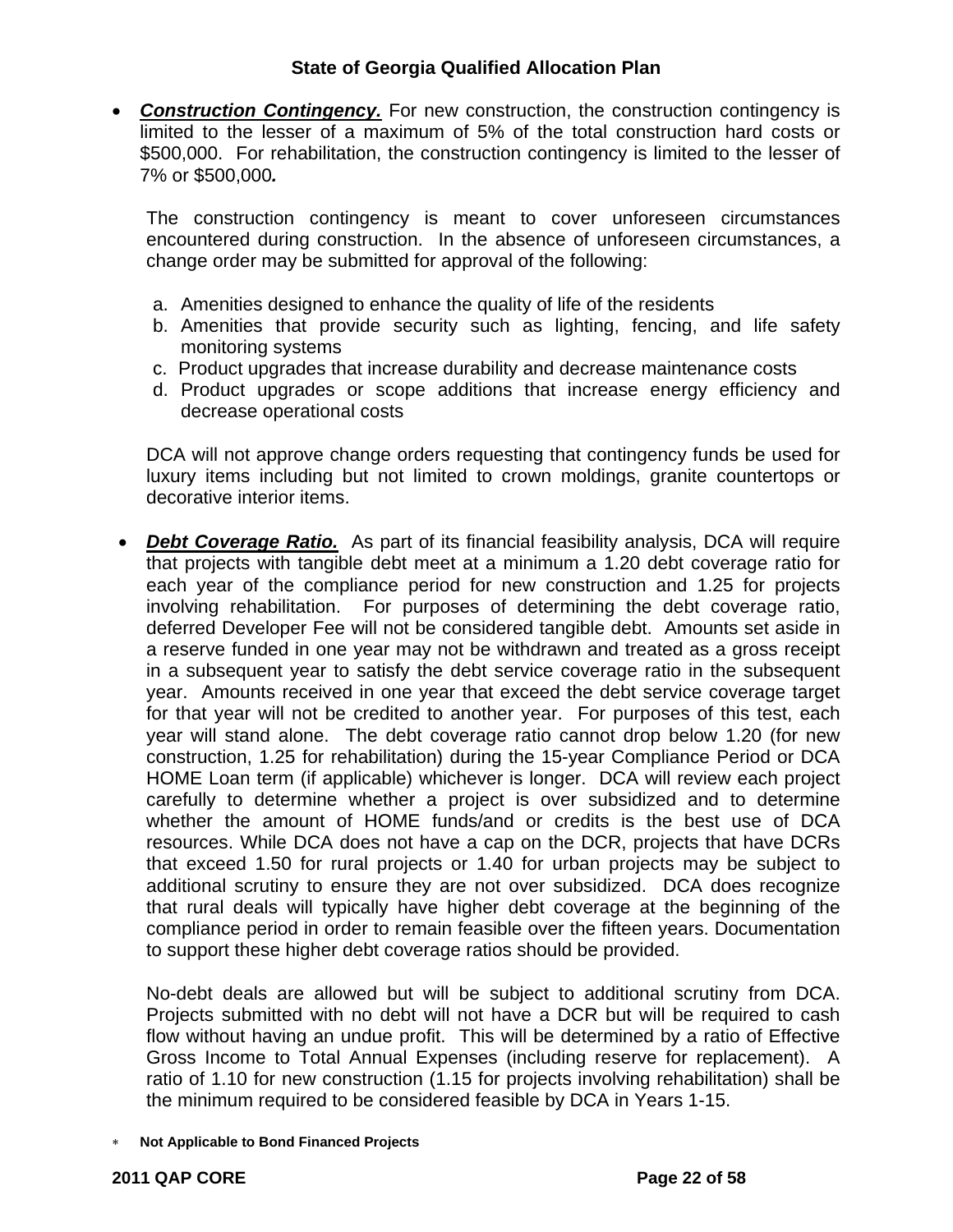• *Development Costs.* These are costs shown in the development budget and include, but are not limited to, the cost for land, on-site improvements, on-site development, construction cost, financing cost, professional fees, and mandatory reserve accounts. Development costs are limited to on-site development activities.

DCA will conduct a line by line review of development costs to determine the reasonableness of each estimate. Applicants are encouraged to utilize accurate estimating data in determining this budget and to provide supporting documentation when available.

DCA may require that development costs be reviewed by a third party consultant approved by DCA as a condition of funding.

- *Developer Fee* means the sum of the Developer's overhead and Developer's profit. Consulting Fees and Guarantor Fees are also considered part of the total Developer Fee.
- *Developer Fee Limitation.* This limitation applies to both development costs and eligible basis at all stages (scoring, carryover and Final Allocation).DCA restricts the maximum Developer Fee as follows:
	- (a) For new construction projects, the Developer fee will be limited to 15% of Total Development Costs less the budgeted Developer Fee, any demolition cost and the underwritten cost of Land.
	- (b) For acquisition/rehabilitation projects that are eligible for acquisition credits, the Developer Fee on the acquisition portion will be limited to 15% of the Existing Structures acquisition cost (including Acquisition Legal Fees). The rehabilitation portion will be limited to 15% of Total Development Costs less the budgeted Developer Fee, the underwritten cost of Land, Acquisition Legal Fees and Existing Structures.
	- (c) For rehab projects that are not eligible for acquisition credits, the developer fee will be limited to 15% of Total Development Costs less the budgeted Developer Fee, the underwritten cost of Land, Acquisition Legal Fees and Existing Structures. However, if the Development Agreement specifically states that a portion of the developer fee is attributable to the building acquisition, then the developer fee will be limited to 15% of Total Development Costs less the budgeted Developer Fee and the underwritten cost of Land.

When an Identity of Interest exists between the Developer and the General Contractor, the maximum Developer Fee is restricted to 15% of the Total Development Cost less the underwritten cost of the Land, the budgeted Developer Fee, and the Builder Profit. If the Application budgets a Developer Fee of less than 15%, the percentage proposed will be substituted for 15% in determining the maximum Developer Fee.

**Not Applicable to Bond Financed Projects**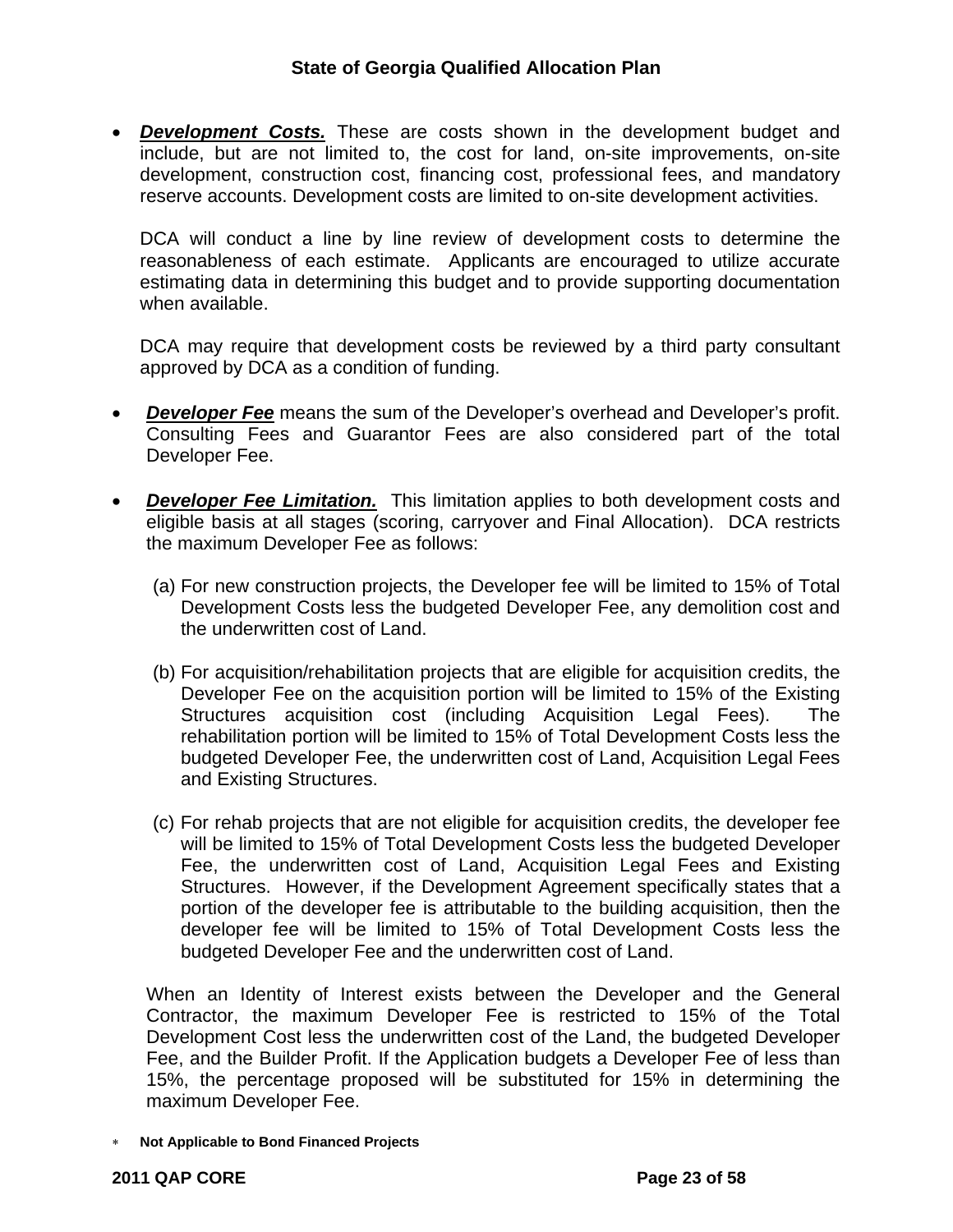The developer fee will be calculated using the allowable total development cost limited by the DCA Base Unit Cost Limits. The Developer Fee for Applications for Additional Credits (in the year the project is placed in service), shall be limited to the original approved Developer Fee.

Deferred Developer fee must be payable within fifteen (15) years from available cash flow. The deferred portion cannot exceed 50% of the total amount of Developer Fee at initial application.

#### **Notwithstanding anything contained herein to the contrary, the Developer Fee will be limited to a maximum of \$1,800,000.**

### • *Distribution Across Unit / Bedroom Sizes.*

- (a) *Rent.* Projects with a multi-tiered rent structure must distribute the rents across unit sizes, unit types and buildings. These units need not be fixed, but may float in the same way high HOME rent and low HOME rent units may float within a project.
- (b) *Accessibility*. To the maximum extent feasible, accessible units must be distributed across unit sizes, unit types and buildings so as not to limit choice.
- *General Contractor.* DCA must approve the general contactor prior to commencing work on any tax credit or HOME project.

Request for approval of a General Contract should include the following:

- (a) A resume on the General Contractor's Construction Experience that demonstrates a history of having performed work of the scope and type required for the development (number of projects, number of units, location of projects, capacity of involvement);
- (b) Three (3) letters of reference with contact information (name, address, email, phone and facsimile numbers);
- (c) Affidavit that the Contractor is not on the U.S. Department of Housing and Urban Development (HUD) list of contractors debarred or not approvable for prior noncompliance with HUD or DCA requirements;
- (d) A statement as to whether the General Contractor has any lawsuits pending, have ever declared bankruptcy or has any pending unresolved claims;
- (e) A statement as to whether the General Contractor has been bonded within the last three (3) years; If bonded, amount and by what entity.
- (f) The General Contractor's Schedule of Work in Progress which details current projects under construction and estimated timeline for completion;
- (g) General Contractor's Estimate of Construction Time for the project;
- (h) Evidence of the ability to obtain payment and performance bonds each in the amount of 100% of the total construction contract. If an Identity of Interest exists and the contractor cannot obtain a payment and performance bond, a waiver of
- **Not Applicable to Bond Financed Projects**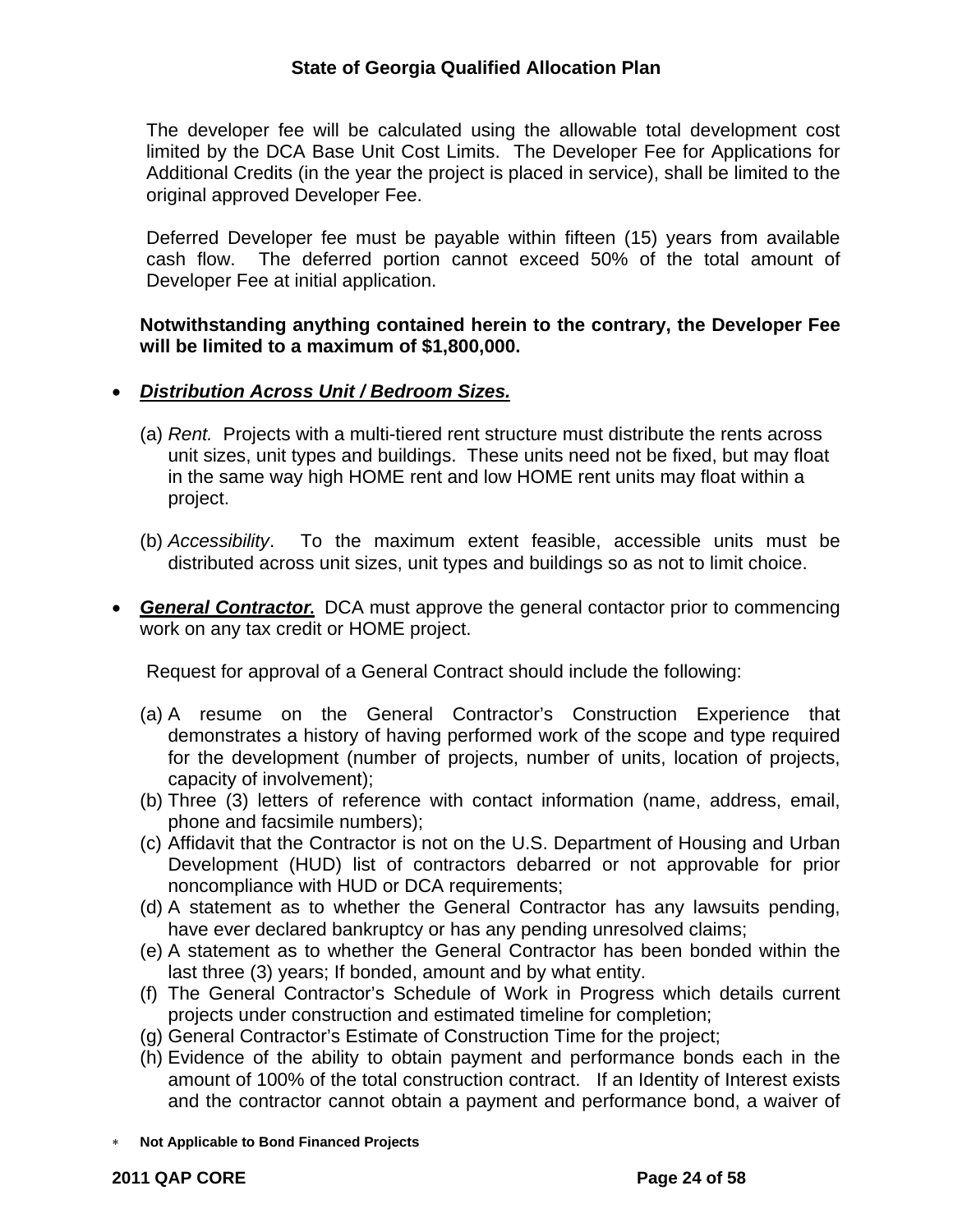the requirement for payment and performance bonds may be granted. In the form of a letter of credit in the amount of 50% of construction costs (including overhead and profit) or the owner obtains private construction financing from a financial institution in the amount of the GHFA loan.

- (i) A complete AIA A305 General Contractor Qualification statement;
- (j) A positive Dun & Bradstreet report (ordered by DCA. The contractor will be invoiced for the fee); and
- (k) Evidence that the General Contractor carries Comprehensive General Liability and Worker's Compensation insurance in the amounts specified in the Construction Contract or the DCA Insurance Manual, whichever is the most restrictive.
- (l) A statement identifying all identities of interest with project participants including subcontractors and vendors where the value of the work subcontracted or purchased is expected to exceed \$50,000.

#### **Requests should be submitted to DCA at least 60 days prior to the commencement of work.**

• *Identity of Interest.*

**Contractor**. If there is an Identity of Interest between any participant in the Ownership entity and the contractor or the Developer and the contractor, a third party front-end analysis of the construction costs will be commissioned by DCA during the DCA underwriting period. Additionally, industry standards for such Ownerprovided construction services shall be used to determine reasonableness for the services. DCA will require that a contractor cost certification be submitted where there is an identity of interest between any project participant and the general contractor. The cost certification shall be prepared in accordance with the standards set forth for a HOME contractor cost certification.

**Subcontractor / Materialmen***.* If there is an Identity of Interest between the Owners and any other provider of service, material, or supplies, such Ownersupplied services, materials, or supplies must not exceed the amount ordinarily paid for the service, material, or supply. Identity of Interest between any Project Participant and any sub contractors must also be disclosed. Additional scrutiny will be given to sub contractor costs where there is an identity of interest.

**Lenders.** If there is an identify of interest between any Project Participant and construction/permanent lenders, such financial structure requires financing terms and conditions which are reasonable, customary and consistent with industry standards. The determination of whether or not such terms and conditions are reasonable and customary is at DCA's sole and absolute discretion.

**Land/Building Purchase.** For Applications where there is an Identity of Interest between the buyer and the seller for any site within the project, an appraisal no more than 6 months old and prepared by a certified appraiser must be submitted with the Application as a basis for the determination of the appropriate sales price. The

**Not Applicable to Bond Financed Projects**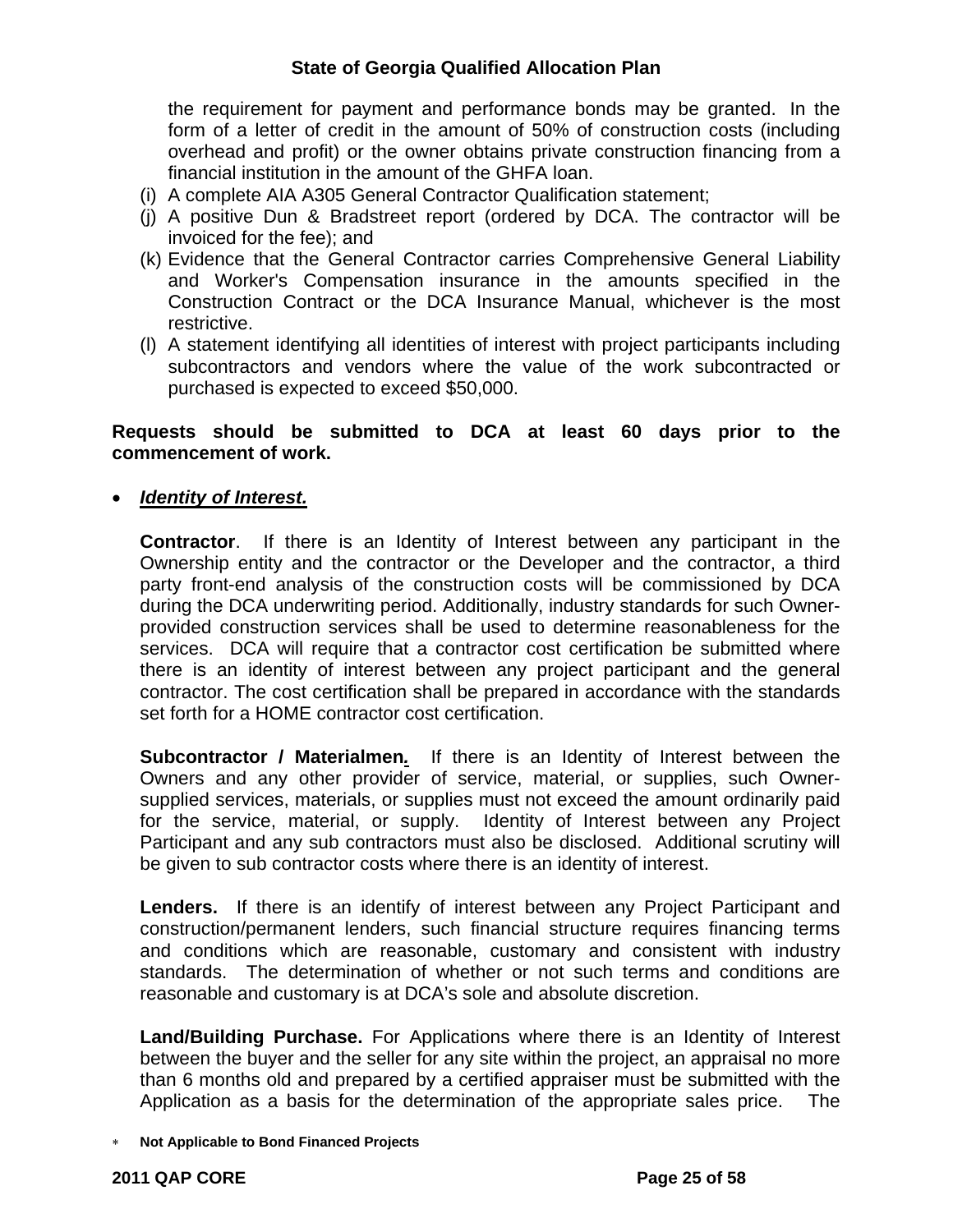appraisal must be prepared in accordance with DCA Appraisal Guide, meet USPAP standards, and must provide separate valuations for the land and existing buildings.

DCA will carefully scrutinize the sales price of land between related parties to ensure that the value has not been inflated. While the appraisal will be an indication of fair market value, DCA will consider tax values as well as actual sales price established as indicative of the value of a property. All property values shall associate a land value as well as a value for the improvements.

Properties which have been in the control of the applicant or a related party for a period of three (3) years or less will generally be valued at the acquisition cost at the time the related party obtained initial site control. Properties that have been rezoned, subdivided or modified will not be deemed to be of higher value based on the actions taken by the owner/ applicant or any related party.

- **Inspections.** All costs incurred by DCA for DCA HOME property inspections will be the responsibility of the Borrower – including, but not limited to, Inspections at Draws and Final Draw and other inspections required if a property is improperly maintained.
- *Local Government Fees.* The development budget must include all **documented** water tap, sewer tap, impact and building permit fees. **(These local government fees cannot be part of General Requirements.)** Applicants that include fees that are not required by the local government at the time of application will be subject to a loss of points.
- *Management Fee.* The operating budget should specify a reasonable management fee. A management fee is required for all projects. DCA will review carefully the terms of the management agreement if the property is self managed or if there is a related party relationship between the Owner/Developer and the Management Company. DCA reserves the right to limit or adjust management fees which appear to be excessive or which appear to be inadequate.
- *Operating Deficit Reserve.* All developments must budget for and fund an operating deficit reserve in an amount of no less than six times the secured monthly debt service to lenders plus no less than six months projected operating expenses. The funding of the operating deficit reserve must be completed at or before Conversion. The operating deficit reserve must be held for the Compliance Period. For underwriting purposes, DCA will generally use six months of operating expenses plus six months of debt service. However, DCA reserves the right to evaluate the reasonableness of the amount and may make appropriate adjustments.
- *Permanent Debt Financing.* Permanent debt financing shall have a minimum term of 10 years.
- *Preliminary Commitment Letter Interest Rates.* DCA will evaluate financial feasibility for all applications (other than those with an assumption of existing fixed
- ∗ **Not Applicable to Bond Financed Projects**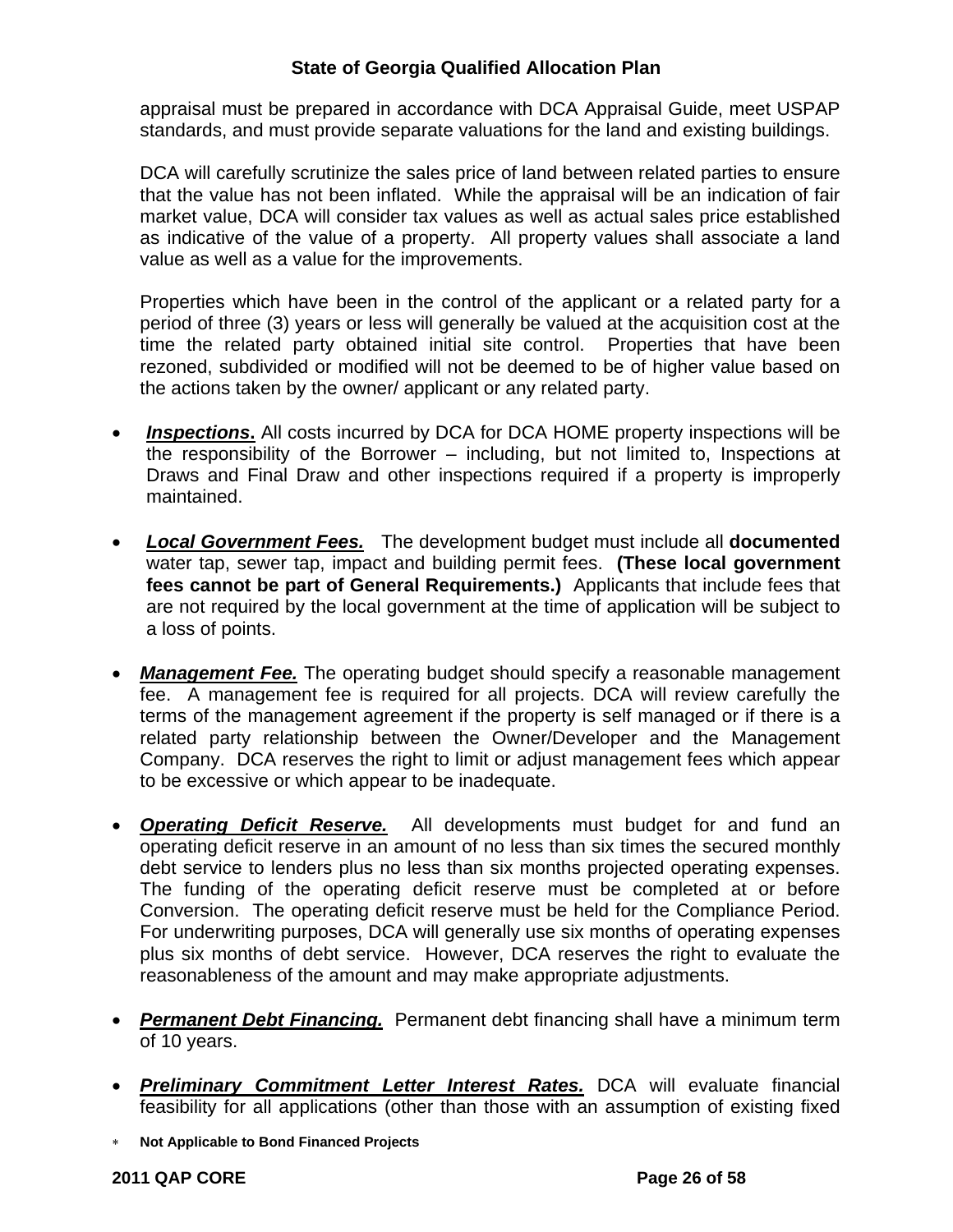rate debt and federal and state equity) using an interest rate specified in the preliminary commitment letter. If the interest rate is based upon a spread over an index rate, both the underlying index to be used and the spread should be identified in the preliminary commitment letter. Any other fees or premiums included in the "allin" interest rate should also be clearly disclosed. DCA will utilize the applicable rate effective as of May 1, 2011.

For noncompetitive projects, the effective date of the applicable rate will be the first business day of the full month preceding the Application submission date. The Applicant must include documentation of the applicable index rate with the commitment letter. In the event that DCA determines that continued volatility in the market makes the interest rate expressed in the preliminary commitment submitted at Application Submission unreasonable, DCA may request that the proposed lender provide an updated interest rate during Application review.

Syndicator Preliminary Commitment Letter or Letters of Interest are required in as much detail as possible. DCA will publish guidance as to the federal and state credit prices for use in estimating equity contributions for application submission purposes no later than March 26, 2011.

- *Rehabilitation Hard Costs.* Average per unit rehabilitation hard costs must equal or exceed \$25,000 for properties 20 years old or less and the average per unit rehabilitation hard costs equal or exceed \$30,000 for properties that exceed 20 years old. The costs of the rehabilitation or new construction of community buildings and common area amenities are not included in these amounts.
- *Rent-Up Reserves.* A reasonable rent-up reserve (excluding marketing costs) is required for all projects based on the estimated projected lease up deficit. Absent information to the contrary, DCA will assume that three months of projected operating expenses constitutes a reasonable reserve. After lease-up, any funds remaining in this reserve will be transferred to the ODR or will be utilized to pay any deferred developer fee.
- *Replacement Reserve.* A Replacement Reserve based on a Replacement Plan, is required for all projects awarded funding under the Plan and must be included in the operating budget. Contributions must be made to the reserve account, starting at or before the conversion date of the construction loan to permanent loan and must be funded for the term of the loan in accordance with the Replacement Plan. The following **minimum** contributions must be used:
	- 1. Rehabilitation: \$350 per unit per year 2. New Construction: \$250 per unit per year
	- 3. Single Family Units: \$420 per unit per year
	- 4. Historic Rehabilitation \$420 per unit per year

Replacement Reserve funds may be used only for Capital Improvements (substantial improvements to the real estate such as re-roofing, structural repairs, or

**Not Applicable to Bond Financed Projects**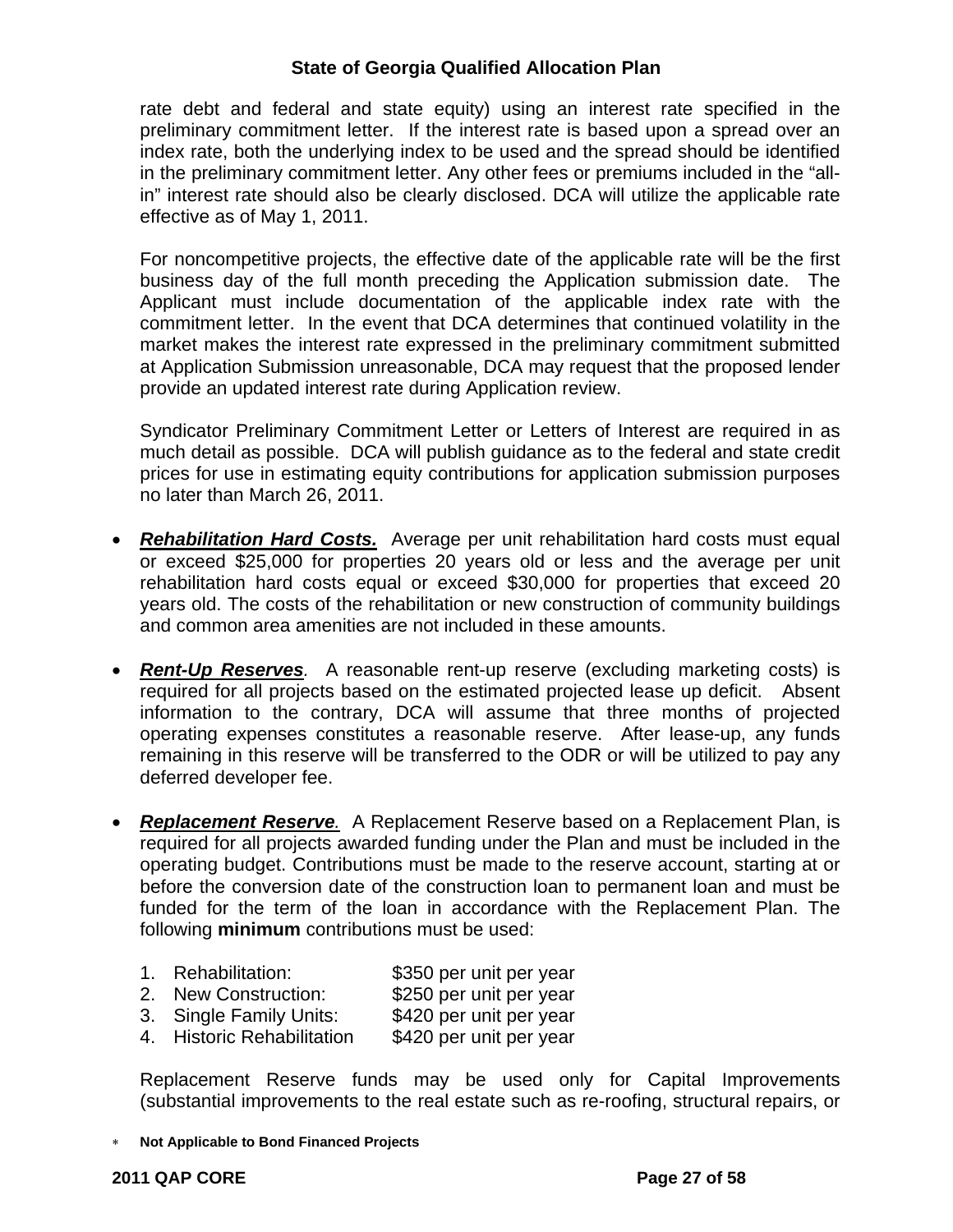major projects to replace or upgrade existing furnishings, but not including replacement of individual appliances or minor repairs) and must **not** be used for general maintenance expenses. Less restrictive provisions required by Lenders should be approved by DCA.

Replacement Reserves must escalate at a rate of 3% per year. If the Replacement Plan indicates that an amount greater than the minimum reserve outlined above is necessary, then this greater amount will be required and must be escalated at a rate of 3% per year. For Rehabilitation Projects, the physical needs assessment will also be reviewed in determining whether sufficient reserves have been established. DCA will, at its discretion, adjust the Replacement Reserve to reflect reasonable and customary capital and replacement expenditures, and reserves the right to continue to do so during the term of the DCA funding if necessary.

- *Revenue, Vacancy, and Expense Trends.* Revenue should be trended at 2% per year, operating expenses at 3%. Vacancy and collection loss will be underwritten at the higher of 7% or a percentage that DCA determines is appropriate based on market and historical information for the proposed project area.
- **Soft Cost Contingency** "Soft cost" or "total project" contingency, over and above the allowed construction contingency, will not be permitted as a budgeted line item.
- **State Tax Credit.** DCA will not allocate state tax credits to a project that shows a price less than the reasonable fair market price for credits. Applicants that indicate intent to purchase state tax credits for themselves will be required to provide additional information as to the use of the credit and the basis for the price.
- *Tax Credit Percentages*. During the competitive round, new construction and rehab credits will use an applicable tax credit percentage of 9%; for acquisition credits, the Applicable Credit Percentage for the month of May 2011 should be utilized.

For 4% credits (tax-exempt bond financing), the Applicable Credit Percentage for the month preceding the submission of the application for tax credits should be utilized.

## **B. Additional DCA Policies related to the funding of DCA HOME Loans**

- *Assumptions for Land Purchase.*Once a project has been funded and the appraisal received, the building cost assumed for acquisition of land and existing buildings will be limited to the lesser of the sales price or the appraised "as-is" value.
- *Contractor Change Orders.* All changes to the approved scope of work and/or construct contract must be approved by DCA in advance of proceeding with the work.
- *Contractor Construction Cost Certifications***.** Certifications audited by an independent certified public accountant must be submitted with the request for final
- ∗ **Not Applicable to Bond Financed Projects**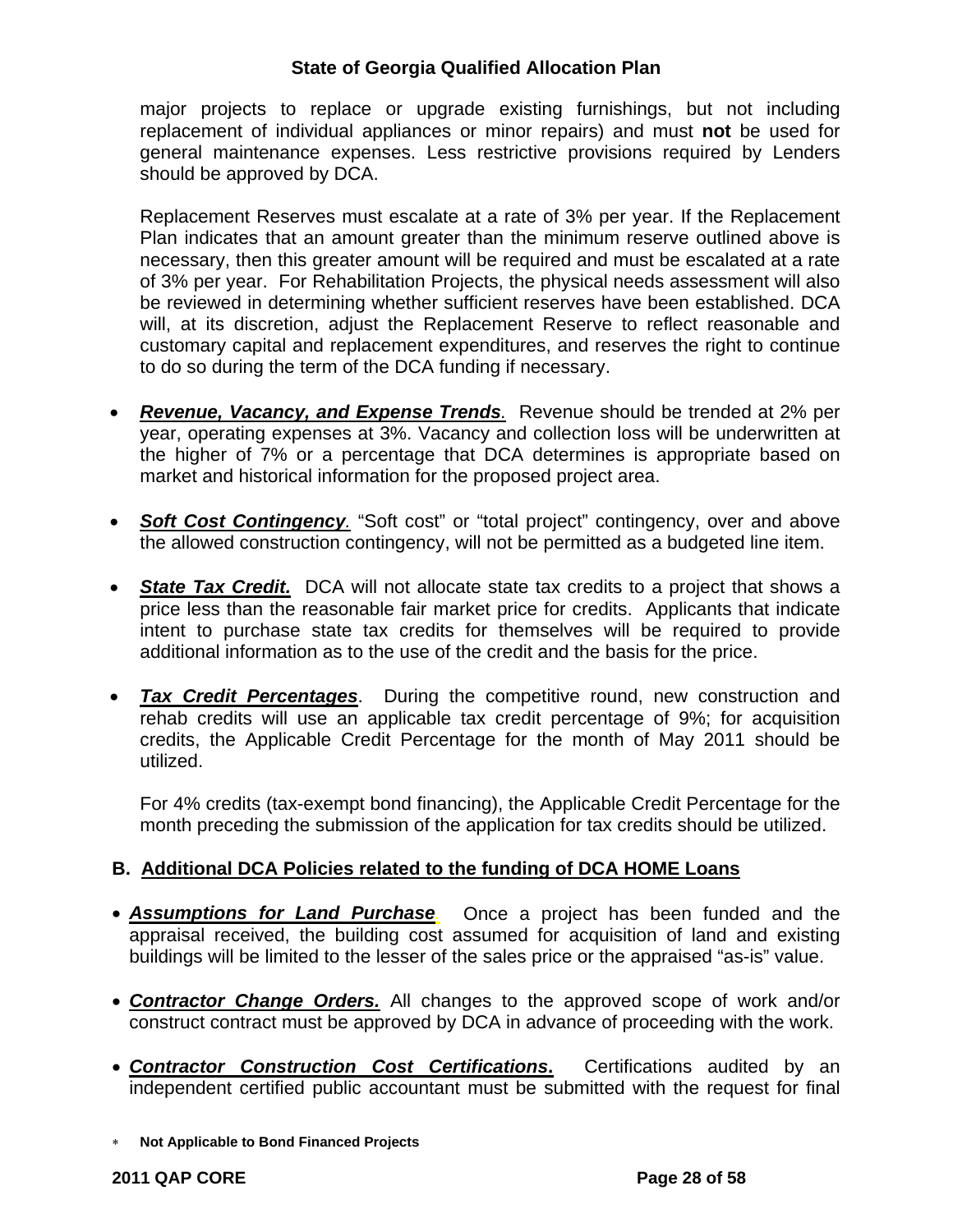draw for all projects funded with DCA HOME. All certifications must be prepared in accordance with DCA requirements.

- *Construction Commencement*. All HOME projects must be able to commence construction within one year of commitment.
- *Construction Contingency.* Any unused balance in the construction contingency at the time of Conversion must be used to reduce the principal amount of the HOME Loan or the senior lender loan as appropriate, with the monthly principal and interest payments adjusted accordingly.
- *Construction Hard Cost Financing.* HOME Loan funds must be used to finance only construction hard costs, which include site development, unit/building construction, and Contractor Services which include General Requirements (inclusive of payment and performance bonds), Builders Overhead and Builder's Profit. Soft costs, acquisition costs and other project costs must be financed by other financing sources. (Not applicable to HOME CHDO Predevelopment Loans.)
- *Construction Loan Recourse.* All construction loans will be full recourse against the borrower and/or the principals of the Ownership entity until conversion. DCA may require that one or more Principals of the Owner or Developer guarantee the completion of construction and payment of the HOME Loan until conversion.
- **Conversion.** Projects receiving HOME Loans must be scheduled to convert within twenty four-months of the HOME construction loan closing. Extension of conversion deadlines must be approved by DCA.
- *Developer Fee Disbursement Limitations.* The amount of the Developer's overhead and Consultant's Fee (if applicable) that can be drawn before Conversion must not exceed 50% of the total Developer Fee requested less any portion being deferred. None of the Developer's profit will be disbursed until Conversion. These disbursement conditions will be reflected in the HOME Loan documents and in an agreement with any other funding source(s) that will be funding these line items.
- *Draws*. HOME Construction Loan proceeds will be disbursed on a draw basis during the construction period. The HOME loan documents will describe the policies and procedures for obtaining a draw.
- *Fixed or Floating Unit Designation*. When HOME assisted units are "fixed", those units are subject to specific HOME rent and occupancy requirements and will never change. When HOME assisted units are "floating", the units that are designated as 50% or 60% AMI units may change over time as long as the total number of those units in the project remains constant. If the Applicant fails to make such an election at the time of loan commitment, it will be deemed that the Applicant has elected to treat the HOME assisted units as "floating".

<sup>∗</sup> **Not Applicable to Bond Financed Projects**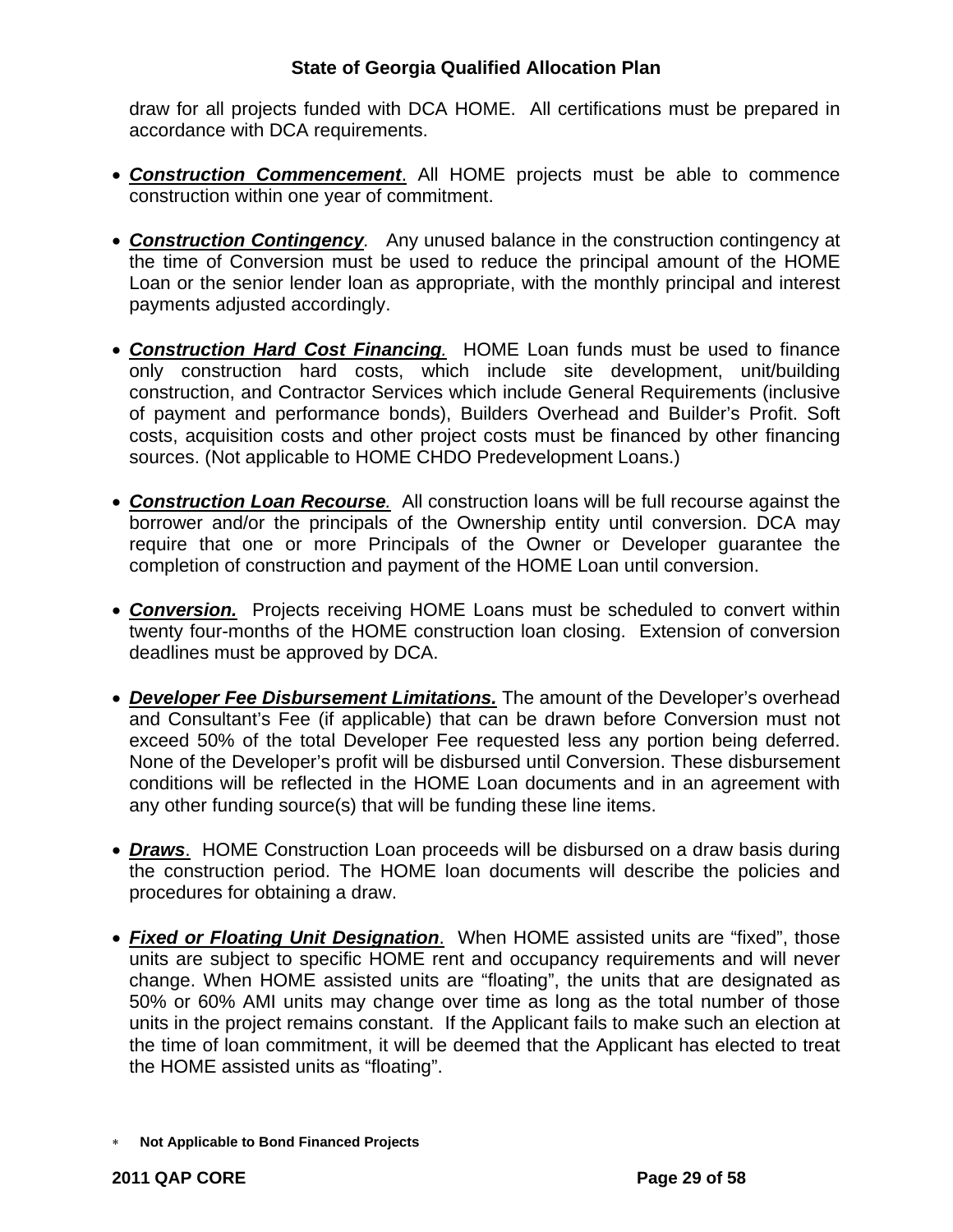- *Guarantees*. Guarantees will be required by the Developer entity as well as the individual principals of that entity for the period from the loan closing until conversion.
- *HOME Units*. When DCA HOME funds are an approved source of financing for a project, each low income unit in the project is considered a "HOME assisted unit" unless this requirement is waived. Based on the statutory HOME requirements, twenty percent (20%) of the total low income residential units in the project must be limited to rent and income restrictions based on 50% of AMI. The balance of low income units will be limited to rent and income restrictions based on 60% AMI, however *all* low income units will be limited to HUD Fair Market Rents should they be less than the applicable rent based on the AMI and bedroom size.
- *Intercreditor Agreements.* When GHFA is not the only construction lender on a project, an intercreditor agreement shall be executed with the other lenders to ensure DCA's required involvement in all significant aspects of the administration of the construction loans.

At a minimum, the intercreditor agreement should contain at least the following essential elements:

- 1. A development cost budget approved by all lenders indicating the source(s) of funding for each line item;
- 2. A process and timetable for reviewing and approving change orders to the construction contract;
- 3. A process and timetable for reviewing and approving draw requests, including site inspection and documentation standards;
- 4. A process and timetable for amending the approved development cost budget**;**
- 5. Limitations on disbursements for Developer Fee (Owner's profit and risk) and Consultant fees; and,
- 6. Other matters, such as priority of each lender's interest in the collateral for the loans.
- *Loan Documents*. Written agreements shall be entered into between GHFA and the borrower evidencing, securing, and setting forth all of the terms and conditions of the HOME Loan. The Project Owner will also be required to execute all other closing or loan documents DCA deems necessary or desirable to document the HOME Loan satisfactorily.
- *Loan Terms*. The principal amount of the HOME construction loan and HOME permanent loan for a project will be the same. No interest will be charged during the construction loan period. The interest rate on the permanent loan will be no less than 1%. However, the interest rate on loans to finance projects located in areas designated as rural pursuant to the definitions in the QAP may be less than 1% in years 8 through 15 as required to ensure project feasibility. In no case may such interest rate fall below 0.50%. In years 16 through maturity, such interest rates shall not fall below 0.25%. DCA reserves the right to adjust this rate at its sole and absolute discretion during underwriting. Construction loan terms will be based upon the
- **Not Applicable to Bond Financed Projects**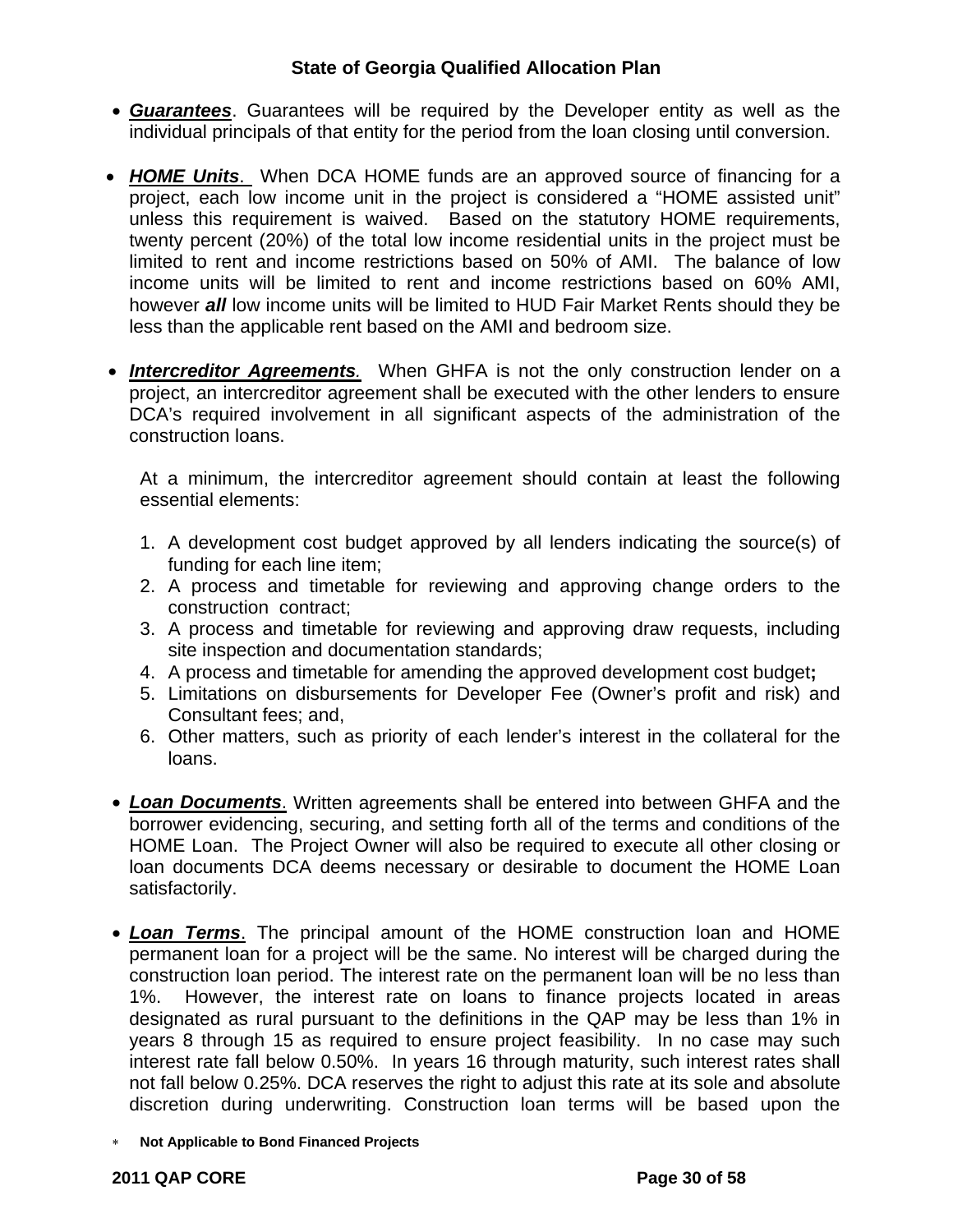projected construction and lease-up schedule, as determined from the Application and DCA's underwriting. In general, permanent HOME Loans will be fully amortizing, with a maturity and amortization periods ranging from 15 to 35 years.

- *Non-Fully Amortizing Loans.* Non-fully amortizing Balloon Loans are available for projects in Rural areas. In such cases the term will be set by DCA with monthly payment and interest payments determined by DCA's underwriting projections and a balloon payment due at maturity. In the case of non-fully amortizing HOME Loans, the outstanding interest and a portion of the principal must be paid every year.
- *Excess Cash Flow Reserve***.** For all permanent non-fully amortizing HOME Loans, in which the monthly installments of principal and interest are not sufficient to pay the HOME Loan in full over the loan term (a "non-amortizing HOME Loan") the borrower will deposit one-half of the cash flow from the project (after payment of secured debt service and investor asset management fees) into an interest bearing reserve account. The holder of the reserve account and the terms under which it will be held must be approved by DCA in its sole discretion.

Funds held in the reserve account will be used only for principal reduction of the HOME Loan or Capital Improvements, but only if such use is approved by GHFA in advance. Funds in the reserve account (with the exception of those approved by GHFA for Capital Improvements) must remain in the reserve account until the HOME Loan is repaid.

- *Future Market Value.*In the case of a non-fully amortizing HOME Loan, DCA will require a projection from the appraiser of the future market value of the property at the maturity of the HOME Loan. This value will be used by DCA to determine the likelihood of retirement of the outstanding balance by refinance or resale of the property. The future market value of the property must be greater than the projected outstanding DCA HOME Loan balance at maturity in order for the HOME Loan to be considered financially feasible.
- *Owner/Developer Financial and Credit Qualifications.* The financial status and capacity of the owner and/or developer as well as their current credit rating will be reviewed by DCA at the time of underwriting. The results of these analyses may indicate the requirement for additional guarantors and/or partners, reserve accounts, and/or repayment term adjustments.
- *Operating Deficit Reserve.* The operating deficit reserve for HOME loans must be held by DCA or the senior lender and must remain in place for the term of the HOME Loan or the Period of Affordability, whichever is longer. With the exception of instances in which Fannie Mae is the sole senior lender, if DCA is a subordinate lender, but makes a HOME Loan in an amount greater than the senior lender, DCA must hold the reserves. All withdrawals from the operating deficit reserve must be requested in writing and approved in advance by DCA. Interest earned on the operating deficit reserve account shall be added to the account as an additional
- **Not Applicable to Bond Financed Projects**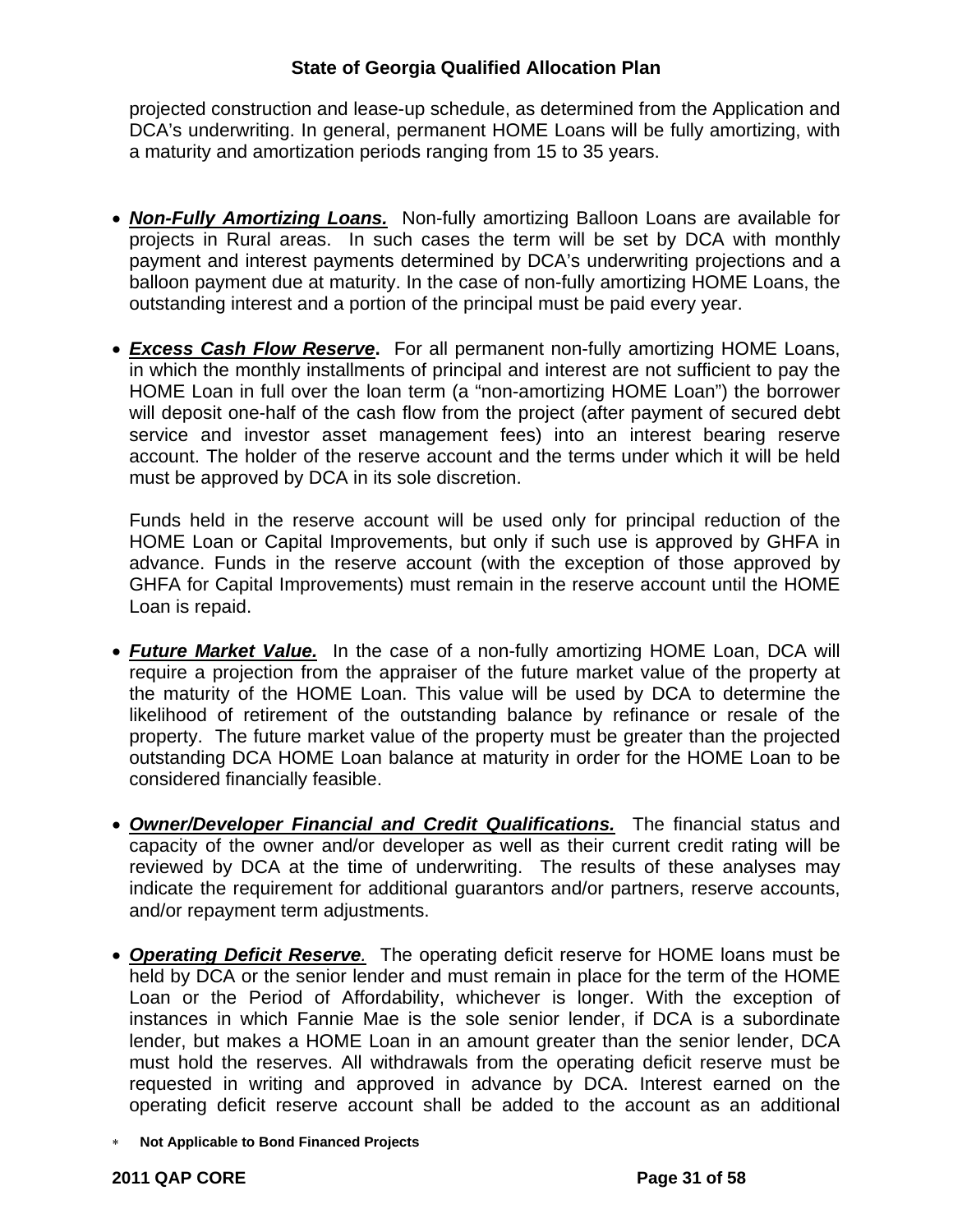contribution and will not be credited against the required monthly cash contributions. If drawn upon, no further distribution to Owners will be authorized until such time as the operating deficit reserve is restored to full funding.

- *Over-Income Tenant Restrictions.*When DCA HOME Loans are used, additional over-income restrictions shall apply. Upon re-certification of a previously eligible tenant, if it is determined that the tenant's income exceeds 60% of AMI, then the tenant's rent must be increased to the lesser of: 30% of the tenant's adjusted annual income, HUD's fair market rent limitations, or the maximum amount allowable by the Code, not to exceed limitations set by state or local laws (if any) or to be decreased under the established rent floor.
- *Owner-Contractor Agreements.* If the Owner is not also the general contractor, all developments financed in whole or in part with a HOME Loan for construction must use an AIA Standard Form Agreement between Owner and contractor, with Standard Form Terms and Conditions. The contract can either be stipulated sum or cost plus a fee with a maximum.
- *Partnership Agreements.* The partnership agreement and any amendments must be fully executed prior to the HOME Loan closing. The Partnership Agreement and any amendments must reflect the terms of the HOME Loan transaction on all material points. If the Owner is a limited liability company, an operating agreement in a form satisfactory to DCA must be fully executed before the HOME loan closing. After the HOME loan closing, the partnership agreement or the operating agreement (as the case may be) may not be further amended without GHFA's prior approval.
- **Payment and Performance Bonds.** A 100% payment and performance bond will be required for all developments funded with HOME Loans. The issuer of the bonds and the terms of the bonds must be satisfactory to DCA in its sole discretion.

When an Identity of Interest exists and the contractor cannot obtain a payment and performance bond, a waiver of the requirement for payment and performance bonds may be granted if a letter of credit or construction loan is utilized in lieu of the payment and performance bond.

A waiver will not be considered unless:

- **1.** The Owner agrees to provide a construction completion guaranty and payment guarantee, secured by a letter of credit from a federally-insured institution with a value of at least 50% of the total construction cost, including profit and overhead; or
- **2.** The Owner agrees to secure a construction loan with private financing. GHFA will disburse funds during the construction period, in an amount not to exceed \$10,000 per construction draw.
- **Refinancing.** DCA HOME loans cannot be used to refinance or payoff an existing loan. Proceeds from permanent HOME loans can be used to pay off construction,

**Not Applicable to Bond Financed Projects**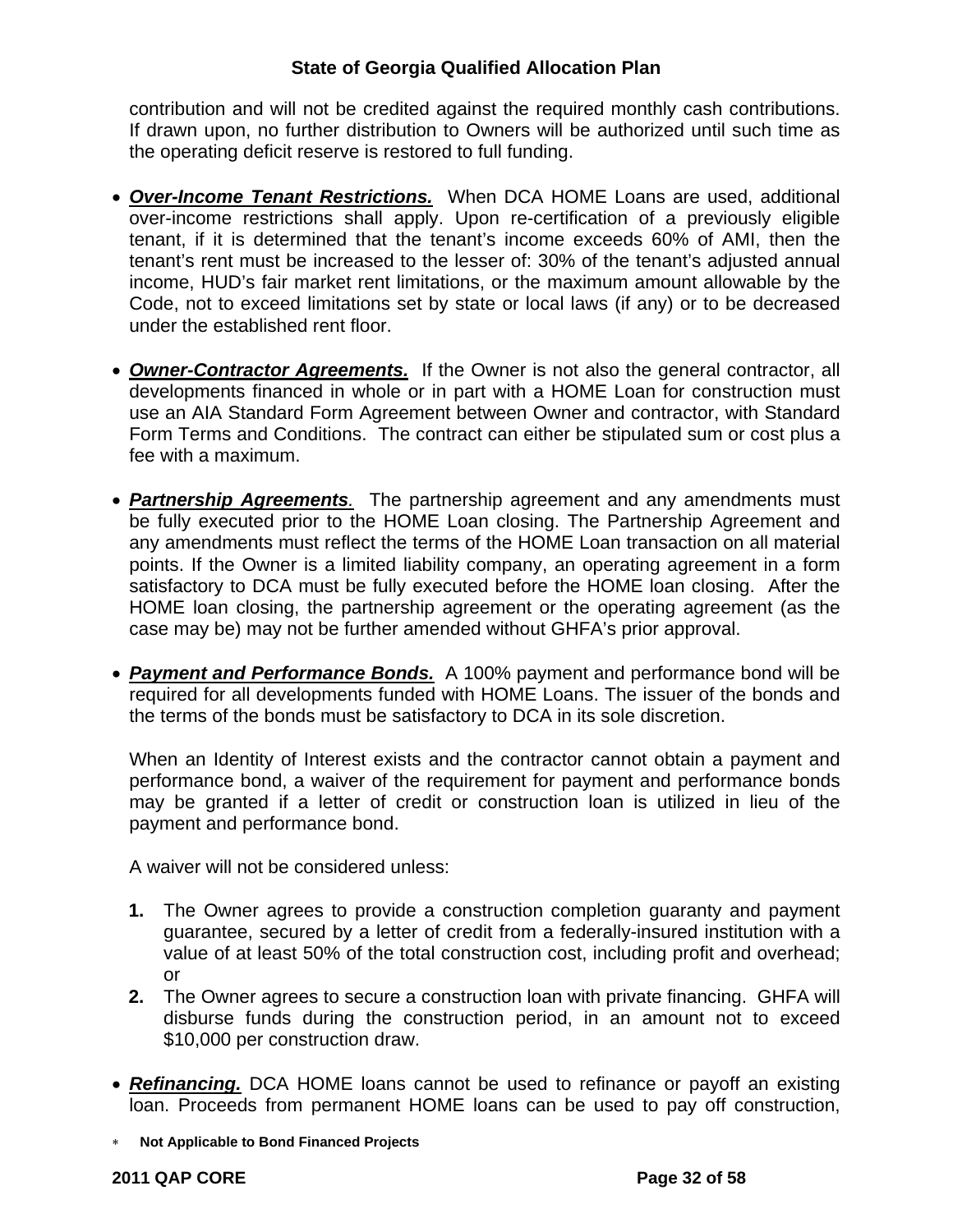bridge and predevelopment loans provided that the HOME assistance is part of the original financing package.

- *Repayment.* Repayment schedules will vary depending upon projected economics of the development, but are essentially determined by analyzing available projected cash flow of the project at Application Submission and again during HOME Underwriting. In the event, DCA determines that the project is experiencing feasibility problems related to increases in real estate taxes, increases in property insurance, increases in utility allowances or decreases in fair market rents, the repayment schedule may be modified by DCA.
- *Replacement Reserve Withdrawals.* All withdrawals from the Replacement Reserve account must be approved by DCA in advance. The senior lender must maintain the Replacement Reserve account in an FDIC insured financial institution. Interest earned on the Replacement Reserve account shall be added to the account as an additional contribution and will not be credited against the required monthly cash contributions.
- *Retainage.* The loan agreement between the Project Owner and GHFA will provide that GHFA will retain 5% of the contract sum in HOME loan proceeds until the conditions of the final draw are met.

In addition, the contractor is required to show retainage on the AIA G702/703 as follows:

- − If the project completion is between 0-50% of the general contractor's contract sum, the AIA G702/703 must show at least 10% retainage on the entire contract sum. No portion of the contract sum shall be exempt (Examples of items that are not exempt: stored materials, performance and payment bonds, insurance, general conditions). Adjustments will be made in the disbursement of HOME funds if the AIA G702/703 does not reflect 10% retainage.
- If the project completion is 50.1-100% of the general contractor's contract sum, the AIA G702/703 must show at least 5% retainage on the entire contract sum.

The construction contract must provide and the contractor must acknowledge that GHFA has the right to withhold such retainage and that the retainage will not be disbursed until full and final completion of the construction.

- *Rural Projects.* DCA recognizes that Rural projects may involve greater financial risk than non-Rural projects. While a sufficient economic base to support a proposed Rural project may exist at the time of Application, the loss of a predominant industry or employer, or other extenuating circumstances out of the control of the Applicant could result in a major economic impact on the project. To mitigate this increased financial risk, DCA will consider loan modifications during the course of the HOME Loan for projects which have suffered a demonstrated major economic impact as a result of the loss of a predominate industry or employer or other extenuating circumstances. The loan modification may be structured to allow the Owners to maintain Ownership and control of the property and to continue providing affordable housing to the extent it is needed in the community.
- **Not Applicable to Bond Financed Projects**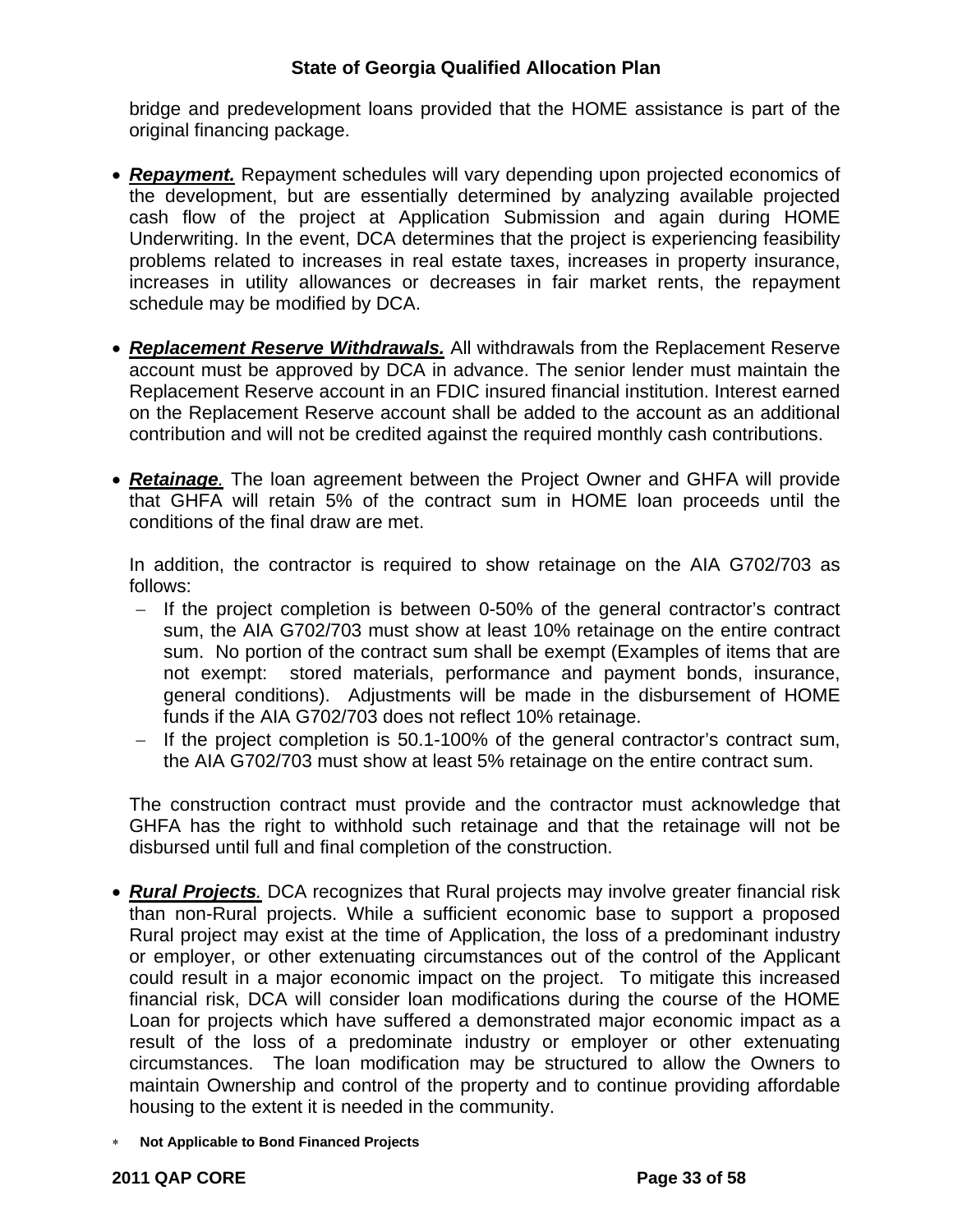- <span id="page-33-0"></span>• *Stored Materials.* HOME funds will not be used to fund the cost of stored materials without the prior consent of DCA. Stored materials are considered to be materials that will not be incorporated into the construction within the subsequent thirty (30) days from the date of any draw request.
- *Subsidy Layering Review.* DCA will perform subsidy-layering analysis for HOME funded projects prior to the time of preliminary commitment for projects receiving tax credits from the state's low income housing tax credit allocation. In cases where the results of a DCA subsidy layering review indicated that there would be excess assistance, DCA will reduce the amount of the HOME loan to eliminate the excess. In addition, a subsidy layering review is also conducted during HOME loan underwriting prior to the closing of the HOME loan.
- *Subordination.* The decision whether to subordinate DCA's regulatory agreement and/or lien position to a private lender's security deed will be made only after DCA considers the individual circumstances of each HOME Loan. Factors that will be considered include, but are not limited to, the senior loan amount, DCA's HOME Loan amount, debt coverage ratio, private lender's interest rates, loan maturity, type of loan, etc. In no instance will DCA subordinate to a public entity's loan.
- *Syndicator Asset Management Fee.* Syndicator asset management fees will be paid from the "after debt service" cash flow less the cash flow payments to DCA on the HOME permanent loans.
- *Tri Party Agreements.* A Tri Party Agreement will be required for all DCA HOME Loan transactions involving another permanent lender that is not financing construction costs. The Tri Party Agreement must clearly state, at a minimum, that the permanent lender has reviewed and approved the DCA HOME Loan documents, plans and specifications, development budget, tenant lease, environmental assessment, construction contract, title exception legal description, management agreement, partnership agreement, borrower's certificate of limited partnership, survey, appraisal, form of subordination agreement, and items necessary to satisfy the permanent commitment regarding completion of construction of the improvements of the collateral property.

## **Section 8. Eligibility**

- DCA reserves the right to perform a full criminal, employment, and credit investigation of all Project Participants.
- DCA reserves the right to formulate additional policies as needed related to the eligibility of individuals and entities to participate in DCA funding processes.

<sup>∗</sup> **Not Applicable to Bond Financed Projects**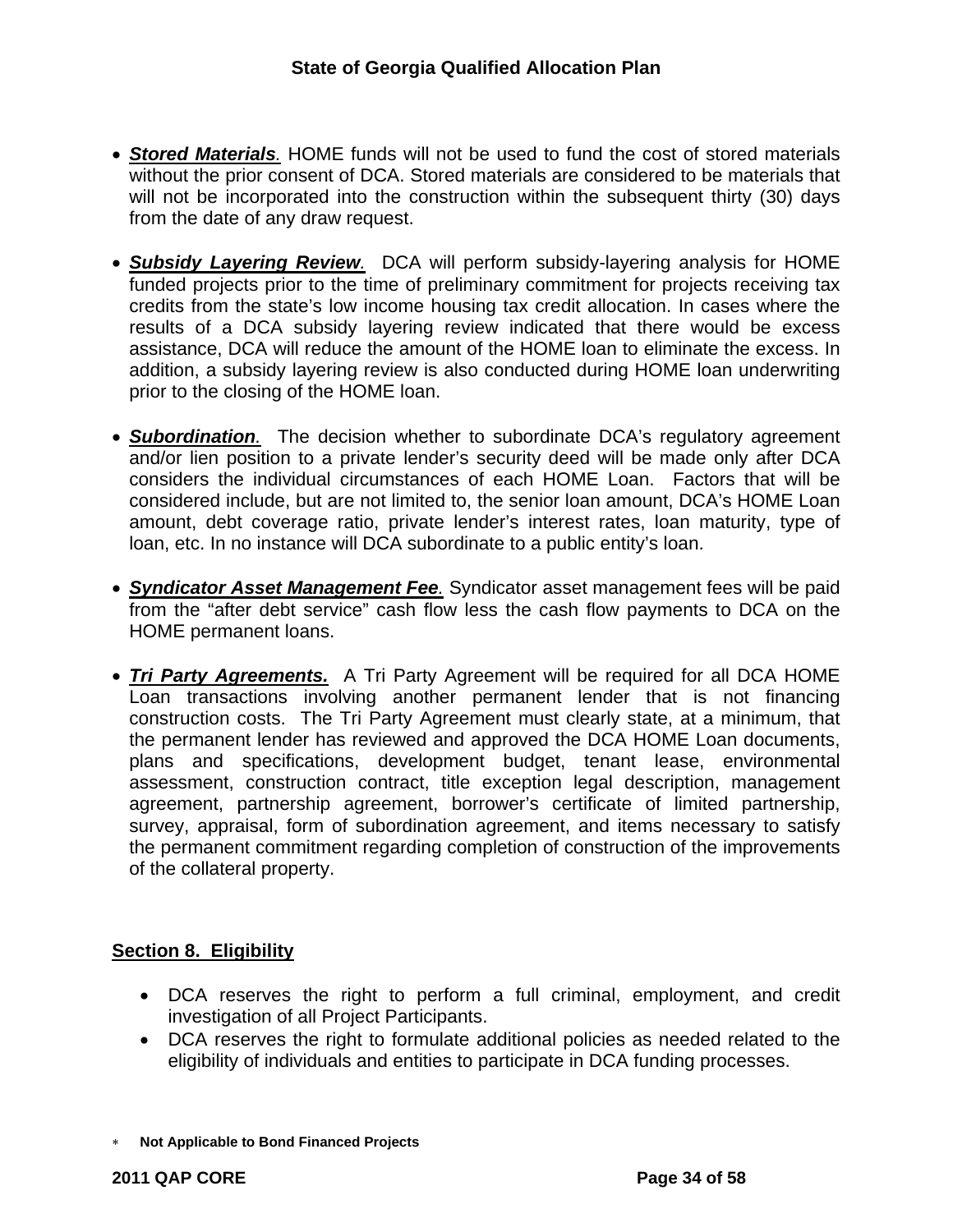• In order to be eligible to participate, project participants must be current in all outstanding fees owed to DCA, including but not limited to Compliance Monitoring Fees and LIHTC allocation fees.

Proposed Project Participants may be ineligible to participate in the 2011 competitive round and to receive funding under the Plan if the proposed Project Participant falls within any one of the following categories:

- **1. Continuing Non-Compliance, Disqualification in DCA Programs**. Principals of projects awarded Credits or HOME Loans in previous award cycles must remain materially in compliance with all applicable requirements of the Credits and the HOME Loan programs to remain eligible to compete for future Credits or HOME Loans. Material non-compliance status exists when, in the judgment of DCA, an Applicant exhibits a continual pattern of non-compliance or when an Applicant demonstrates an inability or an unwillingness to resolve non-compliance matters in a timely manner.
- **2. Failure to Commence and Complete Projects.** Project Participants must start and complete outstanding DCA HOME Loan or Credits projects in a timely manner and meet all material obligations under applicable loan documents and/or carryover allocations to remain eligible to compete for future Credits or HOME Loans. Project Participants must accurately complete and submit all forms required under Federal regulations in a timely manner including, but not limited to tenant data and Davis-Bacon documentation. Project Participants must remain qualified to participate in all DCA-administered programs to remain eligible to compete for future Credits or HOME Loans.
- **3. Previous Conduct**. Project Participants may be disqualified from participation based on previous conduct. Examples of conduct which may result in disqualification include, but are not limited to, any Owner, Developer, Manager or principal of such entity that entity that has been debarred by HUD, subject to criminal conviction or found to have submitted fraudulent information to DCA or any other government entity.

DCA will have the sole and absolute discretion to determine those parties ineligible to receive funding under the Plan due to non-compliance, default or disqualification status. If an entity is determined to be ineligible to compete for DCA tax credit and HOME resources, the principals of that entity will also be ineligible. A disqualification under this subsection will result in the individual or entity involved not being allowed to participate in the 2011 competitive cycle or the tax exempt bonds 4% tax credits and removing from consideration any application where they are identified.

**4. Federally Debarred & Suspended Entities.** Any person (individual, corporation, partnership, association), principal (officer, director, Owner, partner, key employee, or person who has critical influence), or agent for a Project Participant (including Consultant) that is under debarment, proposed debarment, or suspension by a federal agency is ineligible to participate in the 2011 Competitive Scoring process.

**Not Applicable to Bond Financed Projects**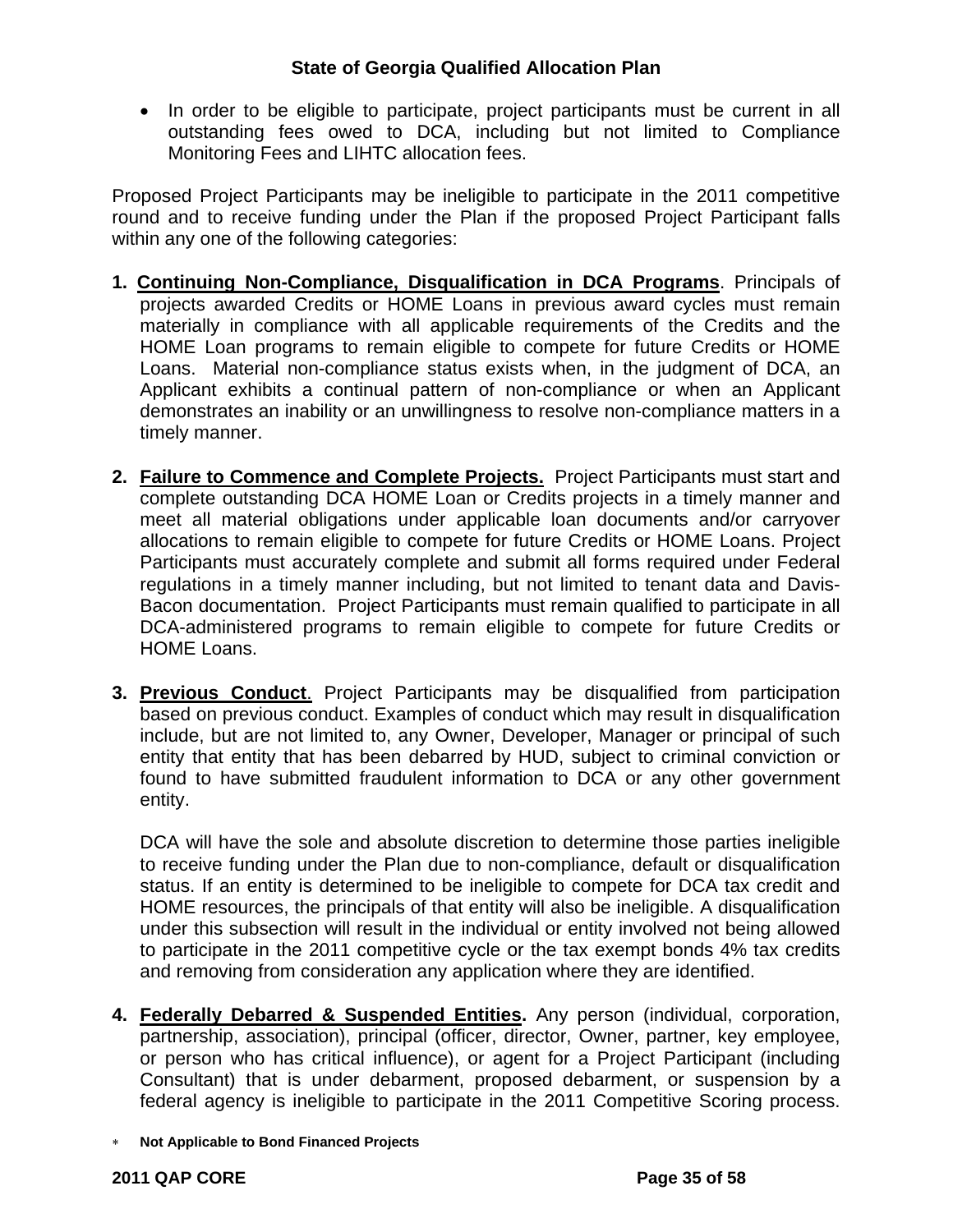Such Applications will be rejected. Each Project Participant and consultant must include in the Application a statement concerning all criminal convictions, indictments, and pending criminal investigations of all members of the general partnership and must provide dates and details of each circumstance, unless otherwise prohibited by court order, statute or regulation.

**5. Failure to Use Previously Awarded Credits.** DCA's policy is that projects awarded credits must be completed by the applicable Placed-In-Service date. An owner who cannot utilize awarded credits for any reason must still pay the credit allocation fee for the project. Provided the owner returns the credits and pays the applicable tax credit allocation fee in a timely manner, the project is eligible to be resubmitted in a future application round. If the resubmitted Application is approved, the Owner will pay a new credit allocation fee. The owner must inform DCA of its intent to return credits. DCA will then direct the owner on the proper timing and process for returning the credits.

In very limited circumstances, DCA will consider a forward exchange of credit if a delay in completion is due solely to circumstances beyond the control of the Owner/Developer. Examples of such delays include unforeseen sewer issues, delays due to HUD policy and procedures or for extraordinary delays in the issuance of local development or building permits. In the event DCA does approve a forward exchange, the placed in service date will be extended for only a period of six months. Failure to meet that extended placed in service date (six months) will be considered a major instance of non compliance and will be considered in DCA Compliance scoring.

**6. Financial Insolvency of Participant.** Any person (individual, corporation, partnership, association), principal (officer, director, Owner, partner) of a Project Participant (including Consultant) that is bankrupt, insolvent or in danger of insolvency is ineligible to receive an allocation of credits under the QAP. DCA may request information including but not limited to credit reports, financial statements or other documentation relating to a participant's financial status. In making this determination, DCA will also review each Participant's portfolio and consider whether projects are in default, have a high percentage of receivables or have other solvency issues.

## **B. Projects**

**1.** *Scattered Sites.* Scattered-site projects will be eligible to apply if they have no more than six (6) non-contiguous parcels within a  $\frac{1}{2}$  mile radius and a minimum of four (4) residential units per parcel, except for parcels on which the community center is located. DCA may approve scattered site projects with different parcels if the project has a NSP commitment. In reviewing these waivers, DCA will be looking at the Applicant's management plan for the project as well as whether there is a tenant ownership plan in place.

**Not Applicable to Bond Financed Projects**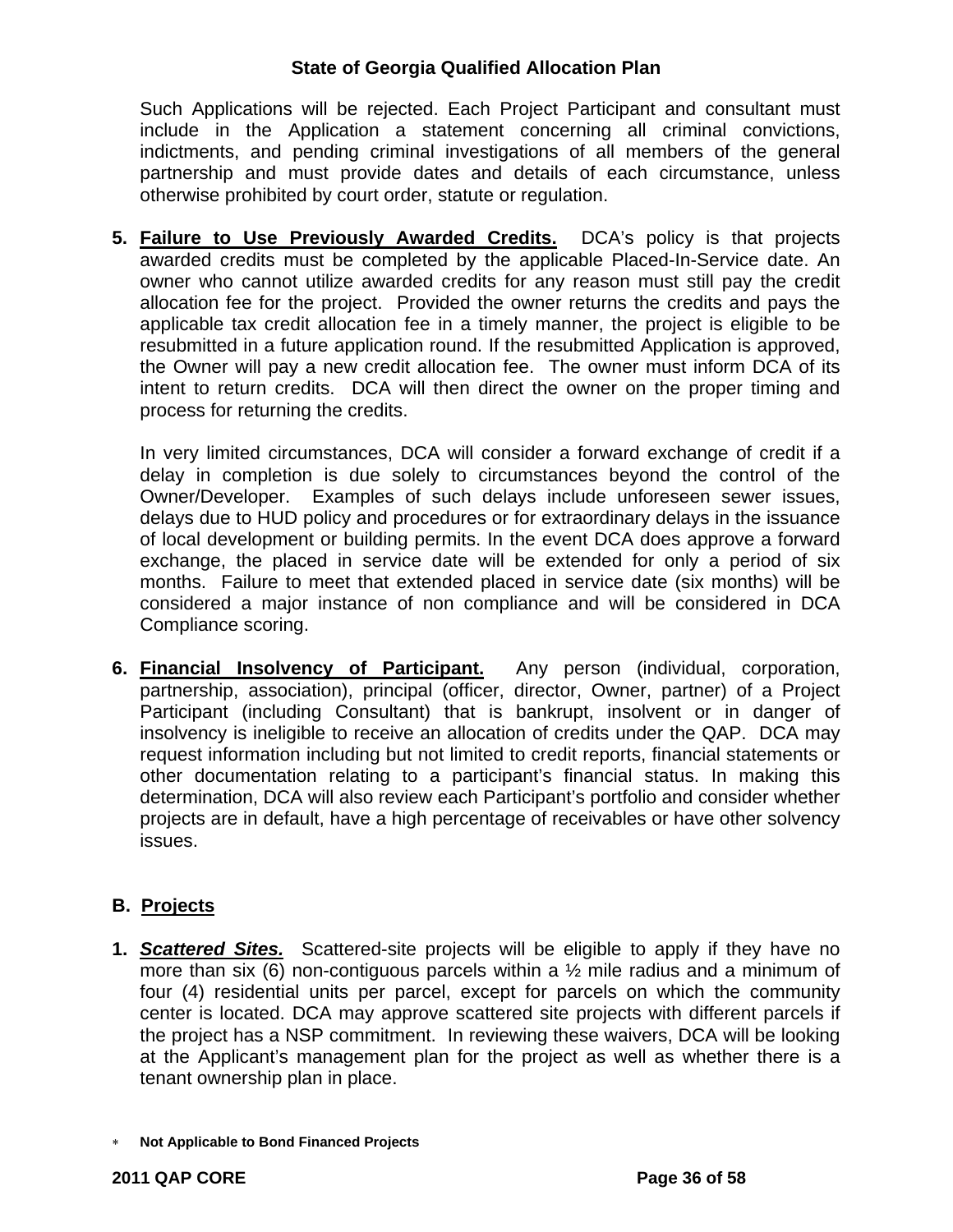All Applications proposing scattered sites must meet the following requirements:

- All of the residential units are income and rent restricted as set forth in Section 42 of the Code;
- All buildings in the project must be under the ownership of one entity;
- All buildings in the project must be developed under one plan of financing and considered as a single project by all funding sources;
- All units in the scattered site Application must be managed by one management entity;
- The scattered sites must be appraised as a single proposed development, if applicable; and,
- Each site within the proposed project must meet all applicable Threshold and Scoring criteria.

Applications should include a legal opinion on scattered site to support the project's development.

- **2.** *Detached Single-Family Rental Housing.* Detached single family housing proposals will be eligible for funding if they satisfy the following requirements:
	- The Application must include in its operating budget the costs associated with the continuous upkeep of each rental house, including ground maintenance, at the project Owner's expense. These costs must be supported by a detailed maintenance plan.
	- The Application must have a detailed Replacement Reserve analysis and plan.
	- The house designs must reflect architectural diversity through the use of different elevations and styles.
	- Landscaping must be appropriate for detached, single family housing.
- **3.** *Phased Developments*. Applications for each Phase must independently meet the criteria set forth in the respective QAP under which the Phase is seeking funding. The following criteria must also be met:
	- Operations and operating costs must be separately managed for each phase;
	- Community buildings and amenities located on one phase cannot be oversized to meet expected use by tenants of other phases (if the community building is claimed in eligible basis); and
	- All amenities and services which are meeting Threshold criteria or Scoring criteria as listed in Appendix I and II of the QAP must be located in the Phase which is submitting the Application and cannot be used in previously awarded or future Applications for funding for other Phases.
- **4.** *Bond Financed Developments*. DCA recognizes that bond financed projects that preserve affordable housing may have difficulty meeting some of DCA's policies, including but not limited to scattered site, project location, amenities and other threshold and administrative requirements because of the way they are structured. DCA may, at its sole discretion, grant waivers of its policies or formulate new,

<sup>∗</sup> **Not Applicable to Bond Financed Projects**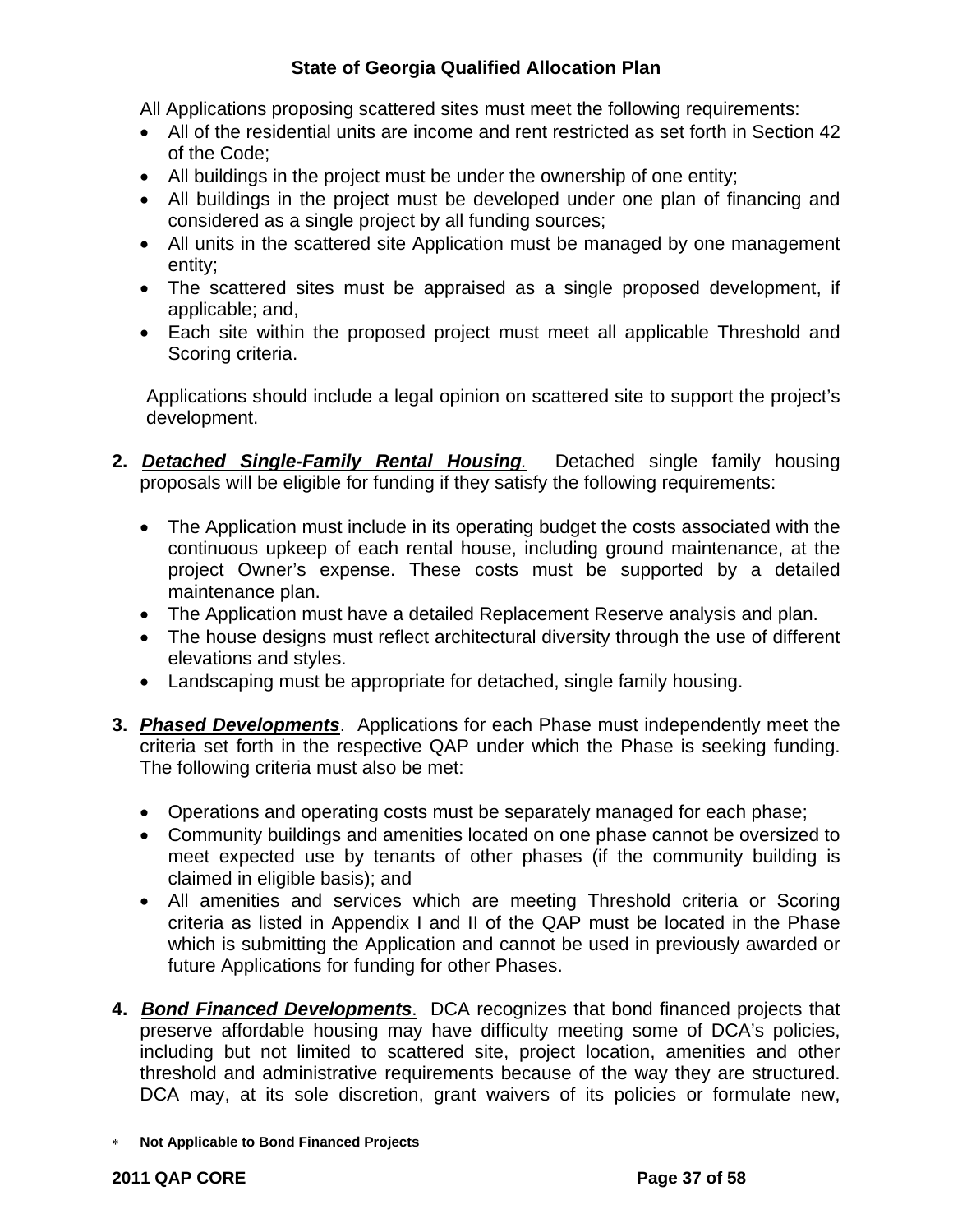<span id="page-37-0"></span>specific policies for preservation of existing affordable housing. DCA contemplates that such policies may include a program that preserves existing affordable housing through the issuance of DCA bonds or a program that preserves expiring tax credit properties.

### **Section 9. Submission Requirements and Award Limitations**

#### **A. Pre-Determinations**

- 1. **Pre determination of proposed Project Team Qualifications**. In order to receive a predetermination of an entity or individual's Qualifications for the 2011 round**,** Applicants must submit all required documentation for DCA review and approval prior April 1, 2011.
- 2. **DCA HOME Consent.** Applicants that will utilize DCA HOME funds as a funding source in a 2011 competitive application must obtain DCA's consent during the pre-application process. Applicants must submit all required documentation for DCA review and approval prior to April 1, 2011.

#### 3. **Other Pre-determinations.**

- Architectural Standards Waiver
- Amenities Waiver

All other material must be submitted in the Application.

#### **B. Application Submission Requirements.**

#### **1. Date and Time of Application Submission.**

**9% Applications**. DCA will conduct one Competitive Application cycle for 9% Credit and HOME Loan funding resources during 2011. Applications must be delivered by the deadline to:

> Georgia Department of Community Affairs Housing Finance Division/Office of Affordable Housing 60 Executive Park South, N.E. Atlanta, Georgia 30329-2231

The complete Application is due at DCA by 4:00 PM on June 23, 2011. DCA will not accept any applications after this date and after this time. At 4:00 PM, the Application Submission process will be closed and irrespective of any extenuating circumstances, no Applications or portions thereof will be accepted. The use of a third party or common carrier to deliver the Application does not relieve the Applicant of its responsibility for meeting the Application Submission deadline. Consequently, there will be no exceptions

<sup>∗</sup> **Not Applicable to Bond Financed Projects**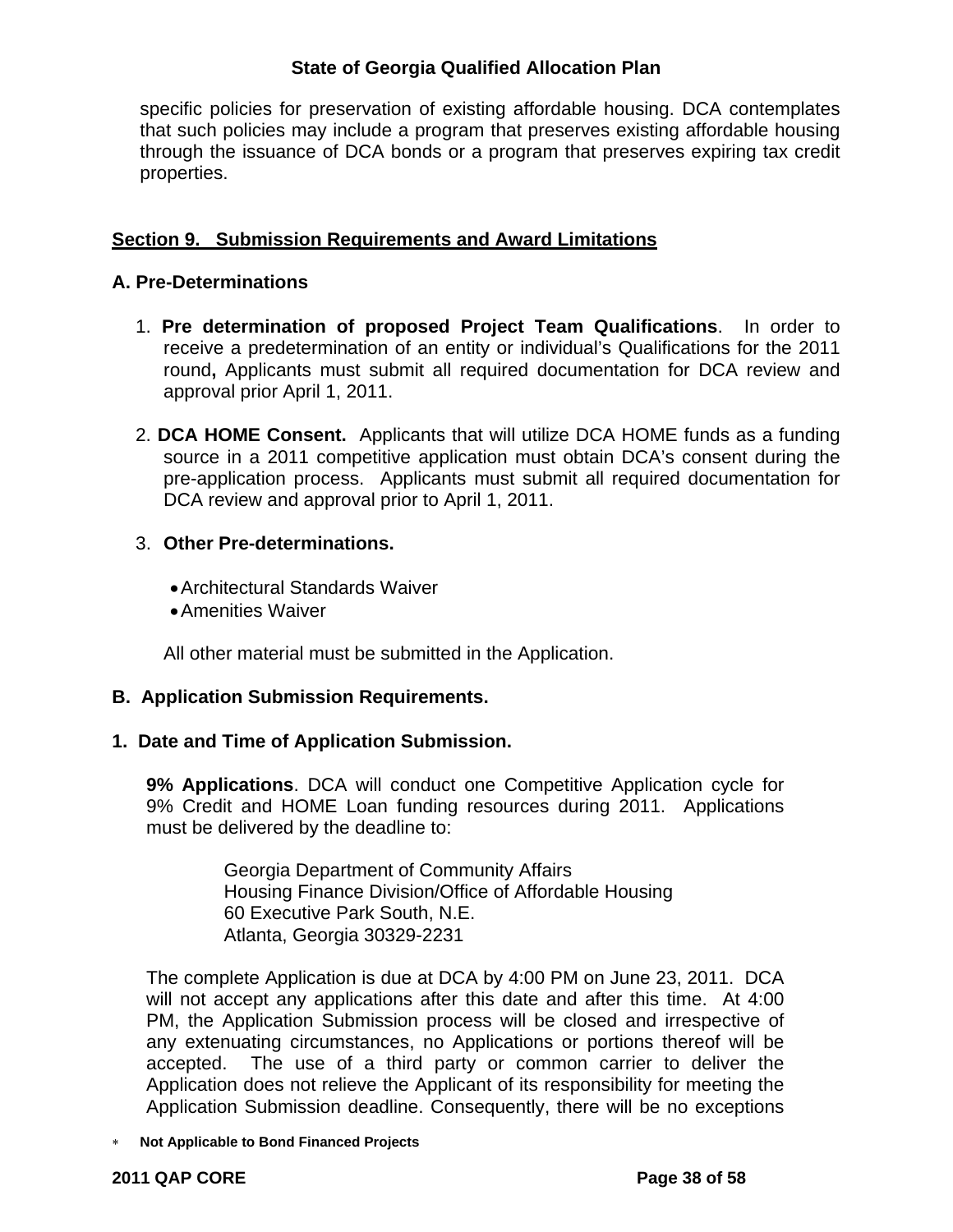to this deadline. In addition, no assemblage, packaging, or other form of Application preparation will be permitted at any time on DCA premises.

**4% Applications.** 4% Tax Credit Applications for Bond Financed Projects can be submitted throughout the year subsequent to Bond Allocation, but no later than seventy five (75) days prior to bond closing date, and are subject to applicable criteria set out in the Core Plan, Threshold Criteria, Core Application Instructions, Core Application and Application Manual. All waiver requests must be submitted no later than 30 days prior to the 4% Tax Credit application submittal.

### **2. Application Submission Package**

A complete Application package must include all required documentation and all applicable Application fees. In the event the electronic version of the Core Application does not conform to the original print out of the Core Application, the electronic version of the Core Application shall be deemed the correct Application.

Applicants must submit complete Applications according to the directions and format prescribed in the 2011 Core Application Instructions and the 2011 Application Manual. No additional documentation will be accepted after the Application Submission deadline described in this Section unless specifically requested by DCA as part of the clarification review.

Applicants for 9% Credits and/or HOME funding will be required to self-score their Applications and fully explain their rationale in support of the scoring decision for each criterion. Applicants' self-scores must be done in strict accordance with the provisions of the Plan and the Application Manual.

#### **C. Maximum Number of Applications.\***

DCA will assign sequential project numbers to all Applications in the order they are received, and prior to any form of Application review. Applicants will be permitted to submit a maximum of four (4) Applications for funding resources under the Plan. This limitation applies to Ownership interests of all proposed Project Participants except for Syndicators. Ownership interests of all Project Participants in the proposed Applications will be reviewed. If it is determined that a Project Participant has proposed Ownership interest in more than four (4) Applications, DCA will only evaluate the first four (4) project Applications submitted to DCA. Any other Applications which include the same Project Participant will be considered ineligible and will not be evaluated.

#### **D. Award Limitations\***

<sup>∗</sup> **Not Applicable to Bond Financed Projects**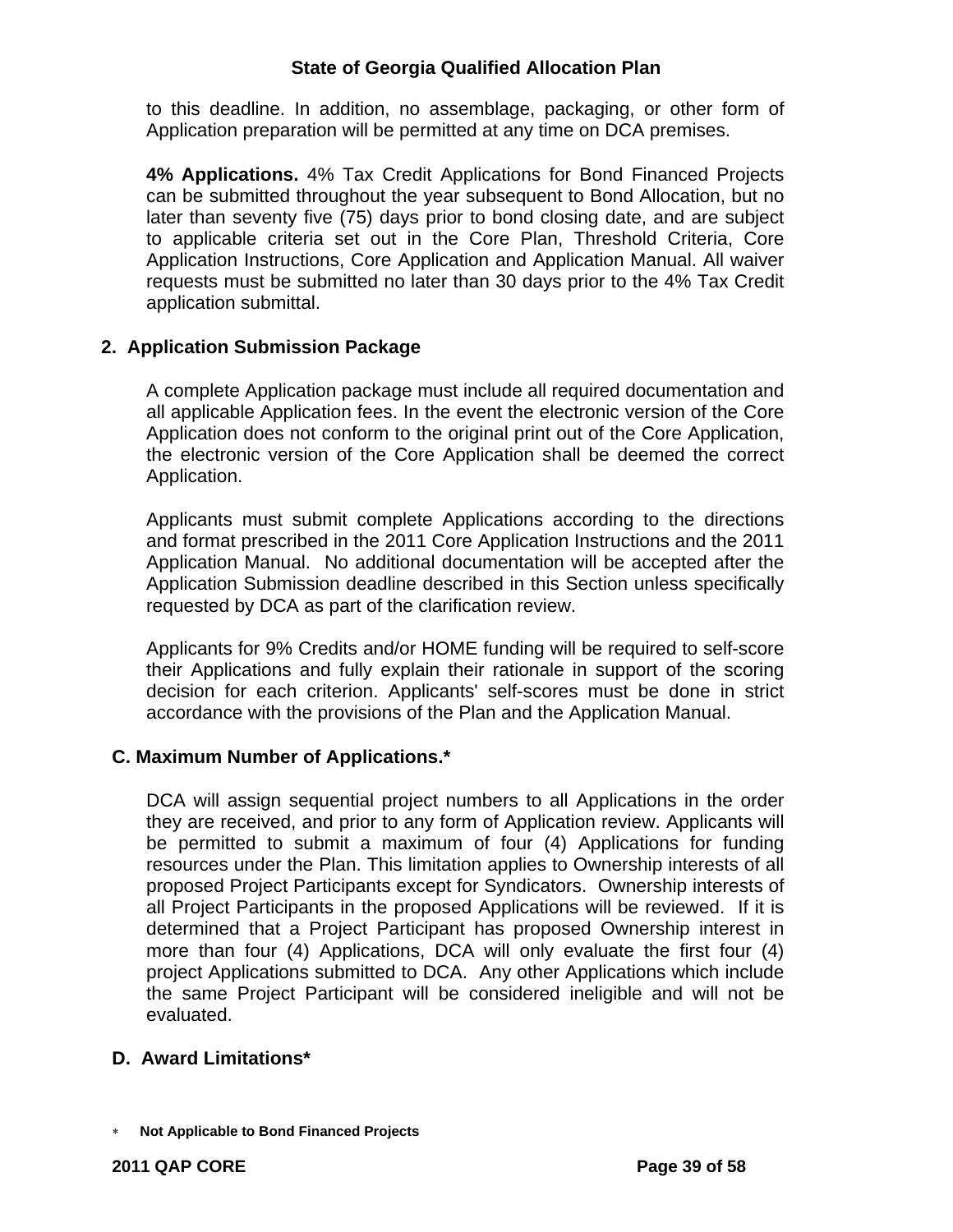- <span id="page-39-0"></span>**1. Project Limitations.** DCA will not award more than \$950,000 of credits to any project in the competitive round. In extenuating circumstances, DCA may consider a waiver of these requirements for projects that have received significant federal funding with time sensitive deadlines for expenditures, which have expiring section 8 contracts or which are necessary to comply with the settlement order relating to housing of tenants with special needs. Such a waiver must be obtained prior to Application Submission.
- **2. Maximum Ownership Interests**. Applicants will be limited to direct or indirect Ownership interest in projects in which the combined total Federal Credit from the 2011 competitive funding round cannot exceed one million seven hundred thousand dollars (\$1,700,000) and/or total HOME funding cannot exceed twenty five percent (25%) of the total HOME Loan resources available. This limitation applies to direct or indirect Ownership interests of all proposed Project Participants, except Syndicators. Once an applicant has been awarded projects that meet the above limits, all of that Applicant's lower scoring projects will be deemed ineligible. For nonprofit applicants, DCA will look at Executive Directors and common threads of effective control as well as whether different nonprofit entities have met DCA Experience requirements through the same individuals or entities.
- **3. Adjustment of Maximum Number of Projects Allowed.** In the event an Owner/Developer fails to meet deadlines on projects, has a significant number of projects under development but not completed or experiencing a financial issue with regard to an existing project, DCA in its discretion, may elect to reduce the number of projects that can be awarded under the project cap.

## **Section 10. Post Award Deadlines**

**Design Development Documents**. For 9% deals, Design Development Documents as fully outlined in the Architectural Submittal Instructions in the Manual must be submitted to DCA for review and approval no later than February 1, 2012. Applicants that fail to meet this deadline may have their credit allocations withdrawn by DCA.

For 4% deals, Design Development Documents as fully outlined in the Architectural Submittal Instructions in the Manual must be submitted to DCA for review and approval at time of application.

For HOME deals, please comply with the deadlines in the HOME Commitment Letter.

**Tax Credit only Projects Construction Loan Closing.** For tax credit only projects, construction loan closing must occur no later than August 31, 2012.

∗ **Not Applicable to Bond Financed Projects**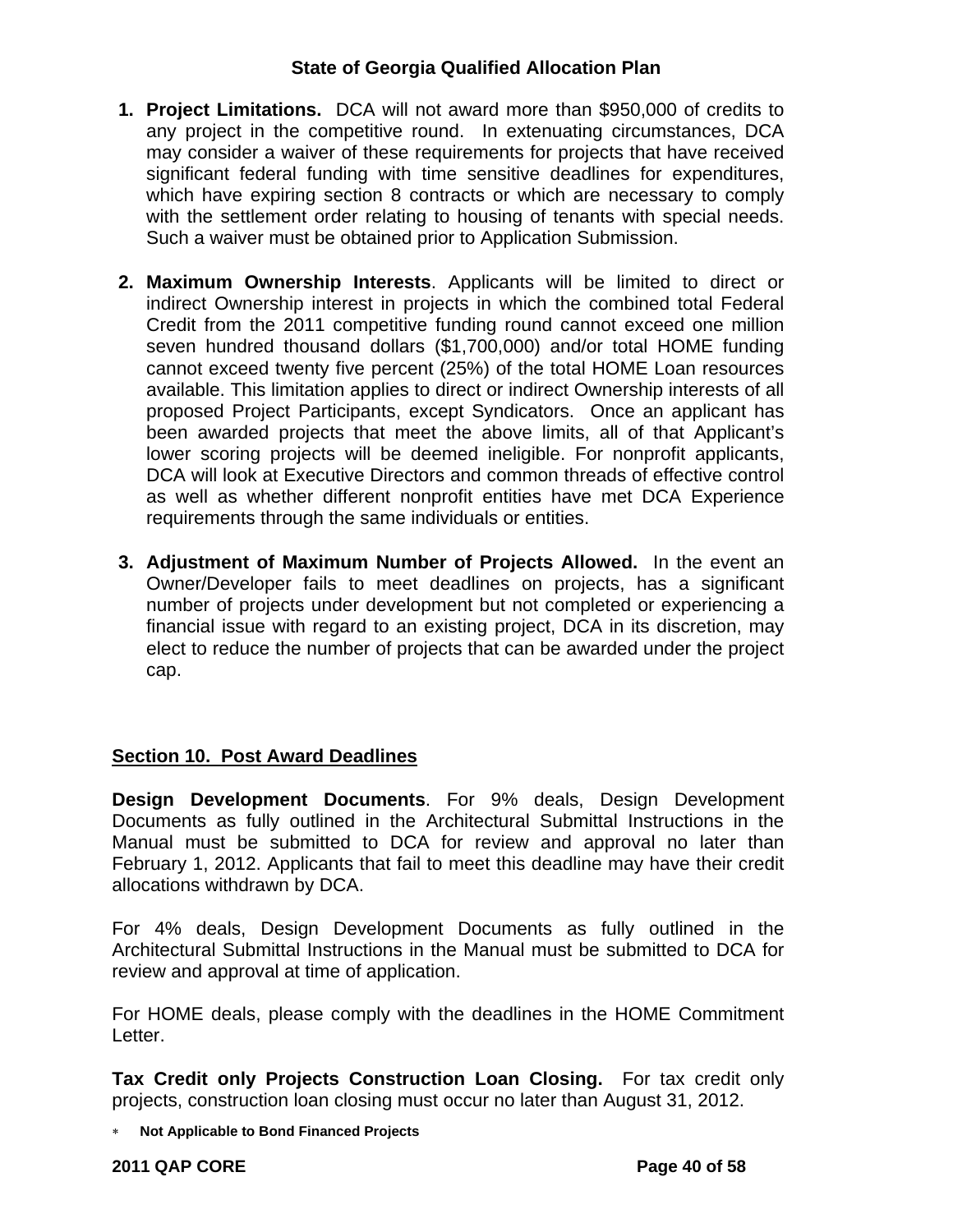**Tax Credit only Projects Commencement of Construction/Rehabilitation\*.**  Owners of projects receiving 9% Tax Credits for new construction or rehabilitation in the 2011 round must commence construction or rehabilitation no later than **September 30, 2012**. Failure to commence construction as scheduled may cause an automatic recapture of the Credits. DCA will closely monitor construction start dates.

**Tax Credit and Home Projects Commencement of Construction/ Rehabilitation**\***.** Projects receiving HOME Loans must not begin construction prior to DCA's issuance of the environmental release nor prior to the HOME Loan closing. However, all projects receiving a HOME loan award in 2011 must have satisfied all conditions necessary to commence construction within one (1) year of the date of the initial HOME commitment. Exceptions may be granted by DCA at its sole and absolute discretion in accordance with HUD regulations, but must be requested prior to the start of construction. DCA will closely monitor construction start dates. Failure to comply with this policy may result in cancellation of the HOME Loan Commitment or other penalties.

**HOME Loan Closing\*.** All projects receiving a HOME Loan award in 2011 must close their HOME Loans on or before **September 1, 2012**. Applicants unable to close within that time period may have their commitment for HOME funds withdrawn.

**Completion of Work Scope.\*** Owners of projects receiving Credits in the 2011 round for the rehabilitation of an existing property must perform 100% of the work scope in accordance with the original physical needs assessment submitted with the Application no later than **December 31, 2013**. Owners of properties receiving Credits for new construction in the 2011 round must perform 100% of the work scope as set forth in the DCA approved construction drawings and specifications no later than **December 31, 2013**. Certificates of Occupancy for the residential buildings must be issued by the local jurisdiction before end of business **December 31, 2013**. Temporary Certificates of Occupancy that prohibit occupancy or condition occupancy will not be accepted to meet this requirement. DCA will inspect projects requesting IRS Form(s) 8609 to ensure that all work has been completed prior to issuing Form(s) 8609. If a lesser percentage is completed, DCA reserves the right to recapture all Credits allocated. At its sole and absolute discretion, DCA may approve modifications to the proposed work scope upon written request.

**Placement-In-Service.\*** Owners of projects receiving Credits in the 2011 round must place all buildings in the project in service by **December 31, 2013.**

**Compliance Monitoring Fee Payment Date.** All compliance monitoring fees must be paid within eighteen (18) months of issuance of the carryover allocation document, but no later than the placed in service date or **December 31, 2013**, whichever is earliest. Failure to do so may adversely affect the Applicant's ability

**Not Applicable to Bond Financed Projects** 

**2011 QAP CORE Page 41 of 58**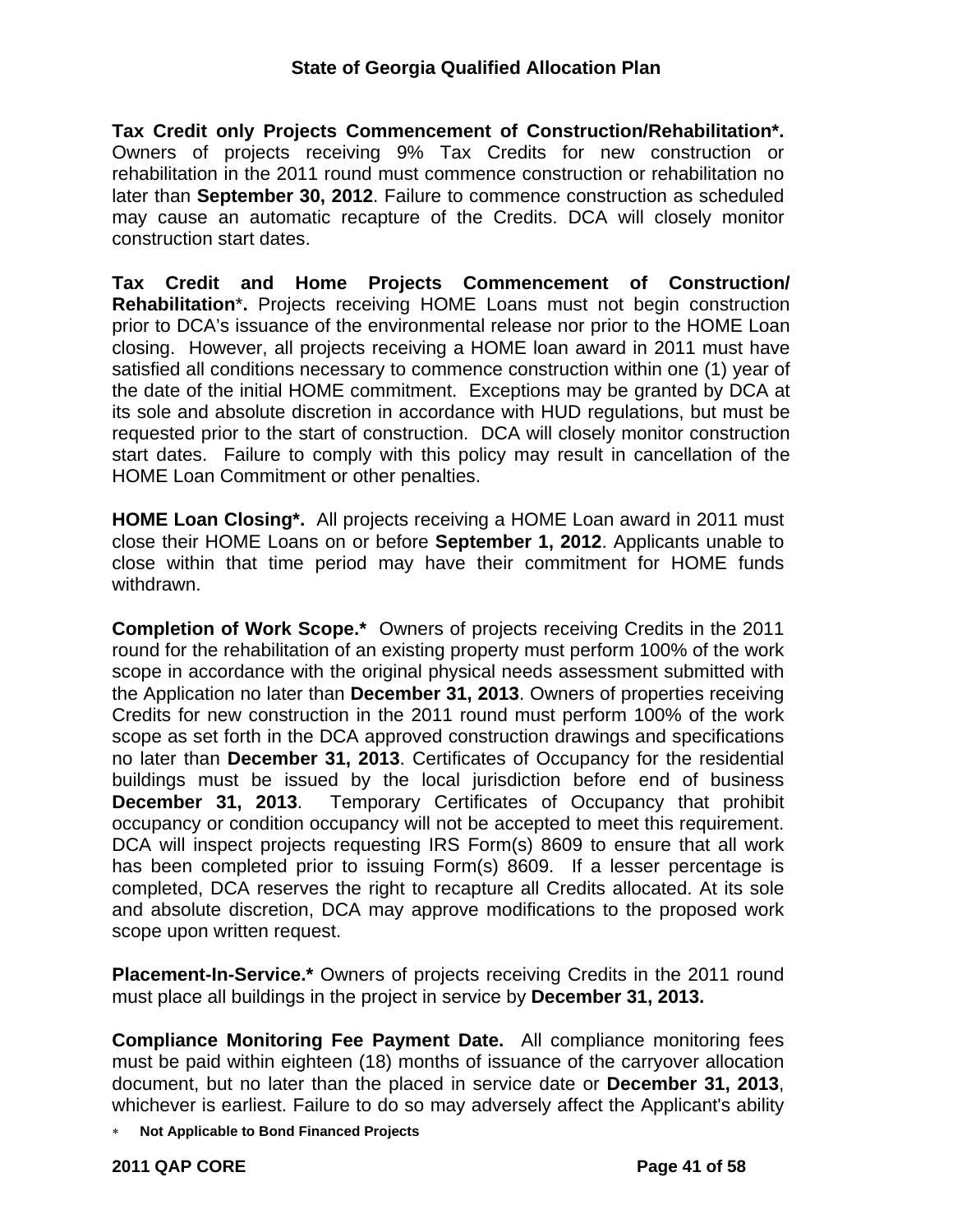<span id="page-41-0"></span>to compete in future funding rounds. In no case will the final Federal Credit allocation (IRS Form 8609) be issued before these fees are paid.

**Final Allocation Application Deadline.** Owners of projects receiving Credits or a Determination letter in accordance with this QAP must apply for Final Allocation and request for issuance of IRS form(s) 8609 by **February 15, 2014** for 9% credit projects, and September 15, 2014 for 4% credit (tax exempt bond) projects IRS form(s) 8609 for a project will be issued only once for the entire project as proposed in the Application. Form(s) 8609 will not be issued as buildings are placed in service. Extensions may be approved by DCA on a case-by case basis. Before the final allocation is submitted, the final HOME draw must be dispersed and required Contractor cost certifications submitted.

### **Section 11. Project Reconfiguration/Application Modification**

Applicants will not be allowed to make any changes to the Application after Application Submission to DCA and prior to the announcement of awards. DCA may allow Applicants to correct deficiencies in the Application if DCA does not approve a sufficient number of Applications to use all the Credits authority available in an Application cycle *and* it receives Applications that are acceptable except for minor deficiencies that the Applicant can address within a reasonable period of time (generally not to exceed 10 business days).

Subsequent to awards, applicants will generally not be allowed to make any changes to the Application. However, once a project is selected for funding, if Applicants believe extenuating circumstances warrant a change, and the change would not significantly alter the project's original concept, a written request for such a change will be considered by DCA. The request must be submitted on the Request for Post Award Project Concept Amendment Form and accompanied by the appropriate fee. This provision applies to any changes proposed after Application award, and if an award is made, throughout the project's Compliance Period or Period of Affordability, whichever is longer. Applicants' written requests must clearly establish the importance of the change, and why it is necessary to ensure the project's long-term financial feasibility and economic viability. Examples of substantial changes that must be documented and submitted for approval include but are not limited to: changes in the number of tax credit units, market units, unit mix, amenities, unit count, legal descriptions, and direct or indirect transfers of the general partner's or Developer's interest.

DCA will determine, in its sole and absolute discretion, whether or not a requested change will be authorized. Failure to abide by this provision will adversely affect the Applicant's eligibility to receive future DCA funding.

<sup>∗</sup> **Not Applicable to Bond Financed Projects**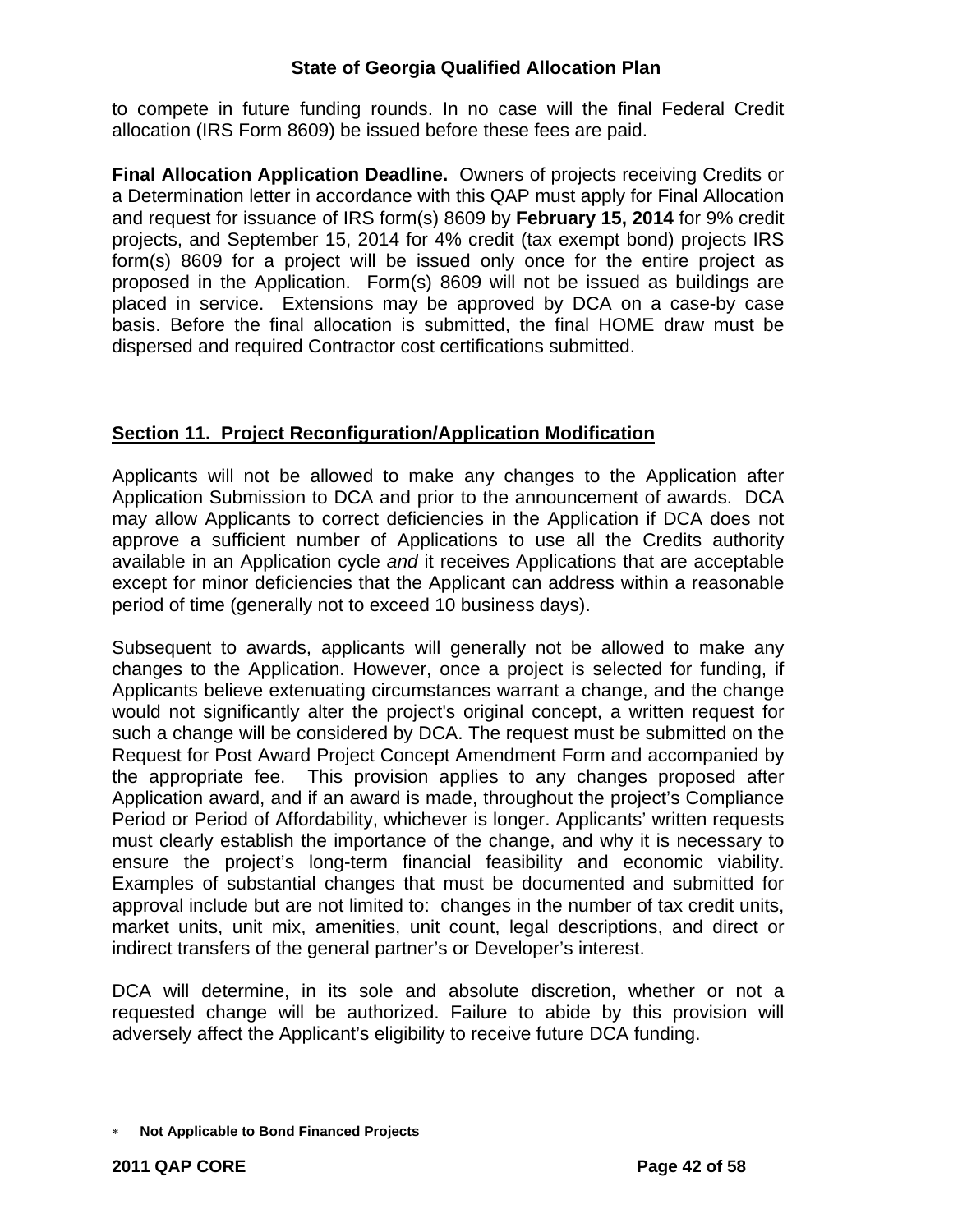### <span id="page-42-0"></span>**Section 12. Fees and Deadlines**

The fees indicated in this Section will be charged based on the legal status of the Applicants. All fees must be paid by certified funds or money order made payable to the Georgia Department of Community Affairs.

- **Compliance Monitoring Fees for Multiple Programs.** When DCA is required to monitor projects for compliance with tenant income and/or rent limitations of more than one program e.g., Credits and FDIC, the applicable monitoring fees for each program will be charged. Credits compliance fees must be paid no later than when the project is placed in service. Failure to do so may adversely affect the Applicant's ability to compete in future funding rounds.
- **Non-Compliant Properties.** Projects having instances of noncompliance that require additional review and follow-up will be assessed with additional compliance fees based on staff time and travel expense.
- **Late Fees.** Any late fees imposed by DCA will not be considered as a project cost for underwriting purposes.
- **Fees and Deadlines** can be found in Exhibit "A" to this core (DCA Deadlines and Fees)

#### **Section 13. Evaluation of Applications**

#### **Stage I -** *Completeness Review*

Applications received by DCA will be reviewed for completeness, as set forth in the Manual, including but not limited to:

- organization of the Application;
- inclusion of all required Application forms:
- inclusion of Environmental Phase I
- inclusion of Market Study
- submission of all required supporting documents; and
- Completed Electronic Application
- Required Copies

Any project which is deemed substantially incomplete will be returned to the applicant and not subject to further review.

#### **Stage II -** *Preliminary Scoring Review\**

<sup>∗</sup> **Not Applicable to Bond Financed Projects**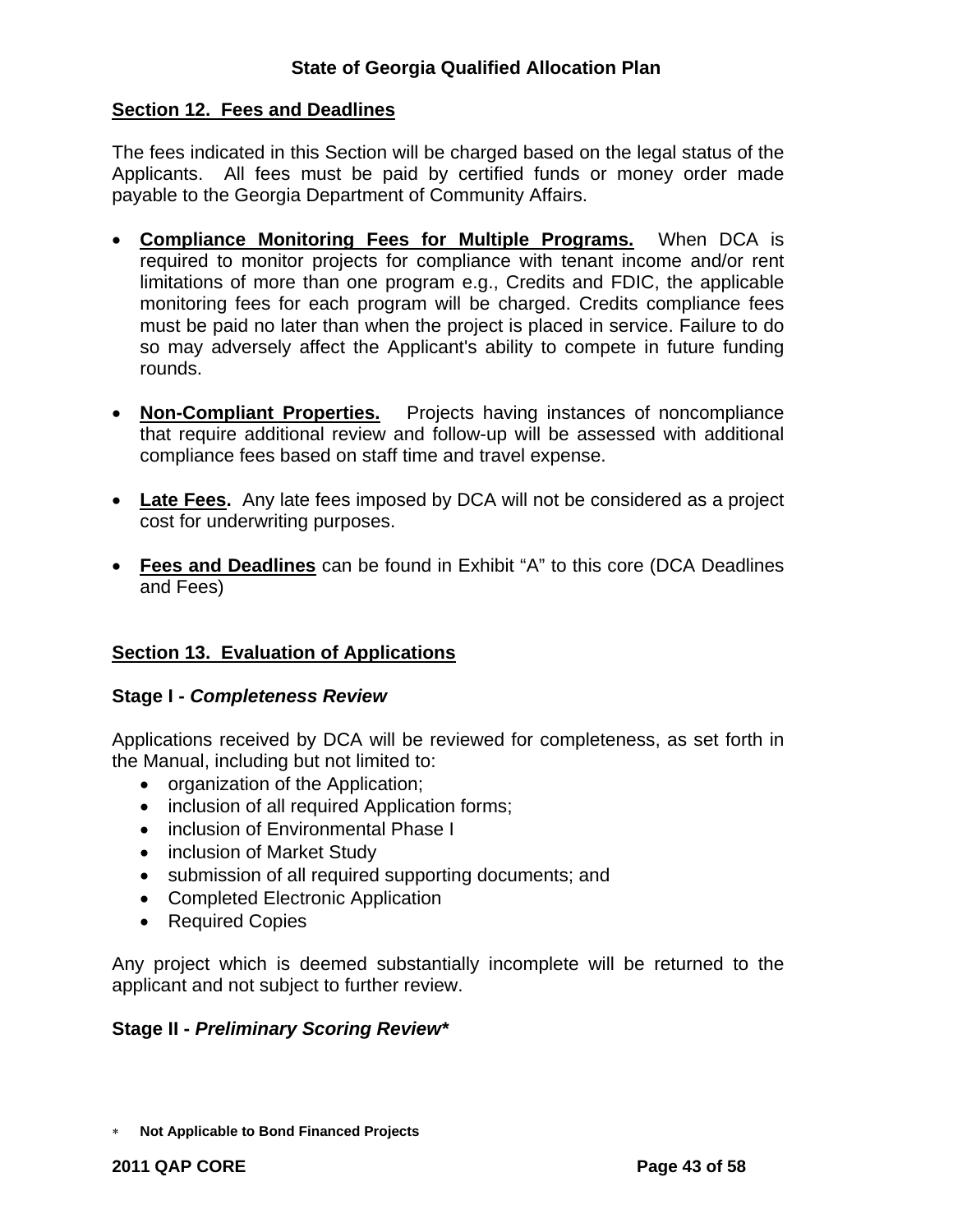Complete Applications will be allowed into the Preliminary Scoring process. Applicants will be ranked in descending order by total point score as set forth in Appendix II with the exception of the following:

- Missing documents, financial adjustment points.
- Market Points

DCA will provide the preliminary results of the Competitive Scoring process to all Applicants. DCA will provide the preliminary scores by facsimile or mail to the Applicant. Applicants will be given a forty-eight (48) hour comment period to provide comments to DCA regarding the preliminary scoring results. Applicants may not submit additional items for the purposes of curing scoring deficiencies, justifying self-scores or increasing their scores. Comments must be limited to the Applicants' opinions regarding DCA's scoring determinations.

DCA will review all comments that are received during the comment period. However, DCA is not obligated to give consideration to or revise its preliminary score based on comments received. Any decision DCA makes, and any action or inaction by DCA in administering the review of the comments shall be final and conclusive and shall not be subject to any review, whether judicial, administrative or otherwise, and shall not be covered by, subject to, or required to comply with or satisfy any provisions of Chapter 13 of Title 50 of the Official Code of Georgia Annotated, the "Georgia Administrative Procedure Act."

#### **Stage III -** *Review*

Complete Applications with preliminary competitive scores will be reviewed to determine if the project meets the requirements set forth in Appendix I. The Applications that fail to meet Appendix I requirements will be notified in writing (by facsimile) of the specific requirement(s) that the Application did not meet. If an Applicant believes the requirement(s) was met, the Applicant must respond in writing within 5 calendar days from the date of the DCA notification letter. The response must provide a clear and specific explanation of why the Applicant believes DCA's initial determination was incorrect. DCA will review the response and if DCA decides that the initial determination was incorrect, the Application will be considered to have met the Appendix I requirement.

**Clarification Period.** If an Application contains Appendix I deficiencies which, in the determination of DCA, are administrative in nature, are caused by a missing or incomplete document, or need clarification of information submitted in the Application, then DCA may request correction or clarification for such deficiencies. Such request is referred to as the "clarification request". DCA will provide this request in the form of a facsimile or email to the Applicant. This clarification period will only be utilized for minor inconsistencies or to help DCA understand the overall project concept. It can not be used to modify a submitted application, provide documents or reports that were not in existence prior to Application Submission day.

<sup>∗</sup> **Not Applicable to Bond Financed Projects**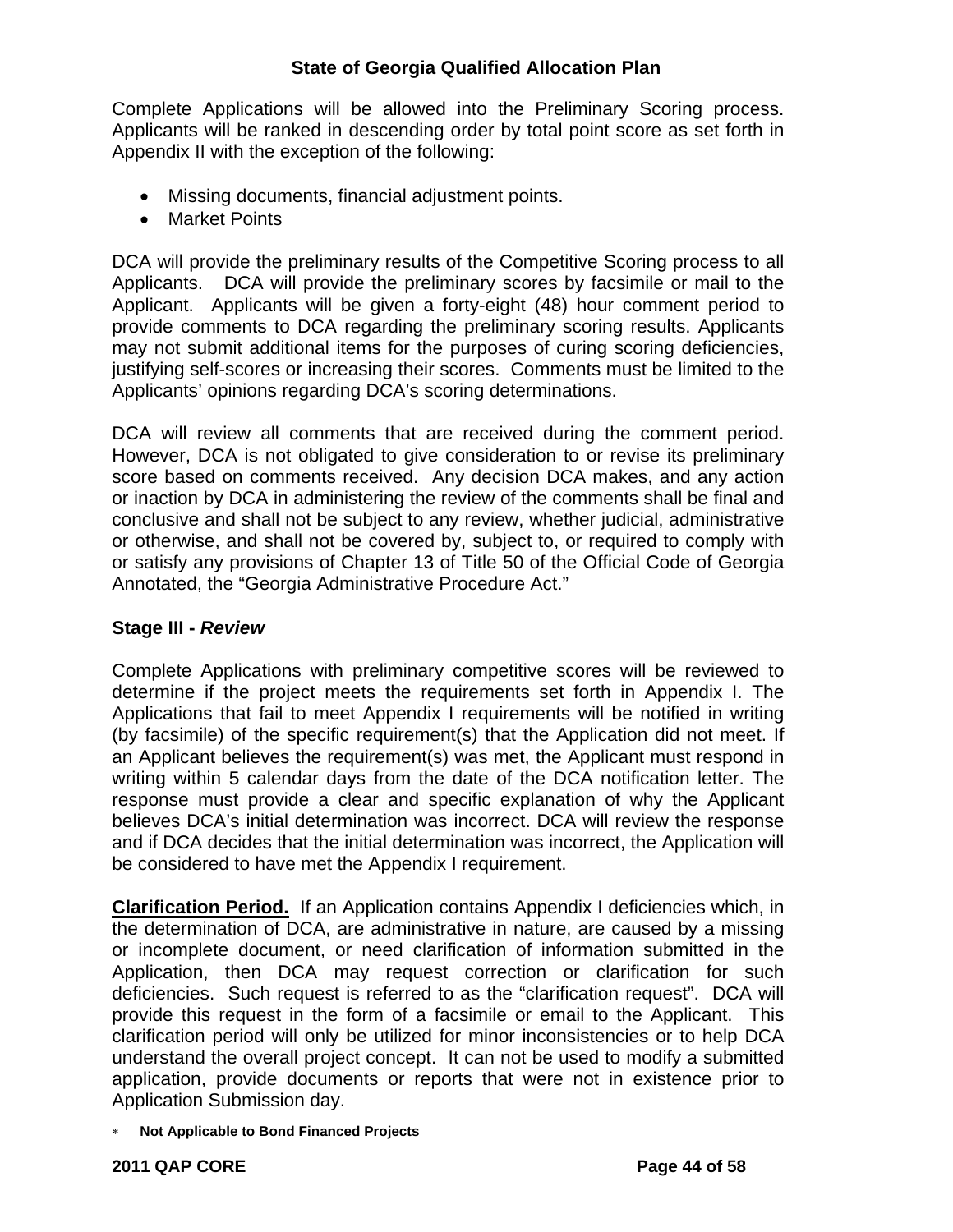Applicants receiving a clarification request may supply missing or incomplete information and may clarify any inconsistencies related to the specific items identified by DCA in the clarification request. The clarification period will begin on the date of the clarification request and shall end at 4:00 p.m. Eastern Time, on the date specified in the clarification request unless otherwise noted. The clarification request shall specify the means and methods by which missing items may be supplied, incomplete items completed and inconsistencies clarified. It is applicant's responsibility to ensure that submitted materials are addressed properly to the specified DCA OAH address (electronic or physical).

Applicants may not submit additional items for the purpose of increasing their score. **Any documentation that is provided during the clarification review period that is also applicable to a related scoring item will be reviewed only for Appendix I clarifications and will not be utilized during the scoring review process for the Application.** 

#### **Stage IV -** *Selection*

**Competitive Application Selection\*** Generally, the highest scoring Applications with favorable market studies will be allocated resources considering the following factors:

- DCA reserves the right to allocate resources to lower-ranked proposals to achieve a better mix of resource usage or a better geographical distribution of resources.
- If funding Credit-only Applications will deplete available Credits, then DCA may elect to fund lower scoring Applications that are requesting a combination of Credits and a HOME Loan to ensure efficient utilization of DCA resources
- If a geographic area of the state will receive an inequitable share of the available resources as determined by the Competitive Scoring process, DCA may choose to fund other proposals even though they have a lower relative ranking.
- Applications that do not score high enough to receive an award will be placed on a waiting list. If additional funding becomes available the next highestscoring Application on the list will be eligible, subject to DCA's discretion.
- DCA will consider the amount of resources used and units produced in eliminating projects that do not appear to proposed projects that efficiently use credits. High Construction costs, luxury components, unfavorable financing terms that increase development costs, unusually large units and other unusual project structures may result in the elimination of a project.

#### **Non-Selection for Market Reasons**

DCA reserves the right to limit the number of projects in a certain geographical area to ensure faster lease up, increase the marketability of the project and

∗ **Not Applicable to Bond Financed Projects** 

**2011 QAP CORE Page 45 of 58**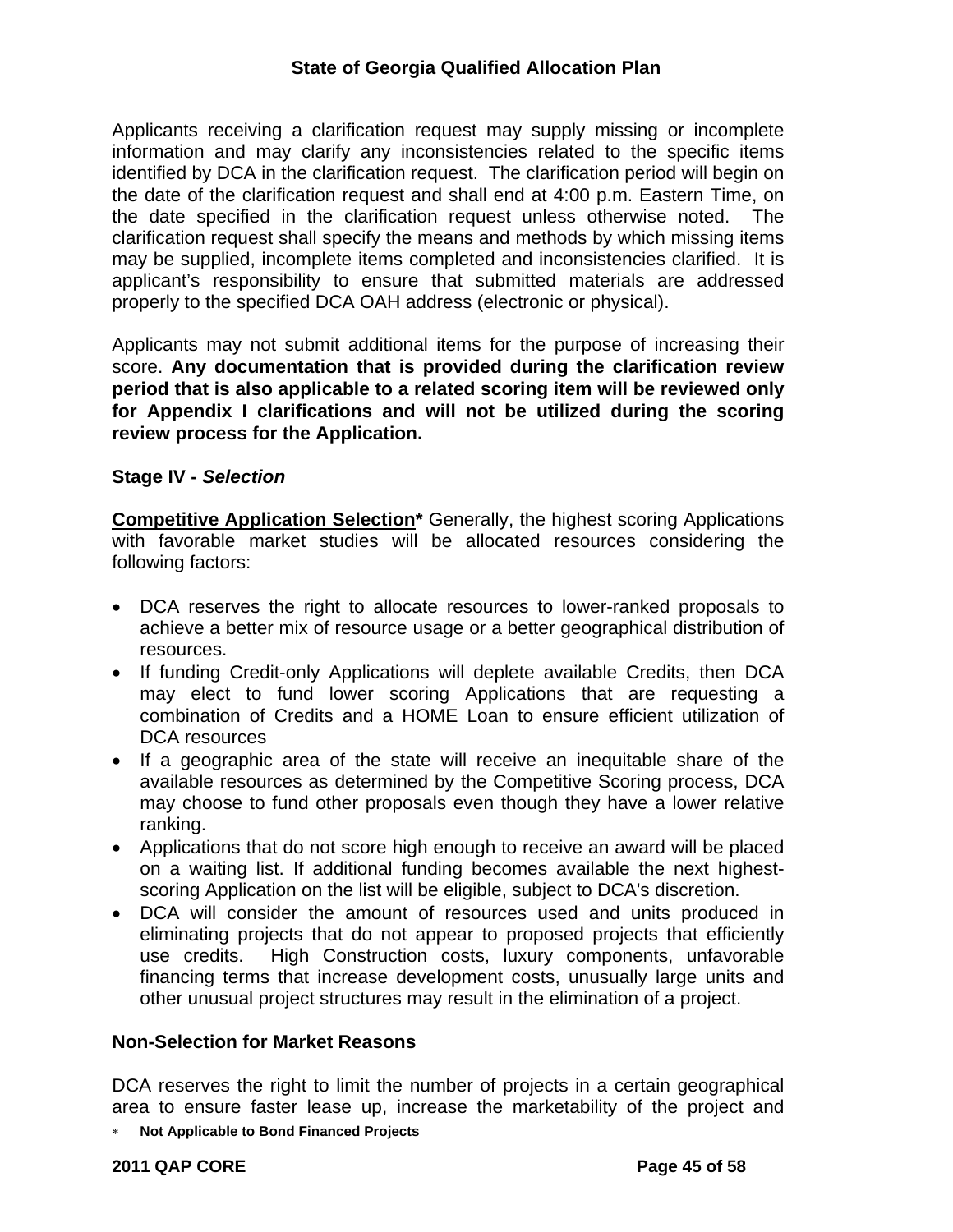increase the likelihood of syndication of projects. DCA recognizes the importance of giving selected projects the maximum chance of success in difficult economic times.

DCA reserves the right to not select a project in a particular market area in order to ensure the success of its existing and funded projects. The following selection criteria will be considered;

- DCA will analyze existing DCA projects located in close proximity to the proposed project to determine if selection of the project will have significant adverse financial impact on existing affordable housing inventory.
- DCA will generally not fund two projects in the same locality with the exception that a new construction and occupied rehab may be selected. In some cases, DCA may select a family and a senior project provided the projects are not located in close proximity to each other and there is a significant showing of demand. DCA will consider many factors in selecting the best project for a particular market if more than one project is proposed for a particular market and is above the line for selection. These factors will include but are not limited to score, location, sustainability, use of resources and credits per unit.
- In order to ensure that projects can achieve lease up quickly, DCA will not generally select a proposed Application for an allocation if a project awarded an initial allocation of credits between 2008 and 2010 is located in close proximity to the proposed site and serving the same population (Family and Senior). "Close proximity" shall be defined in rural areas as the local government jurisdiction or ten miles, whichever is greater. Close proximity shall be defined in urban areas as a two mile radius. (Phased projects are excluded).
- DCA will not generally fund more than one phase of a project in a round.

DCA review of the application will terminate if any of the following actions occur after the application has been submitted to DCA:

- 1. Site change
- 2. Change in ownership or development a change in the parties involved in the ownership entity (e.g., addition of a new general partner/member or removal of an existing general partner/member) and/or a change in the development entity.

**Tie-Breaker\*** In the event one or more projects have the same score, but DCA has insufficient resources to fund all of the projects having that score, the following priorities will be utilized to evaluate projects:

- Projects that use least amount of DCA resources per unit
- Applicant's commitment to Georgia Affordable Housing as evidenced by number of Georgia Tax Credit Projects and/or Units developed and placed in service
- ∗ **Not Applicable to Bond Financed Projects**

#### **2011 QAP CORE Page 46 of 58**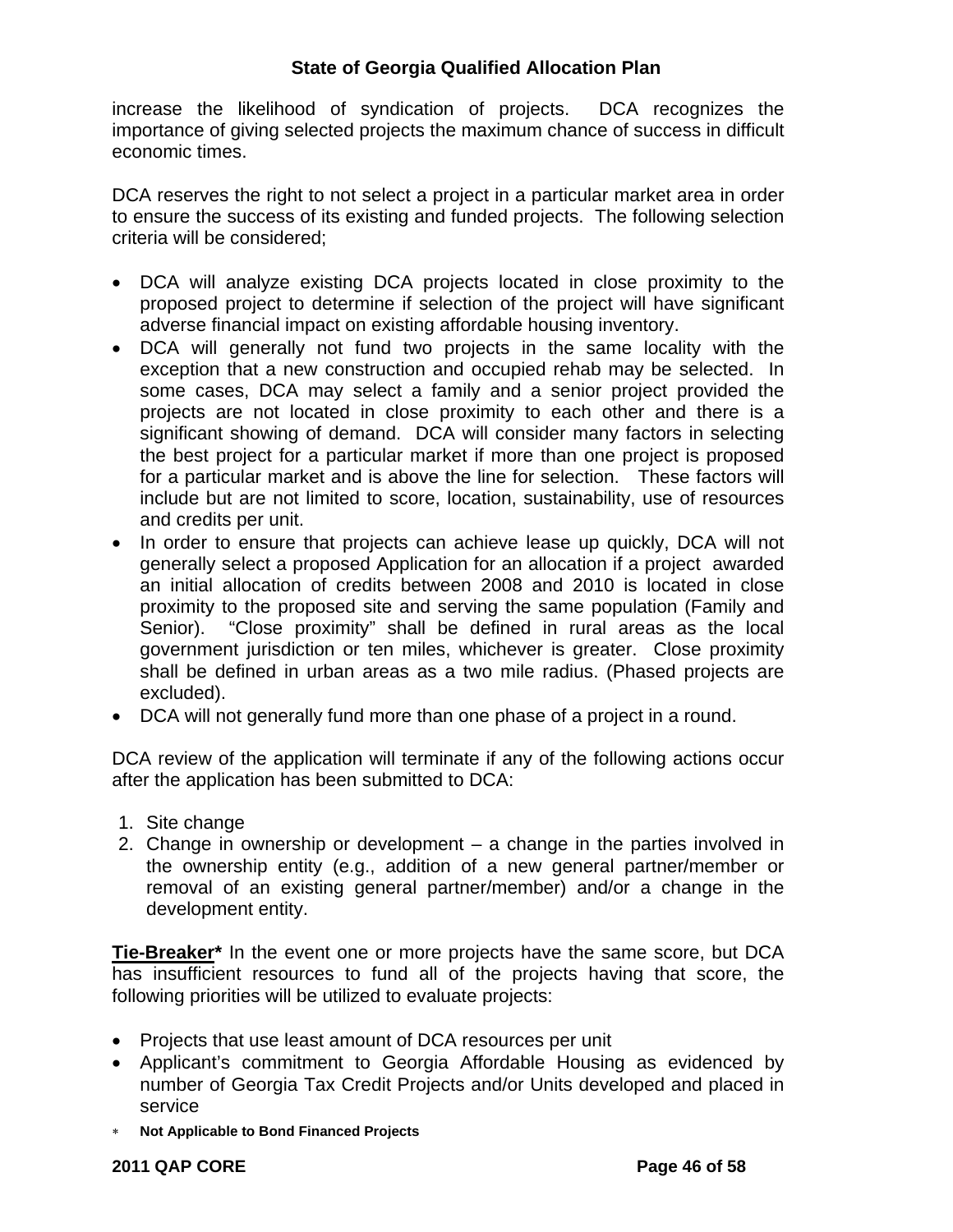- Majority Special Needs
- Phased projects that have already had at least one phase selected for funding by DCA in a previous round
- HOPE VI and other PHA sponsored projects that utilize Replacement Factor Funds and reduce public housing waiting lists
- Projects that have demonstrated need by providing documentation that established tax credit projects in the same market area have a significant number of tenants on their waiting list
- Family Projects
- Projects that incorporate a high degree of sustainable and energy efficiency characteristics
- Historic Projects

The selection decision will consider these priorities as well as other practical considerations such as the geographic location of projects already selected for funding, the experience of the developers of each project, the number of projects already awarded to a project, whether a tier one developer is identified on a project, applicant capacity, as well as the overriding policy considerations of funding. The selection of a project on the tiebreaker list is at DCA's discretion.

**DCA's Administrative Discretion\*** DCA reserves the right to allocate resources to lower ranked proposals to achieve a better mix of resource usage or a better geographical distribution of resources as described above, or for any other reason judged by DCA to be meritorious. Such actions will be made at DCA's sole and absolute discretion. Any decision DCA makes, and any action or inaction by DCA in administering, managing, and operating the system, shall be final and conclusive and shall not be subject to any review, whether judicial, administrative or otherwise, and shall not be covered by, subject to, or required to comply with or satisfy any provisions of Chapter 13 of Title 50 of the Official Code of Georgia Annotated, the "Georgia Administrative Procedure Act."

**Special Allocation Considerations**<sup>\*</sup> In its sole and absolute discretion, and where warranted by extenuating circumstances, DCA reserves the right to allocate Credits, up to the first day of the allocation round, based on the prior year's allocation plan with all applicable terms and conditions to projects that received an allocation in the prior year.

**Final Notification\*** DCA will provide the final results of the Competitive Scoring process to all Applicants as soon as possible after the process has been completed. A separate letter will notify those Applicants whose projects are selected for awards. Also, if a DCA HOME Loan is proposed, DCA will issue to the Applicant/borrower a preliminary loan commitment letter. This commitment letter - while not fully guaranteeing that the HOME Loan will be forthcoming - will set forth all the conditions that, if met, will result in a HOME Loan.

<sup>∗</sup> **Not Applicable to Bond Financed Projects**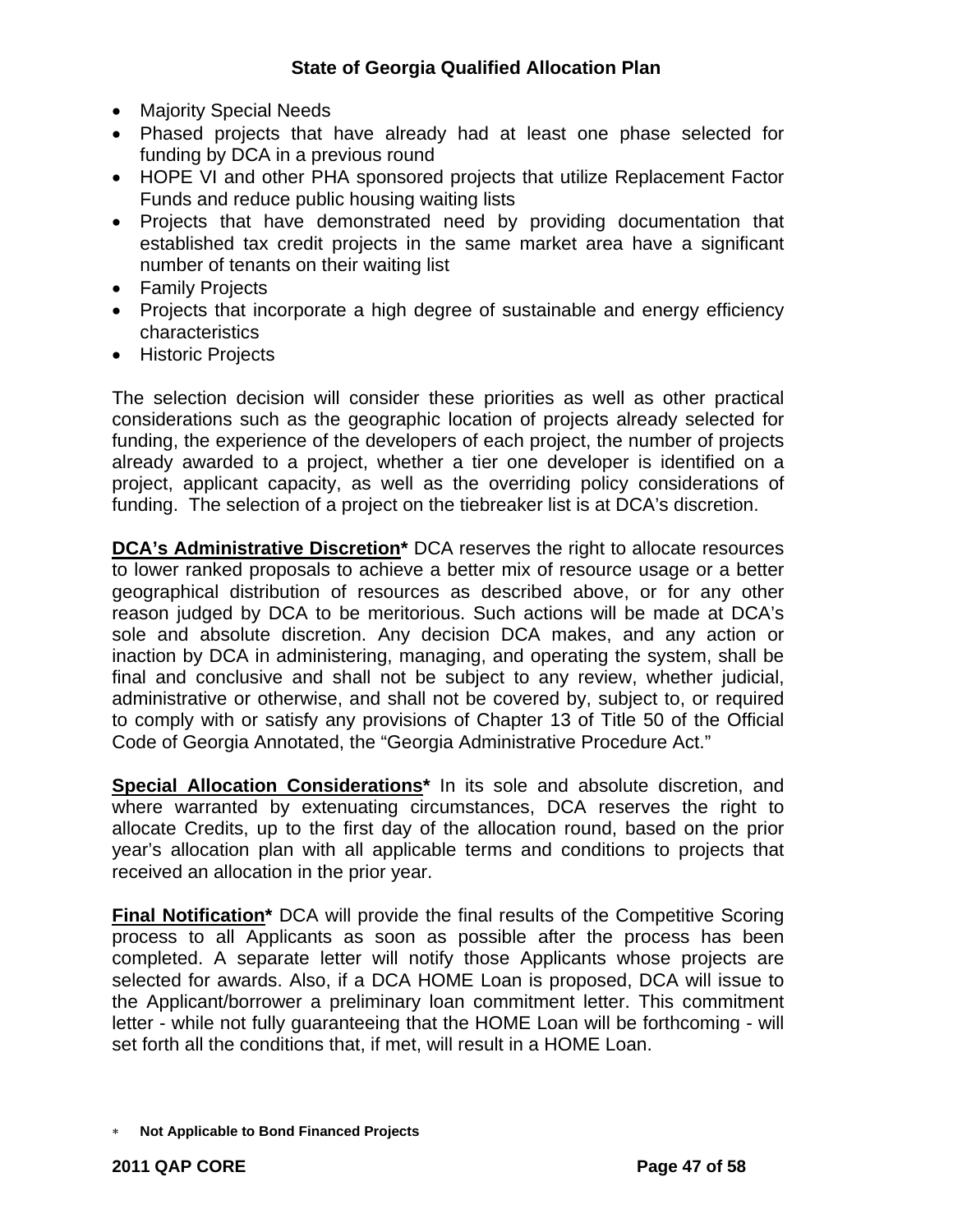### <span id="page-47-0"></span>**Section 14. Georgia Open Records Act**

All Applications are subject to disclosure under the Georgia Open Records Act (GORA). Applicants must agree in the Application to hold harmless DCA and GHFA for any and all losses associated with disclosures in accordance with GORA.

Requests to examine records or request copies of DCA documentation should be made in writing to ensure accuracy and proper processing. DCA will provide a timely acknowledgement of the request, and will estimate the costs, if any, for the services requested. A party may also elect to review the documents at the DCA offices.

Under these circumstances, the party should forward to DCA a request to review specific documents and coordinate with DCA a time that is mutually agreeable. GORA allows the agency to charge a fee to cover the cost of a document custodian to access and review the requested records, to monitor the review process, and for the cost of copying requested documents.

Applicants who have taken advantage of the Open Records process to gain insight into the manner in which particular criteria have been previously rated, are advised that DCA reserves the right to change the manner in which it interprets and applies the QAP on an annual basis.

#### **Section 15. Monitoring and Compliance**

The Applicant's compliance responsibilities begin with the award of the HOME funds and/or the Credit and will continue through the end of the Compliance Period, the Period of Affordability, or the term of the loan, whichever is longer.

Applicants are advised that DCA is required to monitor projects for compliance with the requirements of IRC Section 42, the HOME regulations at 24 CFR Part 92, the representations set forth in the Application, the requirements stated in this Plan, the requirements set forth in the respective program manuals and as represented in all restrictive documents. Although DCA is responsible for monitoring the Owners' compliance with these rules, regulations, and restrictions, this responsibility does not make DCA liable for an Owners' noncompliance.

**Credit Compliance Monitoring Procedures** (Tax Credit and Tax Exempt Bond/Tax Credit Properties)

Section 1.42-5(a) of U.S. Treasury Regulations requires that each Plan include a procedure that the housing credit agency (DCA) will follow in monitoring for noncompliance with the provisions of Section 42 and in notifying the Internal Revenue Service of any noncompliance of which DCA becomes aware. The

∗ **Not Applicable to Bond Financed Projects**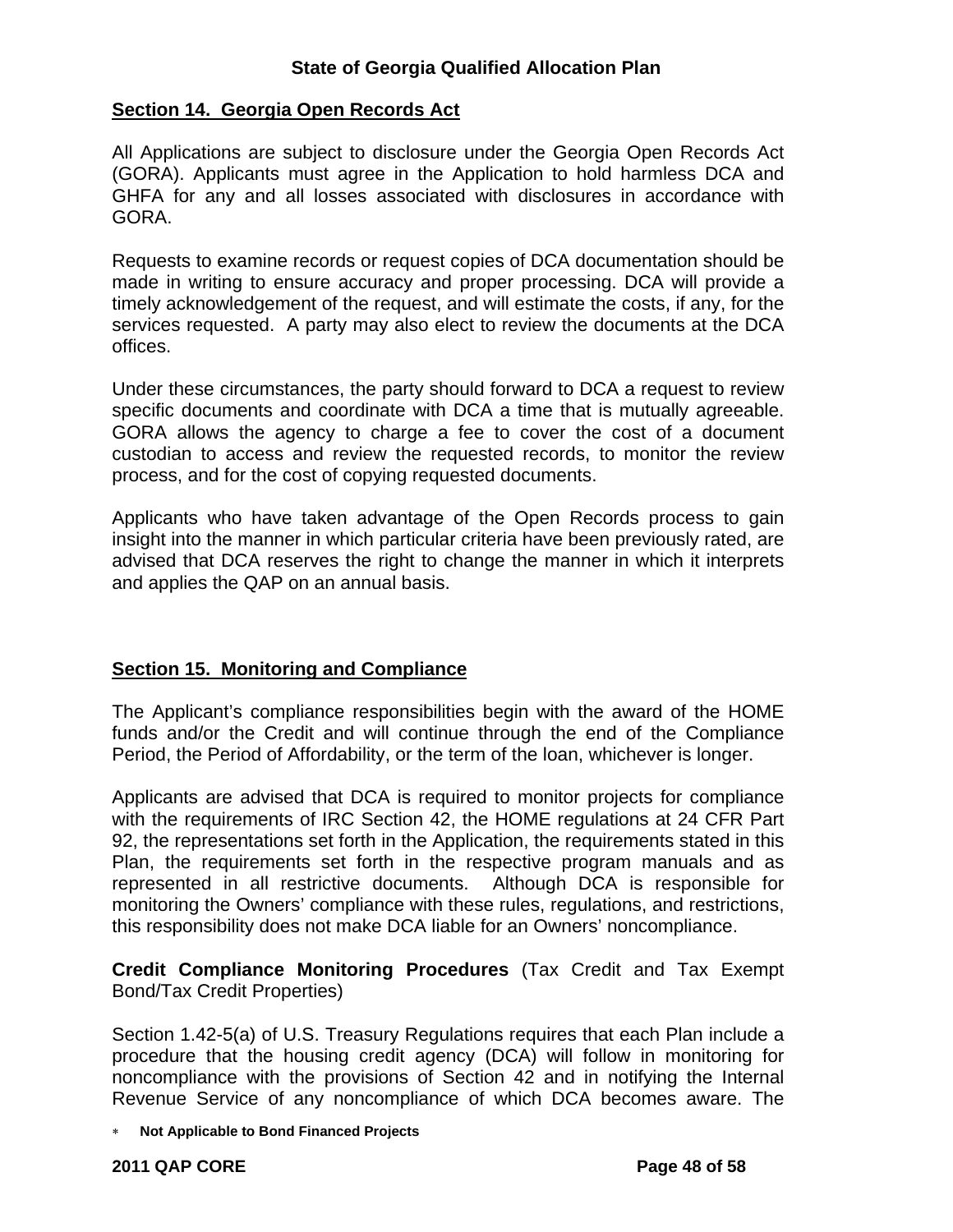procedure for monitoring contained in the Plan must contain procedures consistent with the Regulations that address the following areas: record keeping and record retention; certification and review; on-site inspection; and notification as to noncompliance. This section is included in the Plan to comply with the mandate of the Regulations. DCA reserves the right to make such alteration or amendment to its monitoring procedures as may be required. Specific procedures that Owners must follow to remain in compliance with Program requirements are outlined in Credit Certification Training Materials and in the IRS issued "Guide for Preparing Form 8823" revised in October 2010. Changes and updates to these materials can be found on the Compliance Section of the DCA web site [www.tinyurl.com/dcacompliance.](http://www.tinyurlcom/dcacompliance)

**Required Training for Owners/Managers** (Tax Credit, Tax Exempt Bond/Tax Credit and HOME Properties)

The Owner/General Partner is required to successfully complete a compliancetraining seminar provided by or sponsored by DCA. Limited partners are also strongly encouraged to attend these training seminars, but may elect to have property managers serve as the limited partner's representative. Seminars for HOME, Tax Credit and Advanced HOME/Tax Credit compliance are offered on a regular basis by DCA. Certification testing is required and certificates are awarded upon successful completion of the training. The Owner of a Tax Credit and or HOME property will be required to submit to DCA a copy of the Certificate of Successful Completion for the training prior to the beginning of lease-up or prior to placing the first building in service.

All onsite property managers for projects which receive an allocation must attend and successfully complete a DCA-certified compliance training course prior to the first building Placed-In–Service date of the project. All property managers must be certified by DCA or hold the National Compliance Certification. DCA may require onsite property managers and/or general partners of projects that have repetitive issues of noncompliance to attend additional compliance training as a condition of cure.

**Section 8 Rental Assistance***.* No project may deny a unit to applicants possessing a Section 8 Rental Assistance certificate or voucher unless those applicants fail to meet the minimum requirements for all leaseholders. Federal statutes prohibit discrimination against Section 8 certificate and voucher holders. The number of Section 8 tenants residing at a property cannot be limited under the IRS program regulations at any property receiving DCA Tax Credits and/or HOME funding. DCA will closely monitor whether the tenant application process is structured to avoid such discrimination or whether any actions are taken to discourage Section 8 Rental Assistance certificate or voucher holders from applying. Likewise, all lease provisions must be compatible and not in conflict with Section 8 leases.

#### **Property and Record Compliance**

∗ **Not Applicable to Bond Financed Projects** 

**2011 QAP CORE Page 49 of 58**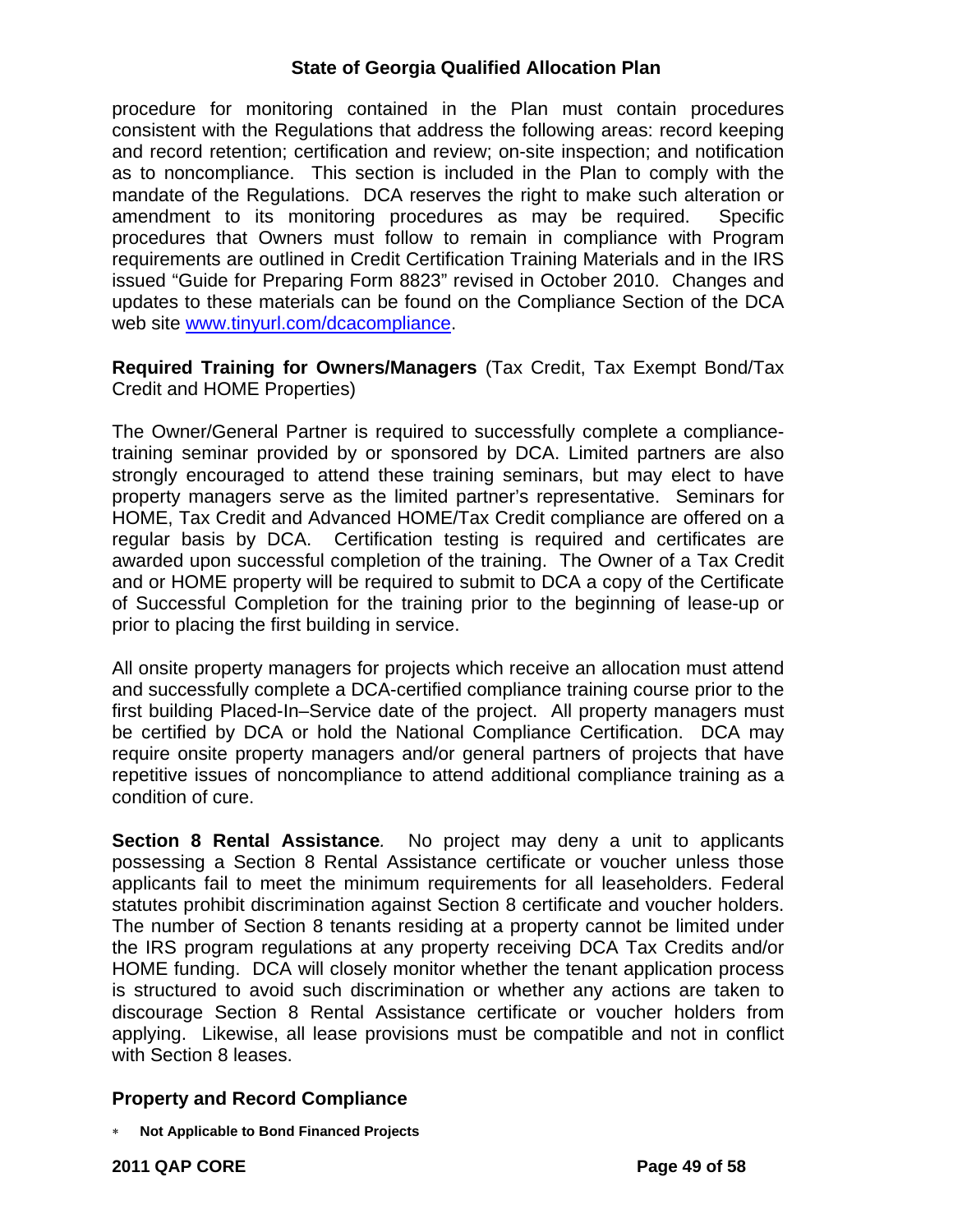Please refer to The Guide for Completing 8823 Low Income Housing Agencies Report of Noncompliance or Building Disposition revised in October 2010.

### **Review**

DCA will review the certifications submitted to determine whether or not the Owner has complied with the requirements of Section 42.

Annually, DCA will inspect at least thirty-three percent (33%) of affordable developments to which it has made an allocation under Section 42. In each development selected for review, DCA will review the low-income tenant certifications, the documentation the Owner has received to support that certification, the rent record for no fewer that twenty percent (20%) of the lowincome units located in each such development. Records relating tenant income, supporting documentation and rent records will be selected at random by DCA's monitoring officer at the time the review is held. In addition, DCA Compliance Officers will conduct a physical inspection of each low-income unit that receives a record review. The purpose of this inspection will be to determine whether or not the units meet Uniform Physical Condition Standards as defined by the Department of Housing and Urban Development.

DCA will conduct a physical inspection of approximately ten percent (10%) of the units at each project and will review approximately ten percent (10%) of the tenant files each year at properties that have received DCA HOME funds. Additional federal requirements will also be reviewed on an annual basis.

As necessary, DCA will review additional documentation to support representation in the Application for funding.

## **Record Keeping and Record Retention**

- A. Owners awarded HOME Loans must keep records for each assisted building as stipulated in the final HOME regulations.
- B. Owners allocated Credit must keep records for each building as stipulated in Section 42 of the IRS Code Section 1.42.5(b).
- C. Owners receiving HOME Loans and Credit must follow the most stringent requirements of the two programs.

### **Inspection Record Retention Provision (Tax Credit and Tax-Exempt Bond Tax Credit Properties)**

The Owner of a Credit property is required to retain all original local health, safety, or building code violation reports or notices that were issued by the State or local government unit for DCA's inspection. After DCA reviews the violation

∗ **Not Applicable to Bond Financed Projects** 

#### **2011 QAP CORE Page 50 of 58**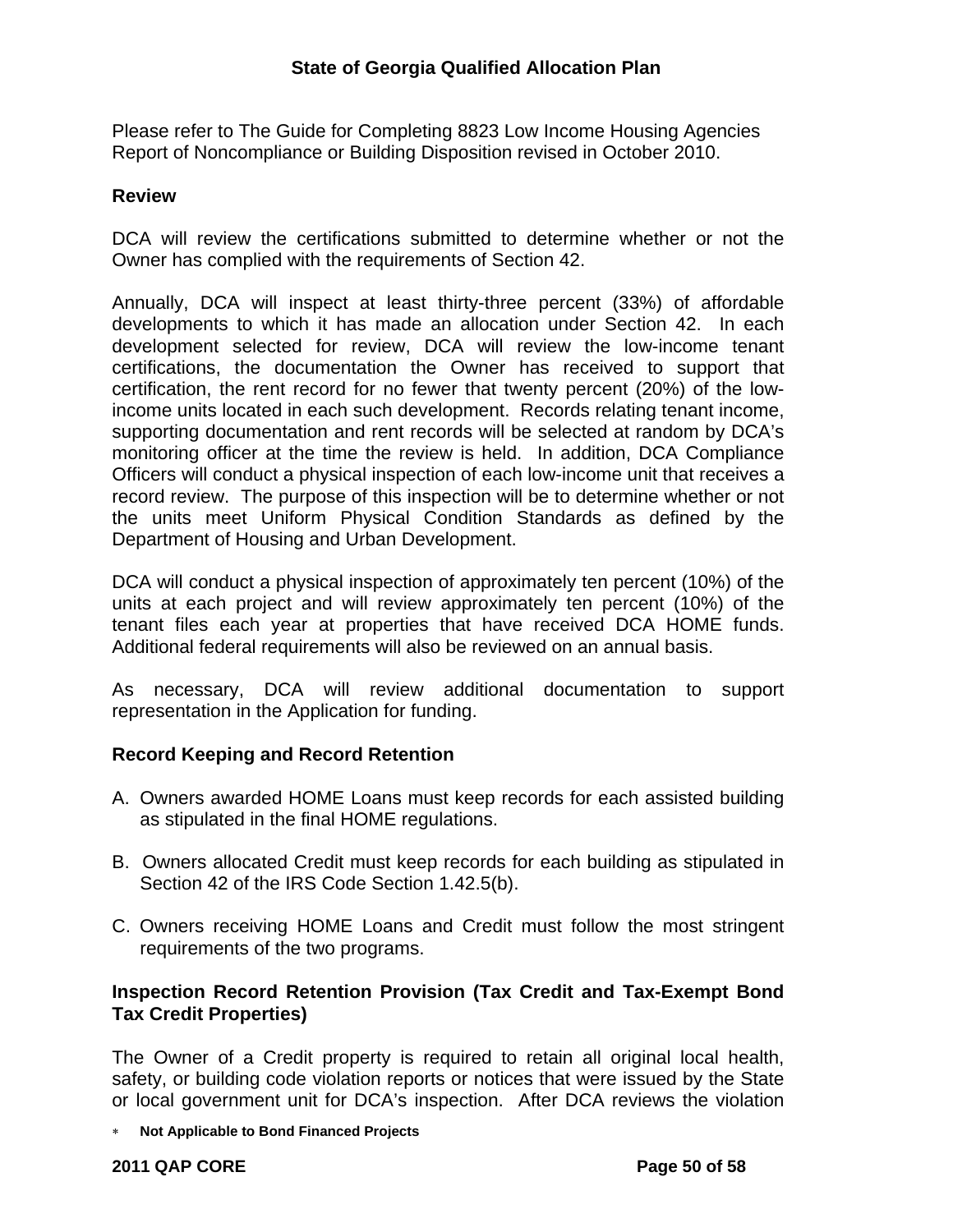reports or notices and completes its inspection, unless the violation remains uncorrected, the Owner may dispose of these reports or notices.

### **Compliance Standards**

A. Assessment of Noncompliance

Principals of projects awarded Credit or HOME in previous cycles must remain materially in compliance with Credit and HOME program requirements (if applicable) to remain eligible to compete for future Credit awards or HOME Loans. Material noncompliance status exits when a party exhibits a continual pattern of noncompliance, or when a party demonstrates an inability or an unwillingness to resolve noncompliance matter in a timely manner. DCA will have sole and absolute discretion in determining those parties ineligible to participate in the OAH financing competition due to noncompliance status.

B. Cure Period Standards

DCA will notify the Owner in writing of any possible findings of noncompliance. Each item of noncompliance will have an assigned cure period. The cure periods will typically range from thirty (30) days to a maximum of ninety days (90) days. Examples of noncompliance matters and typical cure periods are as follows:

| <b>Noncompliance Items</b>                           | <b>Typical Cure Periods</b> |
|------------------------------------------------------|-----------------------------|
| <b>Health and Safety</b>                             |                             |
| Any issue                                            | 24-72 hours                 |
| <b>Administrative Noncompliance</b>                  |                             |
| Incomplete or incorrect tenant income certifications | 30 days                     |
| Affidavits not notarized                             | 30 days                     |
| Failure to report on a quarterly or annual basis     | 30 days                     |
| <b>Project Wide Noncompliance</b>                    |                             |
| Incorrect utility allowance                          | 60 days                     |
| Violations of the 40/50 Rule                         | 60 days                     |
| Rent overages                                        | 60 days                     |
| Incurable Instances of Noncompliance                 |                             |
| Submission of fraudulent information to DCA          | No Cure                     |
|                                                      |                             |

For additional guidance regarding noncompliance and appropriate cures please refer to the 8823 Guide.

#### **Monitoring Fees**

∗ **Not Applicable to Bond Financed Projects** 

**2011 QAP CORE Page 51 of 58**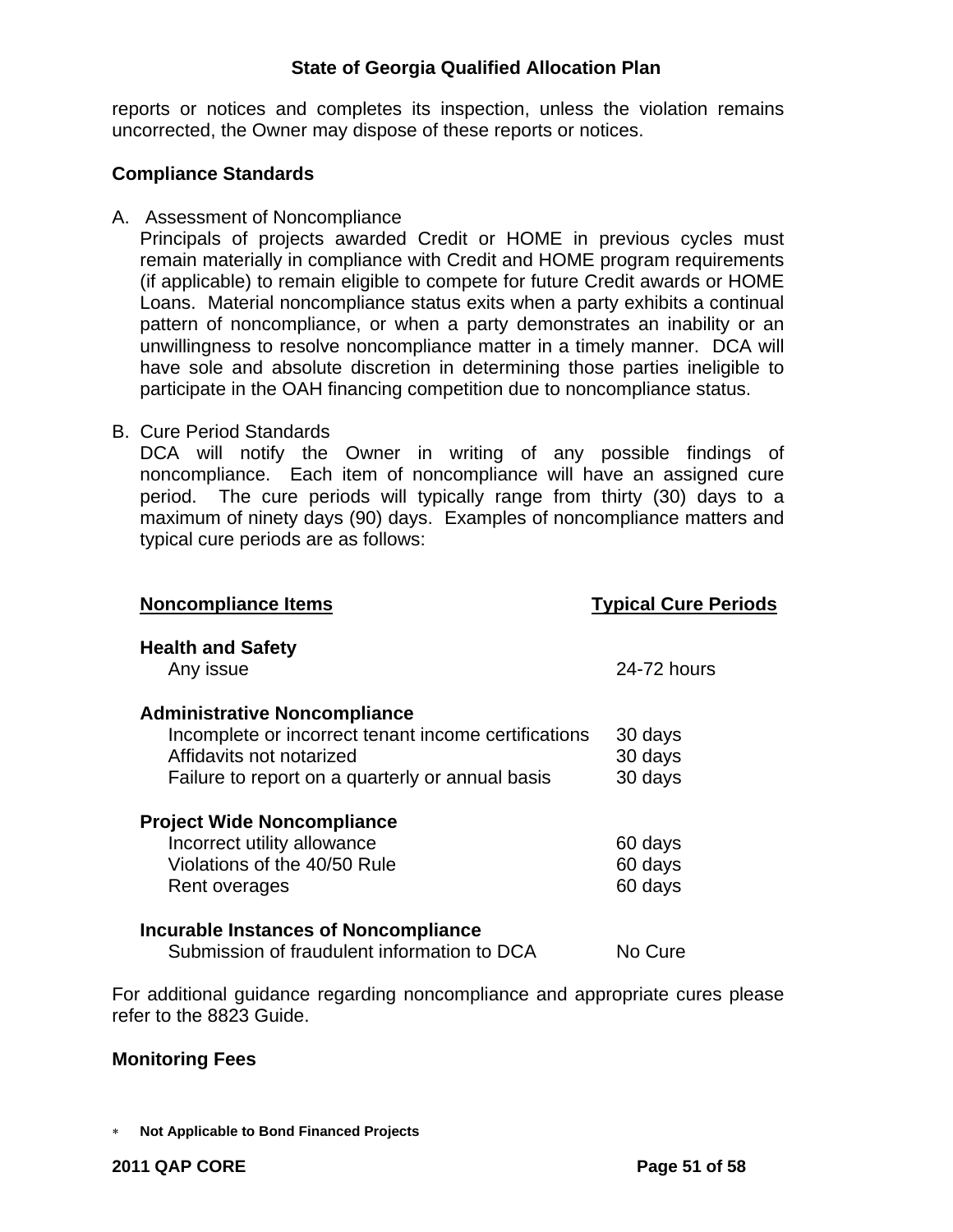<span id="page-51-0"></span>DCA charges a monitoring fee for all Tax Credit developments containing five (5) or more low-income units. Credit recipients will be required to pay the entire fee covering the 15-year Compliance Period as indicated in Exhibit A of the Core Plan (DCA Fees and Deadlines). Additional fees may be charged to properties that require additional follow-up due to non-compliance findings. \$50 per unit plus travel expenses will be assessed.

#### **Compliance Monitoring Responsibilities**

- A. DCA may choose to delegate all or a portion of its compliance monitoring responsibilities to an agent or other private contractor. This option, if chosen, does not relieve DCA of its obligation to notify HUD or the IRS of noncompliance instances. DCA may also delegate some or all of its compliance monitoring responsibilities to another State agency. This delegation may include the responsibility of notifying the IRS of noncompliance.
- B. Applicants must inform DCA of all conditions or extenuating circumstances at each project that may impact compliance monitoring duties. Any questions regarding compliance with the Credit or HOME programs should be addressed in writing and faxed to DCA's Compliance Monitoring Section at (404) 327-6849.

### **Section 16. Modification of the Plan**

Without limiting the generality of DCA's power and authority to administer, operate, and manage the allocation of Credits and HOME Loans according to federal law, federal procedures, and the Plan, DCA shall make such determinations and decisions, publish administrative rules, require the use of such forms, establish such procedures, and otherwise administer, operate, and manage allocations of Credits and HOME Loans and funds in such respects as may be, in DCA's determination, necessary, desirable, or incident to its responsibilities as the administrator, operator, and manager of allocations of Credits and HOME Loans.

In accordance with NCSHA best underwriting practices, DCA reserves the right to allow developer fees of up to 20% for projects that DCA deems hard to develop or socially desirable developments, developments produced in difficult to develop areas or in accordance with policy changes necessitated by DCA.

The Governor recognizes and acknowledges that DCA will encounter situations which have not been foreseen or provided for in the Plan and expressly delegates to DCA the power to amend the Plan, after the public has had the opportunity to comment through the public hearing process, and to administer, operate, and manage allocations of Credits and HOME Loans in all situations and circumstances, both foreseen and unforeseen, including, without limiting the

<sup>∗</sup> **Not Applicable to Bond Financed Projects**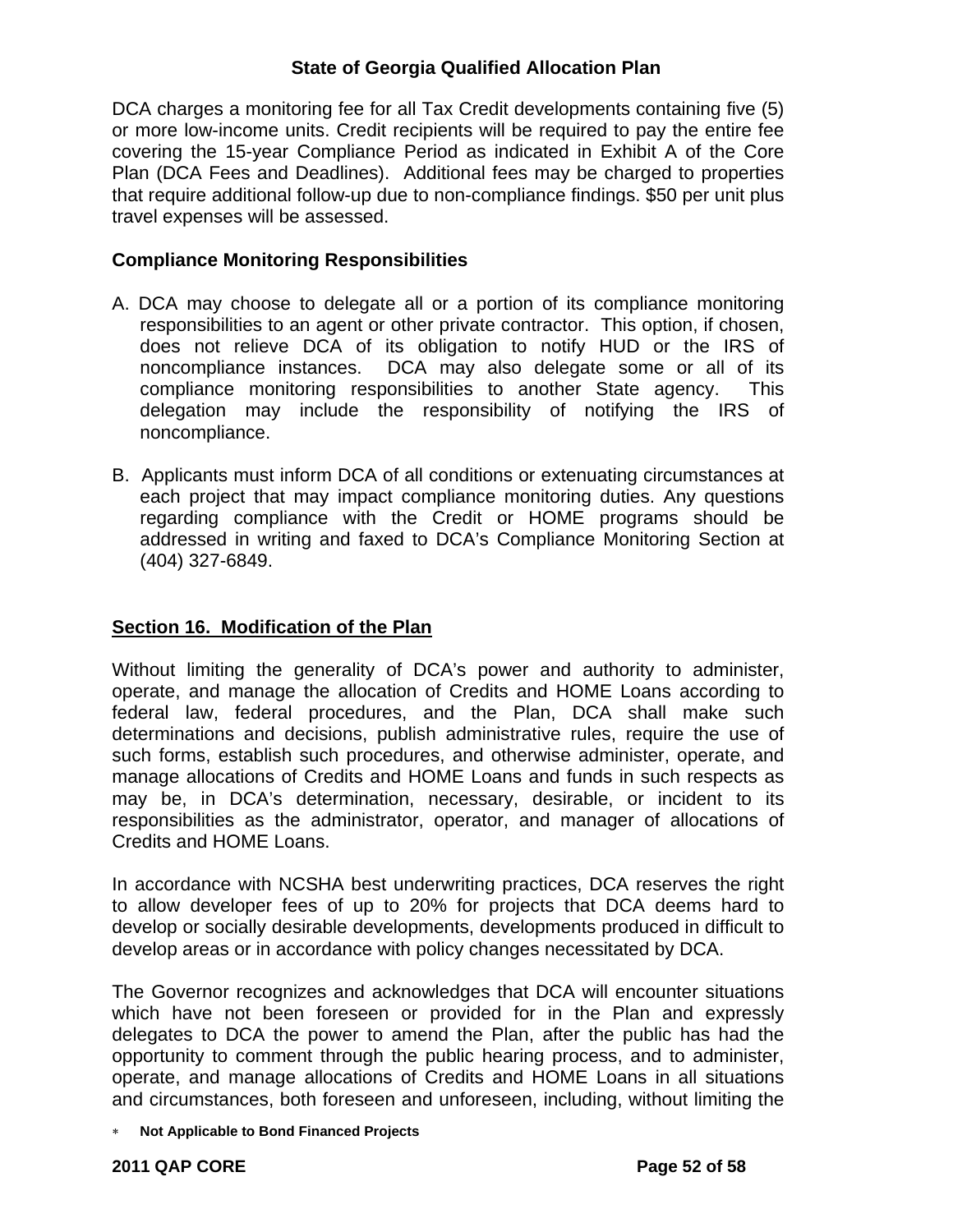generality of the foregoing, the power and authority to control and establish procedures for controlling any misuse or abuses of the Credits or HOME Loan allocation system and the power and authority to resolve conflicts, inconsistencies, or ambiguities, if any, in the Plan or which may arise in administering, operating, or managing Credits or HOME Loan allocations pursuant to the Plan. The Governor further expressly delegates to DCA the authority to amend the Plan to ensure compliance with federal law and regulations as such federal law may be amended and as federal regulations are promulgated governing Credits and the HOME Loan Program. The Commissioner of DCA is also granted the authority to make minor modifications to the Plan to clarify provisions and correct inconsistencies.

### **Section 17. Mailing List**

DCA maintains an e-mail distribution list for those interested in receiving notifications of application cycles and other DCA Multifamily program activities. Visit DCA's website at:

[www.dca.ga.gov/housing/HousingDevelopment/programs/OAH.asp](http://www.dca.ga.gov/housing/HousingDevelopment/programs/OAH.asp)

to be added to the e-mail list or you may submit a written request to

[oahround2011@dca.ga.gov](mailto:oahround2010@dca.ga.gov).

<sup>∗</sup> **Not Applicable to Bond Financed Projects**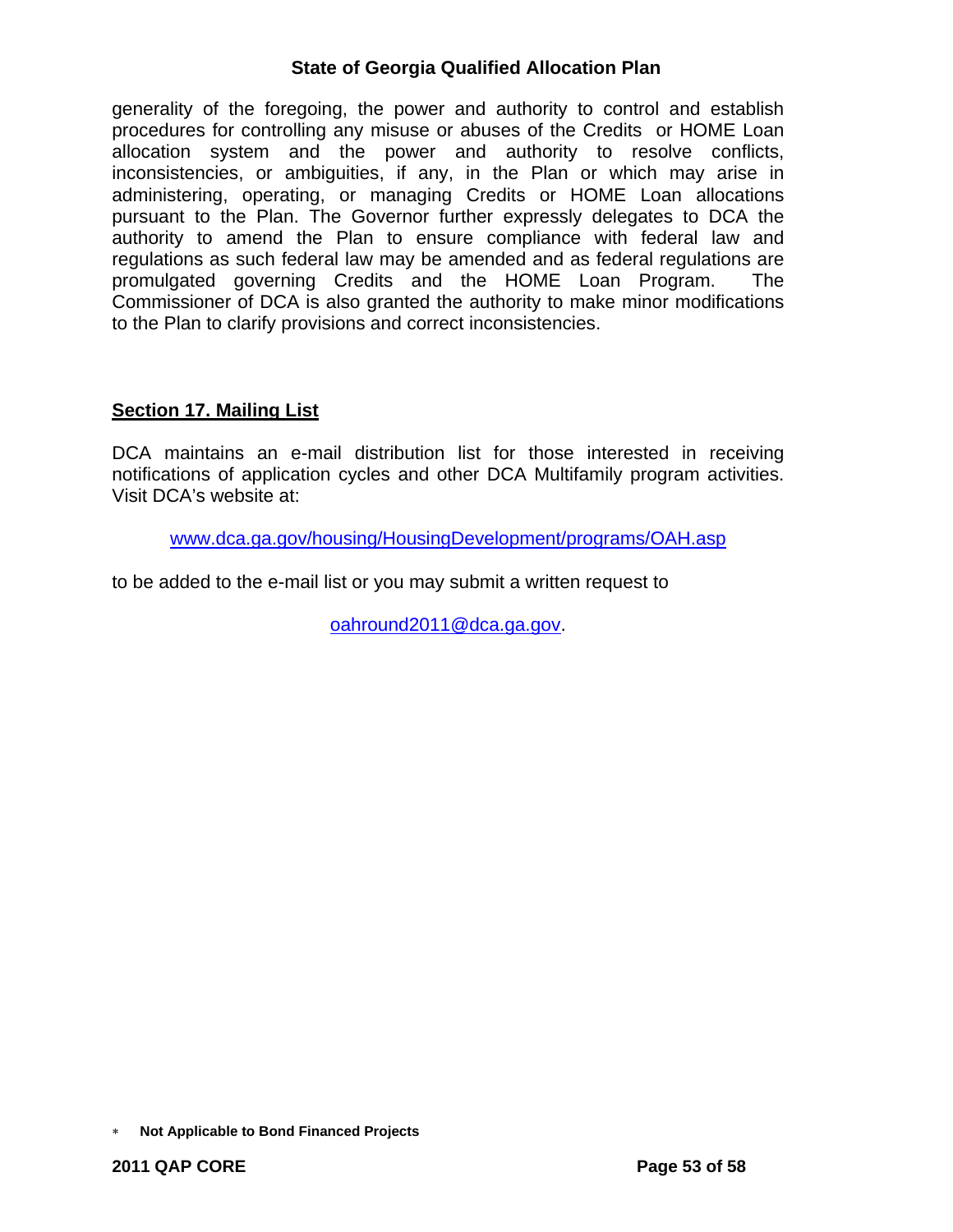#### **DCA PRE-APPLICATION DEADLINES AND FEE SCHEDULE For Profit, Nonprofit, and For Profit/Nonprofit Joint Ventures**

|                                                      | Fees                                                                                        | 9%<br><b>Deadline</b> | 4% Deadline                                                          |
|------------------------------------------------------|---------------------------------------------------------------------------------------------|-----------------------|----------------------------------------------------------------------|
| Amenities Pre-Approval                               | \$1,500 per waiver                                                                          | May 12,<br>2011       | No later than 30 days prior to<br>submittal of the LIHTC application |
| Architectural Standards<br>Waiver                    | \$1,500 per waiver                                                                          | May 12,<br>2011       | No later than 30 days prior to<br>submittal of the LIHTC application |
| DCA HOME Consent Loan<br>Pre-Application Application | \$1000 For Profits,<br>\$1000 For Profits/<br>Nonprofits Joint Venture,<br>\$500 Nonprofits | May 12,<br>2011       | N/A                                                                  |
| <b>Qualification Determination</b>                   | <b>NONE</b>                                                                                 | May 12,<br>2011       | No later than 30 days prior to<br>submittal of the LIHTC application |
| <b>Operating Expense Waiver</b>                      | \$1,500 per waiver                                                                          | May 12,<br>2011       | No later than 30 days prior to<br>submittal of the LIHTC application |
| Payment & Performance<br><b>Bond Waiver</b>          | \$1,500 per waiver                                                                          | May 12,<br>2011       | N/A                                                                  |
| <b>Probationary Participation</b>                    | \$1,500 per waiver                                                                          | May 12,<br>2011       | No later than 30 days prior to<br>submittal of the LIHTC application |
| Pre-determination of<br>Qualification to Compete     | <b>NONE</b>                                                                                 | May 12,<br>2011       | No later than 30 days prior to<br>submittal of the LIHTC application |

#### **INCOMPLETE INFORMATION SUBMITTED WILL NOT BE REVIEWED**

<sup>∗</sup> **Not Applicable to Bond Financed Projects**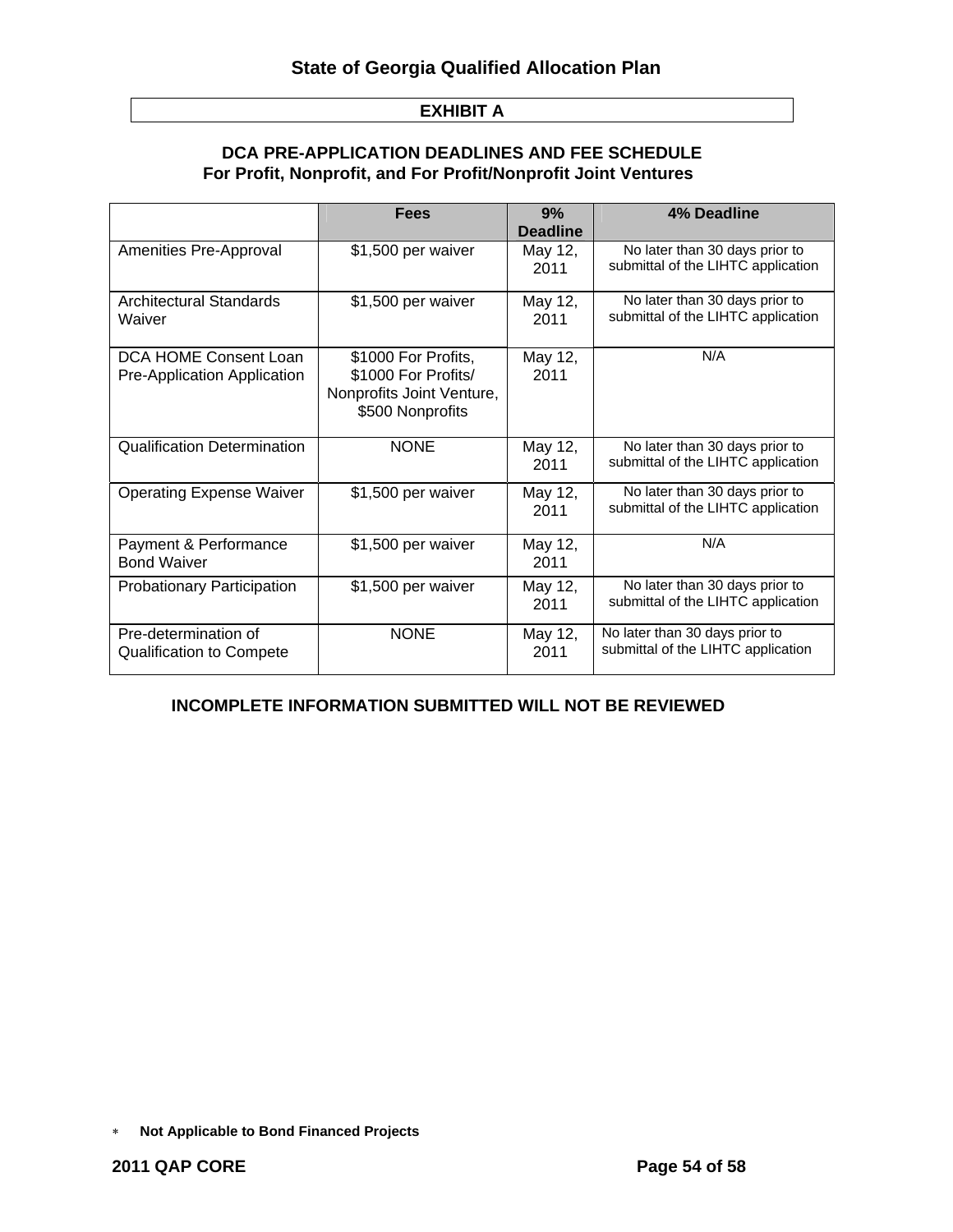#### **EXHIBIT A (continued)**

#### **DCA APPLICATION AND PRE-AWARD DEADLINES & FEE SCHEDULE For Profit, Nonprofit, and For Profit/Nonprofit Joint Ventures Failure to meet deadlines below will be considered in Experience and Compliance Reviews**

|                                                                 | Fees                                                                                                 | 9%                                            | 4% Deadline                                                                                                                                             |
|-----------------------------------------------------------------|------------------------------------------------------------------------------------------------------|-----------------------------------------------|---------------------------------------------------------------------------------------------------------------------------------------------------------|
|                                                                 |                                                                                                      | <b>Deadline</b>                               |                                                                                                                                                         |
| 2011 Bond/4% Credit<br><b>Eligibility Opinion Letter</b>        | \$4,500<br>Resubmission fee<br>of \$500 due to<br>incomplete<br>submissions                          | N/A                                           | Pre-Application<br>Submission no later than<br>75 days before bond<br>closing (fee not required<br>at application if submitted<br>with pre-application) |
| 2011 Credit Application Fee                                     | \$4,000 For Profits<br>\$4000 For<br>Profits/Nonprofits<br><b>Joint Venture</b><br>\$3000 Nonprofits | Application<br>Submission<br>June 23,<br>2011 | N/A                                                                                                                                                     |
| Notification Due to DCA of<br><b>Alternate Financing Awards</b> | <b>NONE</b>                                                                                          | 7/29/11                                       | N/A                                                                                                                                                     |
| <b>Alternate Financing</b><br>Deadline                          | <b>NONE</b>                                                                                          | 8/12/11                                       | N/A                                                                                                                                                     |

#### **9% Application Submission Deadline: 4:00 PM on June 23, 2011**

<sup>∗</sup> **Not Applicable to Bond Financed Projects**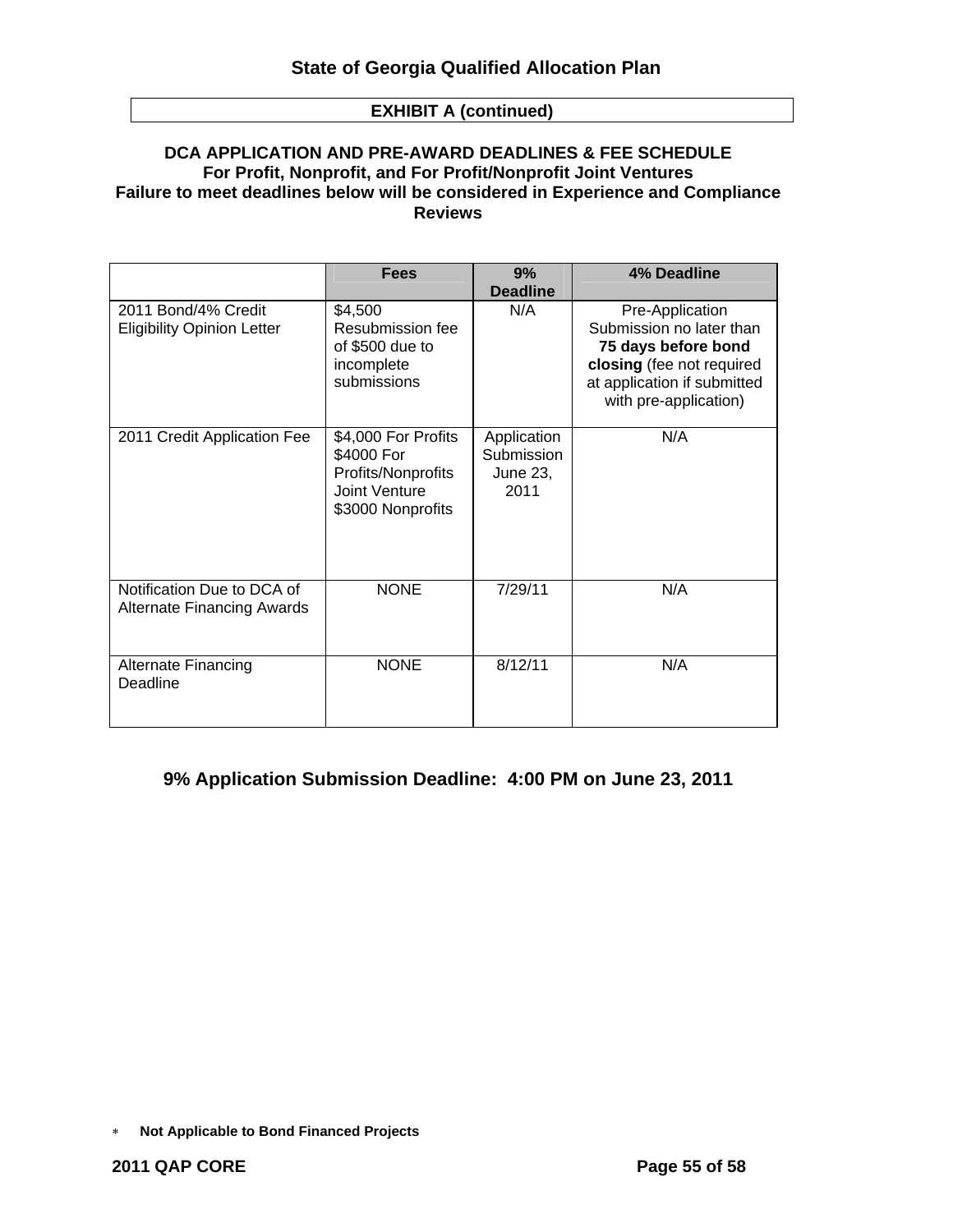### **EXHIBIT A (continued)**

## **DCA POST AWARD DEADLINES AND FEE SCHEDULE For Profit, Nonprofit, and For Profit/Nonprofit Joint Ventures**

**Failure to meet deadlines below will be considered in Experience and Compliance Review** 

|                                                                                                         | <b>Fees</b>                                                                                                                         | 9% Deadline                                                                                                                                                                        | 4% Deadline                                                                                                                      |
|---------------------------------------------------------------------------------------------------------|-------------------------------------------------------------------------------------------------------------------------------------|------------------------------------------------------------------------------------------------------------------------------------------------------------------------------------|----------------------------------------------------------------------------------------------------------------------------------|
| Appraisal Fee (HOME<br>Loans Only)                                                                      | Based on DCA<br>cost                                                                                                                | Upon invoicing by DCA during<br>underwriting                                                                                                                                       | N/A                                                                                                                              |
| Bond/4% Credit Processing<br>Fee                                                                        | 7% of annual<br><b>Federal Credit</b><br>amount                                                                                     | N/A                                                                                                                                                                                | Due within 30 calendar<br>days of issuance of Letter<br>of Determination                                                         |
| <b>Certificates of Occupancy</b>                                                                        | <b>NONE</b>                                                                                                                         | Issued by local jurisdiction before<br>end of business December 31,<br>2013                                                                                                        | Issued by local jurisdiction<br>before end of business<br>December 31, 2013                                                      |
| Commencement of<br>Construction/Rehabilitation<br>(Projects w/Tax Credit and<br>HOME)                   | <b>NONE</b>                                                                                                                         | Must satisfy all conditions<br>necessary to commence<br>construction within one year of<br>date of the initial HOME<br>commitment.                                                 | N/A                                                                                                                              |
| Commencement of<br>Construction/Rehabilitation<br>(Tax Credit Only Projects)                            | <b>NONE</b>                                                                                                                         | No later than September 30,<br>2012                                                                                                                                                | No later than September<br>30, 2012                                                                                              |
| <b>Completion of Work Scope</b>                                                                         | <b>NONE</b>                                                                                                                         | No later than December 31, 2013                                                                                                                                                    | No later than December 31,<br>2013                                                                                               |
| <b>Construction Loan Closing</b><br>(Tax Credit only Projects)                                          | <b>NONE</b>                                                                                                                         | No later than August 31, 2012                                                                                                                                                      | No later than August 31,<br>2012                                                                                                 |
| <b>Cost Certification</b><br>Amendments                                                                 | \$1,500 per<br>request                                                                                                              | At time of request                                                                                                                                                                 | At time of request                                                                                                               |
| <b>Credit Allocation Fee</b>                                                                            | 7% of annual<br><b>Federal Credit</b><br>amount                                                                                     | At time of carryover allocation<br>sent in except for Non Profit sole<br>general partners who can submit<br>at or before construction<br>commencement deadline.                    | N/A                                                                                                                              |
| <b>Credit Compliance</b><br>Monitoring Fee (calculated<br>on a per unit basis for all<br>project units) | \$150 - USDA<br>515 Projects<br>\$150 - URFA<br><b>Bond Projects</b><br>\$700 - Bond/4%<br><b>Credit Projects</b><br>\$700 - Others | Within 18 months of Issuance of<br>carryover allocation, but no later<br>than the project placed in service<br>date or applicant will be<br>assessed a late fee of \$25 per<br>day | Due within 18 months of<br>issuance of Letter of<br>Determination or applicant<br>will be assessed a late fee<br>of \$25 per day |
| DCA Placed In Service<br>Form                                                                           | <b>NONE</b>                                                                                                                         | Within 30 days of the 1st building<br>placed in service                                                                                                                            | Within 30 days of the 1st<br>building placed in service                                                                          |
| Design Documents as fully<br>outlined in the Architectural<br>Manual                                    | <b>NONE</b>                                                                                                                         | Must be submitted to DCA for<br>review and approval no later than<br>February 1, 2012                                                                                              | Step II Design<br>Development documents<br>must be submitted at time<br>of application.                                          |

<sup>∗</sup> **Not Applicable to Bond Financed Projects**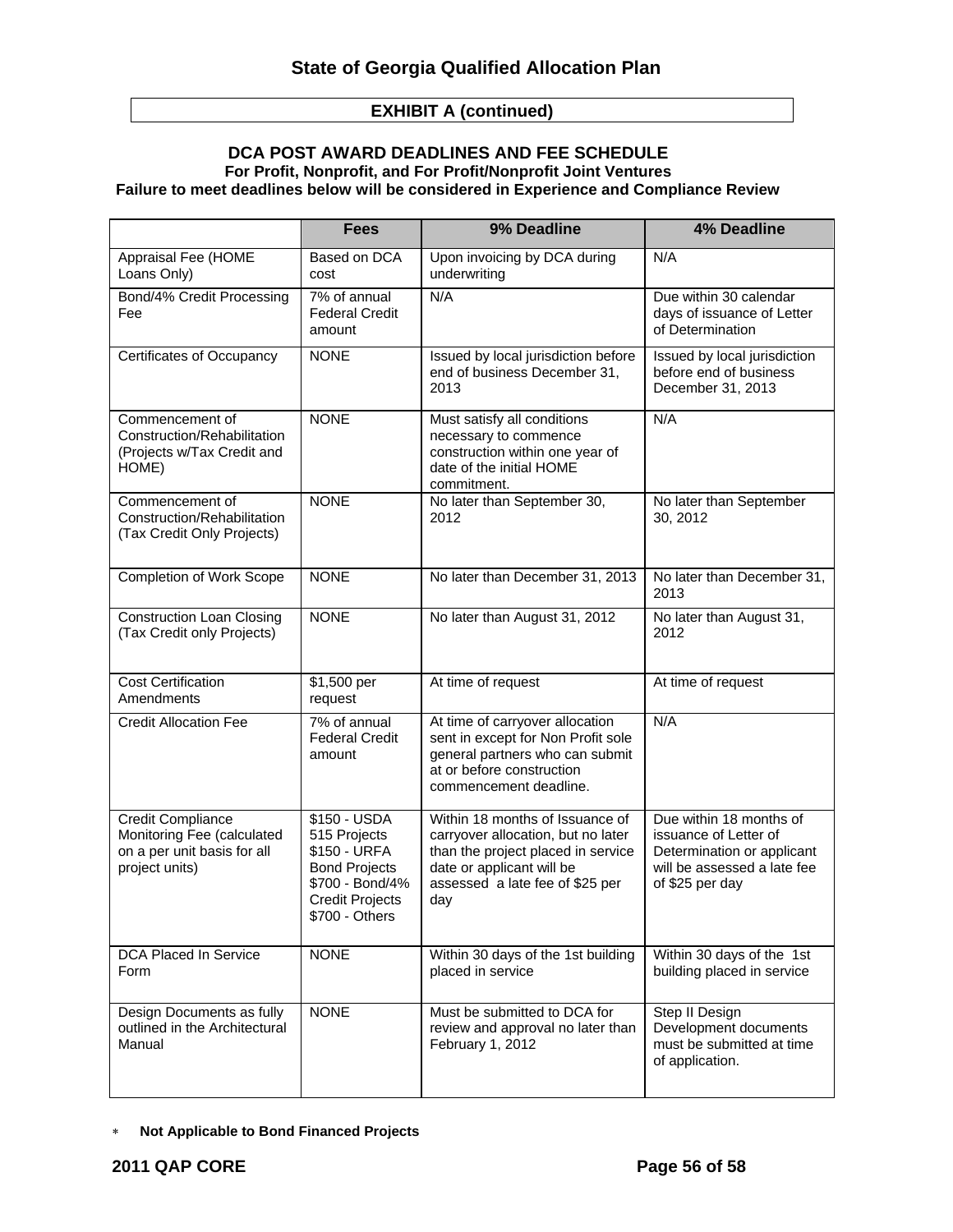#### **EXHIBIT A (continued)**

#### **DCA POST AWARD DEADLINES AND FEE SCHEDULE For Profit, Nonprofit, and For Profit/Nonprofit Joint Ventures Failure to meet deadlines below will be considered in Experience and Compliance Review**

|                                                                                                                                                     | <b>Fees</b>                                                                    | 9% Deadline                                                                                                                                                                                                | 4% Deadline                                                                                                                                                                                                        |
|-----------------------------------------------------------------------------------------------------------------------------------------------------|--------------------------------------------------------------------------------|------------------------------------------------------------------------------------------------------------------------------------------------------------------------------------------------------------|--------------------------------------------------------------------------------------------------------------------------------------------------------------------------------------------------------------------|
| <b>Environmental Review</b><br>Costs                                                                                                                | Based on<br><b>Actual Costs</b><br>incurred by<br>DCA to retain<br>consultants | Upon invoicing by DCA during<br>underwriting                                                                                                                                                               | Upon invoicing by DCA during<br>underwriting                                                                                                                                                                       |
| <b>Final Allocation Deadline</b>                                                                                                                    | <b>NONE</b>                                                                    | February 15, 2014                                                                                                                                                                                          | September 15, 2014                                                                                                                                                                                                 |
| Final Inspection Fee (for all<br>LIHTC properties, both 4%<br>and 9%, excluding those<br>projects involving HOME<br>funds)                          | \$3,000 per<br>project                                                         | Due within 30 days of final draw<br>but no later than 30 days prior<br>to the placed in service date or<br>a late fee of \$25 per day will be<br>assessed                                                  | Due within 30 days of final<br>draw but no later than 30 days<br>prior to the placed in service<br>date or a late fee of \$25 per<br>day will be assessed                                                          |
| <b>Formal Firm Commitments</b><br>for equity and non-DCA<br>debt (HOME)                                                                             | <b>NONE</b>                                                                    | Must be submitted to DCA<br>within 75 days of the carryover<br>allocations                                                                                                                                 | N/A                                                                                                                                                                                                                |
| <b>Front End Analysis</b><br>(applicable when an<br>Identity of Interest exists<br>between the Developer or<br>Owner and the general<br>contractor) | \$2,700 per<br>project                                                         | Due within 15 days of invoicing<br>by DCA during underwriting<br>(HOME Loans Only)                                                                                                                         | N/A                                                                                                                                                                                                                |
| Georgia Housing Search                                                                                                                              | <b>NONE</b>                                                                    | Applicant agrees that if<br>Application is selected for<br>funding, then the Applicant will<br>list all of its existing<br>developments in the Georgia<br>Housing Search within six<br>months of selection | Applicant agrees that<br>Application receives a Letter of<br>Determination, then the<br>applicant will list all of its<br>existing developments in the<br>Georgia Housing Search<br>within six months of selection |
| <b>HOME Loan Closing</b>                                                                                                                            | <b>NONE</b>                                                                    | On or before September 1,<br>2012                                                                                                                                                                          | N/A                                                                                                                                                                                                                |
| <b>HOME Loan Conversion</b>                                                                                                                         | <b>NONE</b>                                                                    | Within 24 months of the HOME<br>construction loan closing                                                                                                                                                  | N/A                                                                                                                                                                                                                |
| <b>LURC Execution</b>                                                                                                                               | <b>NONE</b>                                                                    | Prior to submission of cost<br>certification                                                                                                                                                               | At or prior to bond closing                                                                                                                                                                                        |
| Non-Compliant Re-<br>inspection Fee                                                                                                                 | Minimum of<br>\$50 per unit or<br>file plus travel<br>expenses                 | Due within 15 days of invoicing<br>by DCA                                                                                                                                                                  | Due within 15 days of<br>invoicing by DCA                                                                                                                                                                          |
| Placement-In-Service                                                                                                                                | <b>NONE</b>                                                                    | All buildings in the project must<br>be placed in service by<br>December 31, 2013                                                                                                                          | All buildings in the project<br>must be placed in service by<br>December 31, 2013                                                                                                                                  |

<sup>∗</sup> **Not Applicable to Bond Financed Projects**